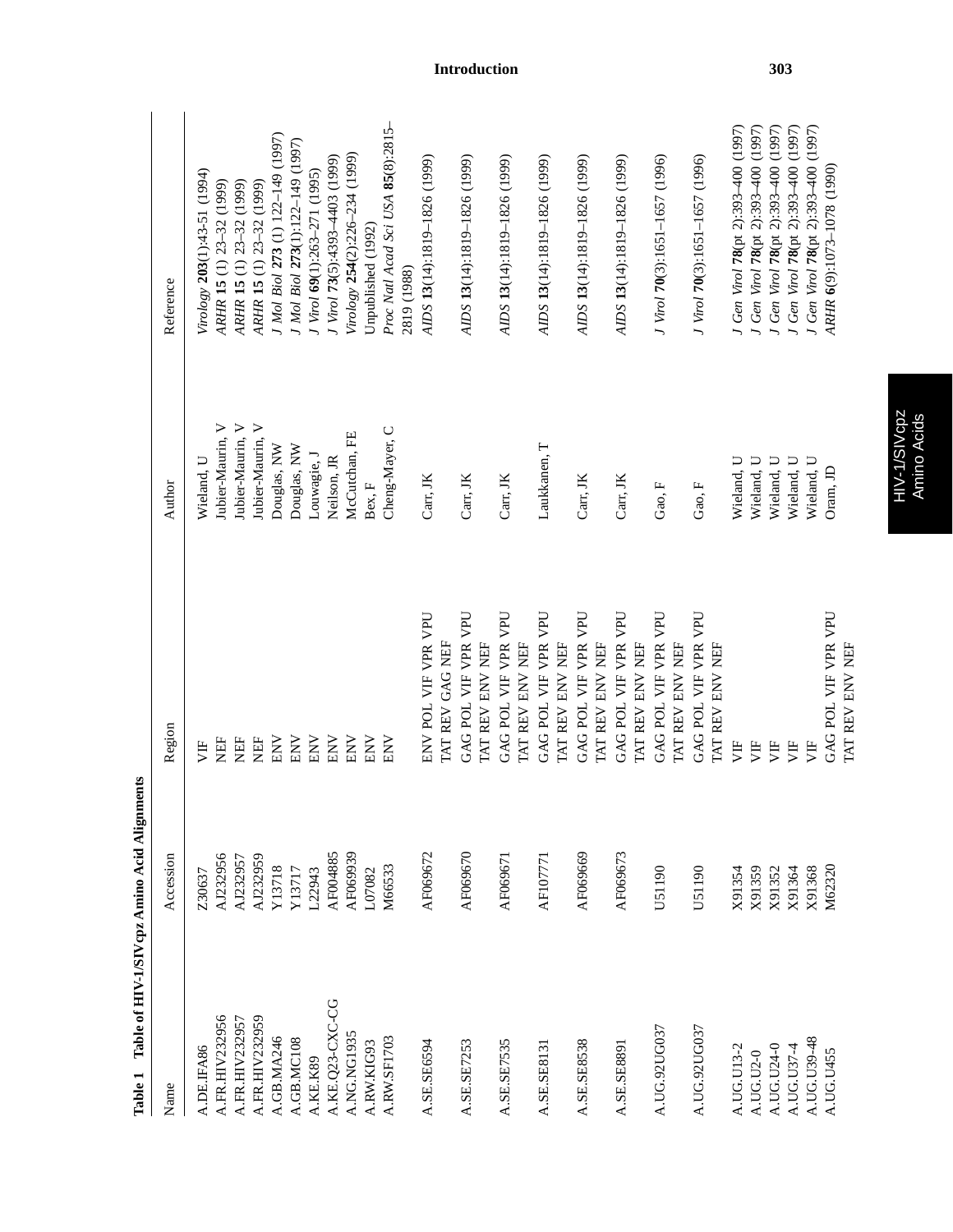| ٦ | Ø |
|---|---|
|   |   |
|   |   |
|   |   |

| è<br>٠ |
|--------|
|        |
| ۳      |
|        |

| cont.<br>Table 1    |           |                                        |             |                                     |
|---------------------|-----------|----------------------------------------|-------------|-------------------------------------|
| Name                | Accession | Region                                 | Author      | Reference                           |
| A.UG.U49-2          | X91373    | 月                                      | Wieland, U  | J Gen Virol 78(pt 2):393-400 (1997) |
| A.UG.U49-4          | X91374    | 月                                      | Wieland, U  | J Gen Virol 78(pt 2):393-400 (1997) |
| A.UG.U58-32         | X91375    | 万                                      | Wieland, U  | Gen Virol 78(pt 2):393-400 (1997)   |
| A.UG.U60-4          | X91376    | 月                                      | Wieland, U  | J Gen Virol 78(pt 2):393-400 (1997) |
| A.UG.U62-24         | X91378    | 月                                      | Wieland, U  | J Gen Virol 78(pt 2):393-400 (1997) |
| A.UG.U69-0          | X91379    | 月                                      | Wieland, U  | J Gen Virol 78(pt 2):393-400 (1997) |
| A.UG.UG273A         | L22957    | VPU TAT REV ENV                        | Louwagie, J | J Virol 69(1):263-271 (1995)        |
| A.UG.UG275A         | L22951    | VPU TAT REV ENV                        | Louwagie, J | J Virol 69(1):263-271 (1995)        |
| AC.ET.E3099G        | U92049    | GAG POL                                | Sherefa, K  | ARHR 14(3):289-291 (1998)           |
| AC.IN.21301         | AF067156  | GAG POL VIF VPR VPU<br>TAT REV ENV NEF | Lole, KS    | J Virol 73(1):152-160 (1999)        |
| AC.RW.92RW009       | U88823    | GAG POL VIF VPR VPU                    | Gao, F      | J Virol 72(7):5680-98 (1998)        |
|                     |           | TAT REV ENV NEF                        |             |                                     |
| AC.SE.SE9488        | AF071474  | GAG POL VIF VPR VPU<br>TAT REV ENV NEF | Carr, JK    | Unpublished                         |
|                     |           |                                        |             |                                     |
| AC.ZM.ZAM174        | U86768    | VPU TAT REV ENV                        | Alaeus, A   | J Virol 71(4):2647-2655 (1997)      |
| AC.ZM.ZAM174-2      | U86771    | GAG                                    | Alaeus, A   | J Virol 71(4):2647-2655 (1997)      |
| AC.ZM.ZAM184        | U86780    | GAG POL VIF VPR NEF                    | Alaeus, A   | Virology 213(1):80-86 (1995)        |
| AC.ZM.ZAM184        | L22955    | VPU TAT REV ENV                        | Louwagie, J | J Virol 69(1):263-271 (1995)        |
| AC.ZM.ZAM716-17     | U86779    | GAG                                    | Alaeus, A   | J Virol 71(4):2647-2655 (1997)      |
| AC.ZM.ZAM716-3      | U86778    | <b>VPU ENV</b>                         | Alaeus, $A$ | J Virol 71(4):2647-2655 (1997)      |
| ACD.SE.SE8603       | AF075702  | GAG POL VIF VPR VPU                    | Carr, JK    | AIDS 13(14):1819-1826 (1999)        |
|                     |           | TAT REV ENV NEF                        |             |                                     |
| AD.KE.K124A2        | L22942    | ENV                                    | Louwagie, J | J Virol 69(1):263-271 (1995)        |
| AD.SE.SE6954        | AF075701  | GAG POL VIF VPR VPU<br>TAT REV ENV NEF | Carr, JK    | Unpublished                         |
| AD.SE.SE7108        | AF071473  | GAG POL VIF VPR VPU<br>TAT REV ENV NEF | Carr, JK    | AIDS 13(14):1819-1826 (1999)        |
| AD.TZ.TZ017         | U12409    | VPU                                    | Siwka, W    | ARHR 10(12):1753-1754 (1994)        |
| AD.UG.C6080-10      | U36866    | ENV                                    | Douglas, NW | AIDS 10(1):39-46 (1996)             |
| AD.UG.UG/92/035     | U36883    | ENV                                    | Douglas, NW | AIDS 10(1):39-46 (1996)             |
| ADGO.CM.96CM61.5    | AF097694  | VIF VPR VPU                            | Takehisa, J | J Virol 73(8):6810-6820 (1999)      |
| ADGO.CM.96CMR1000.2 | AF097692  | VIF VPR VPU                            | Takehisa, J | J Virol 73(8):6810-6820 (1999)      |
| ADGO.CM.96CMR1000.4 | AF097693  | VIF VPU                                | Takehisa, J | I Virol 73(8):6810-6820 (1999)      |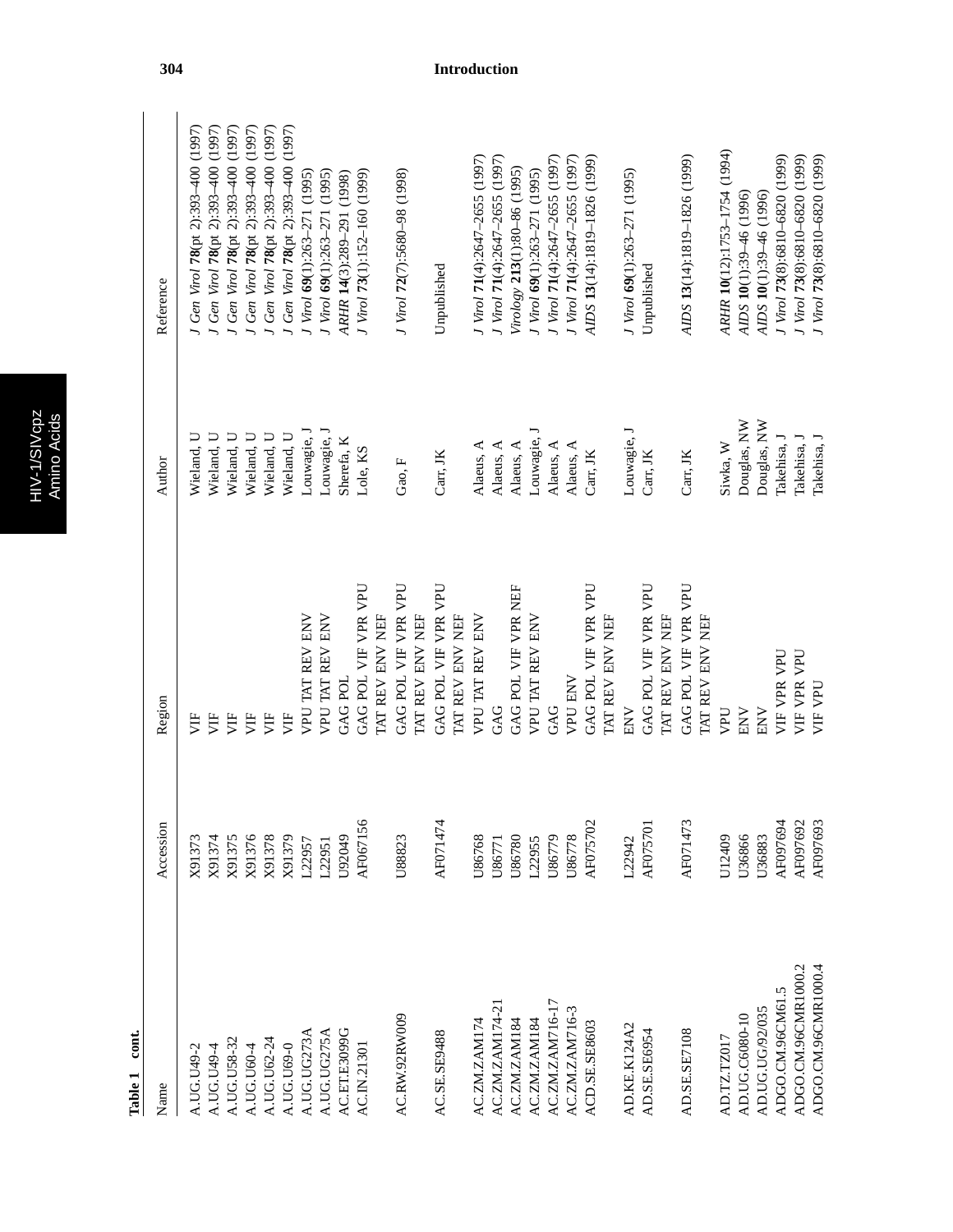| cont.<br>Table 1  |           |                                        |                  |                                   |
|-------------------|-----------|----------------------------------------|------------------|-----------------------------------|
| Name              | Accession | Region                                 | Author           | Reference                         |
| ADHU.NO.97NOGIL3  | AJ237568  | VIF VPR VPU                            | Jonassen, TO     | Unpublished                       |
| ADHU.NO.NOGIL3    | AJ237565  | GAG POL VPU TAT REV<br>ENV NEF         | Jonassen, TO     | Unpublished                       |
| <b>ADU.CD.MAL</b> | X04415    | GAG POL VIF VPR VPU<br>TAT REV ENV NEF | Gao, F           | J Virol 72(12):10234-10241 (1998) |
| AF.GA.HIV232981   | AJ232981  | NEF                                    | Saragosti, S     | Unpublished (1998)                |
| AF.GA.HIV232981   | AJ232981  | <b>NEF</b>                             | Jubier-Maurin, V | ARHR 15(1):23-32 (1999)           |
| AG.GA.VII91A2     | L22952    | ENV                                    | Louwagie, J      | J Virol 69(1):263-271 (1995)      |
| AG.GH.GH82        | AF056185  | VIF VPR VPU                            | Takehisa, J      | Acta Virol 41(1):51-54 (1997)     |
| AG.GH.GH82        | AF056185  | VIF VPR VPU                            | Moriyama, H      | Unpublished                       |
| AG.NG.92NG003     | U88825    | GAG POL VIF VPR VPU                    | Abimiku, AG      | ARHR 10(11):1581-1583 (1994)      |
|                   |           | TAT REV ENV NEF                        |                  |                                   |
| AG.SE.SE7812      | AF107770  | GAG POL VIF VPR VPU<br>TAT REV ENV NEF | Laukkanen, T     | Unpublished (1998)                |
| AGHU.GA.VI354     | AF076474  | GAG POL VIF VPR VPU<br>TAT REV ENV NEF | Carr, JK         | Unpublished                       |
| AGHU.GA.VI354     | AF076474  | GAG POL VIF VPR VPU<br>TAT REV ENV NEF | Carr, JK         | Unpublished (1998)                |
| AGJ.AU.BFP90      | AF064699  | GAG POL VIF VPR VPU<br>TAT REV ENV NEF | Oelrichs, RB     | ARHR 14(16):1495-1500 (1998)      |
| AGJ.ML.95ML84     | AJ245481  | GAG POL VIF VPR VPU<br>TAT REV ENV NEF | Montavon, C      | Unpublished                       |
| AGJ.NG.NG3670     | AF069934  | ENV                                    | McCutchan, FE    | Virology 254(2):226-234 (1999)    |
| AGU.CD.Z321       | U76035    | GAG POL VIF VPR VPU<br>TAT REV ENV     | Choi, DJ         | ARHR 13(4):357-361 (1997)         |
| AGU.CD.Z32        | M15896    | <b>NEF</b>                             | Srinivasan, A    | ARHR 5(2):121-129 (1989)          |
| AU.NG.NG3678      | AF069932  | ENV                                    | McCutchan, FE    | Virology 254(2):226-234 (1999)    |
| B.-.1062-1-VPR    | U73371    | VPR                                    | Saksena, N       | ARHR 13(3):275-279 (1997)         |
| B.-.1063-2-VPR    | U73373    | VPR                                    | Saksena, N       | ARHR 13(3):275-279 (1997)         |
| B.-.E90NEF        | U43108    | ÈE                                     | Bryant, B        | Unpublished (1995)                |
| B.-.HIV232997     | AJ232997  | Ë                                      | Saragosti, S     | Unpublished (1998)                |
| B.-.HIV233002     | AJ233002  | EE                                     | Saragosti, S     | Unpublished (1998)                |
| B.-.HIV233009     | AJ233009  | NEF                                    | Saragosti, S     | Unpublished (1998)                |
|                   |           |                                        |                  |                                   |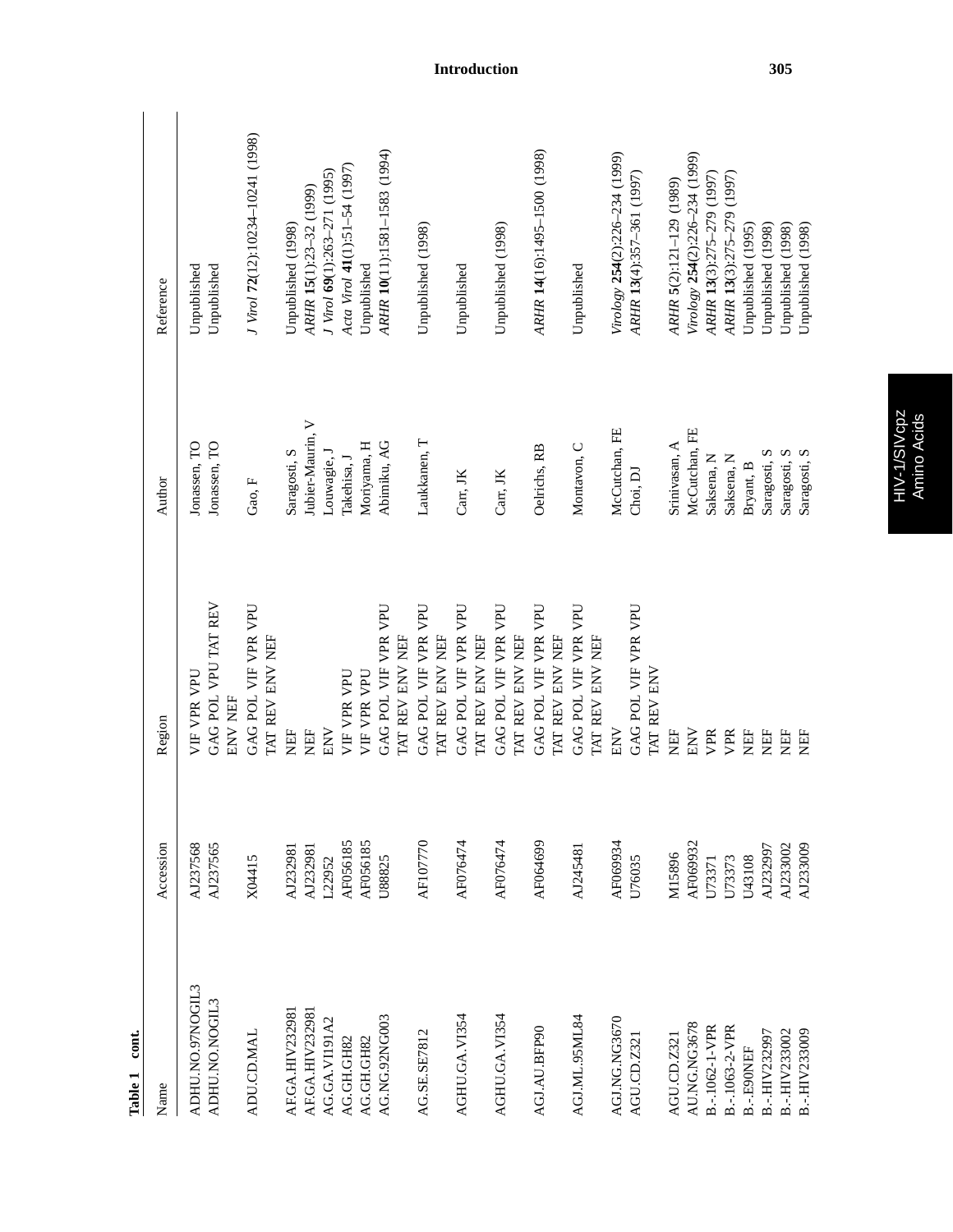|   | ω<br>$\bullet$ |
|---|----------------|
|   |                |
|   | ٥<br>г         |
| တ |                |
|   |                |
|   |                |
|   |                |
|   |                |

| Name                 | Accession | Region    | Author          | Reference                            |
|----------------------|-----------|-----------|-----------------|--------------------------------------|
| B.-.HIV233016        | AJ233016  | Ë         | Ω<br>Saragosti, | (1998)<br>Unpublished                |
| B.-.HIV233020        | AJ233020  | <b>EE</b> | S<br>Saragosti, | Unpublished (1998)                   |
| B.-.HIV233023        | AJ233023  | EF        | S<br>Saragosti, | (1998)<br>Unpublished                |
| B.-.HIV233029        | AJ233029  | Ë         | S<br>Saragosti, | (1998)<br>Unpublished                |
| B.-.HIV233030        | AJ233030  | Ë         | S<br>Saragosti, | (1998)<br>Unpublished                |
| B.-.HIV233032        | AJ233032  | Ë         | n<br>Saragosti, | (1998)<br>Unpublished                |
| B.-.HIV233037        | AJ233037  | EH        | Saragosti, S    | (1998)<br>Unpublished                |
| B.-.HIV233038        | AJ233038  | E         | Saragosti, S    | Unpublished (1998)                   |
| B.-.HIV233043        | AJ233043  | EF        | Saragosti, S    | Unpublished (1998)                   |
| B.-.HIV233045        | AJ233045  | EF        | Saragosti, S    | Unpublished (1998)                   |
| B.-.HIV233046        | AJ233046  | EF        | Saragosti, S    | Unpublished (1998)                   |
| <b>B.AU.1052D</b>    | AF133402  | VPR       | Naif, HM        | I Virol 73(6):4866–4881 (1999)       |
| B.AU.1062-1-NEF      | U73370    | EF        | Saksena, N      | ARHR 13(8):729-32 (1997)             |
| <b>B.AU.1068D</b>    | AF133403  | VPR       | Naif, HM        | J Virol 73(6):4866–4881 (1999)       |
| B.AU.1101D           | AF133404  | VPR       | Naif, HM        | J Virol 73(6):4866–4881 (1999)       |
| B.AU.1188-4          | U41705    | VPR       | Ge, YC          | ARHR 25(2) 188-191 (1996)            |
| <b>B.AU.1192D</b>    | AF133410  | VPR       | Naif, HM        | J Virol 73(6):4866–4881 (1999)       |
| <b>B.AU.890-10</b>   | U41708    | VPR       | Ge, YC          | ARHR 25(2) 188-191 (1996)            |
| <b>B.AU.891-1</b>    | U41710    | VPR       | Ge, YC          | ARHR 25(2) 188-191 (1996)            |
| <b>B.AU.894-1</b>    | U41711    | VPR       | Ge, YC          | ARHR 25(2) 188-191 (1996)            |
| <b>B.AU.896-2</b>    | U41713    | VPR       | Ge, YC          | ARHR 25(2) 188-191 (1996)            |
| B.AU.93JW-3          | U73339    | EF        | Saksena, N      | J Infect Dis 175(6):1510-1515 (1997) |
| <b>B.AU.93LW-3</b>   | U73342    | EE        | Saksena, N      | ARHR 13(8):729-32 (1997) 1729        |
| <b>B.AU.AF000315</b> | AF000315  | VPR       | Song, J         | <b>J</b> npublished                  |
| <b>B.AU.AF000323</b> | AF000323  | VPR       | Song.           | Jnpublished                          |
| <b>B.AU.AF000330</b> | AF000330  | VPR       | Song,           | Jnpublished                          |
| <b>B.AU.AF000332</b> | AF000332  | VPR       | Song,           | Jnpublished                          |
| B.AU.AF000337        | AF000337  | VPR       | Song,           | <b>J</b> npublished                  |
| <b>B.AU.AF000338</b> | AF000338  | VPR       | Song,           | Jnpublished                          |
| <b>B.AU.AF000339</b> | AF000339  | VPR       | Song,           | <b>J</b> npublished                  |
| <b>B.AU.AF000343</b> | AF000343  | VPR       | Song,           | <b>J</b> npublished                  |
| B.AU.AF000352        | AF000352  | VPR       | Song,           | <b>J</b> npublished                  |
| <b>B.AU.AF000353</b> | AF000353  | VPR       | $\rm{Sing},l$   | Unpublished                          |
| <b>B.AU.AF064660</b> | AF064660  | EF        | McPhee, DA      | I Neurovirol 4(3):291-300 (1998)     |
| B.AU.AF064667        | AF064667  | EE        | McPhee, DA      | J Neurovirol 4(3):291-300 (1998)     |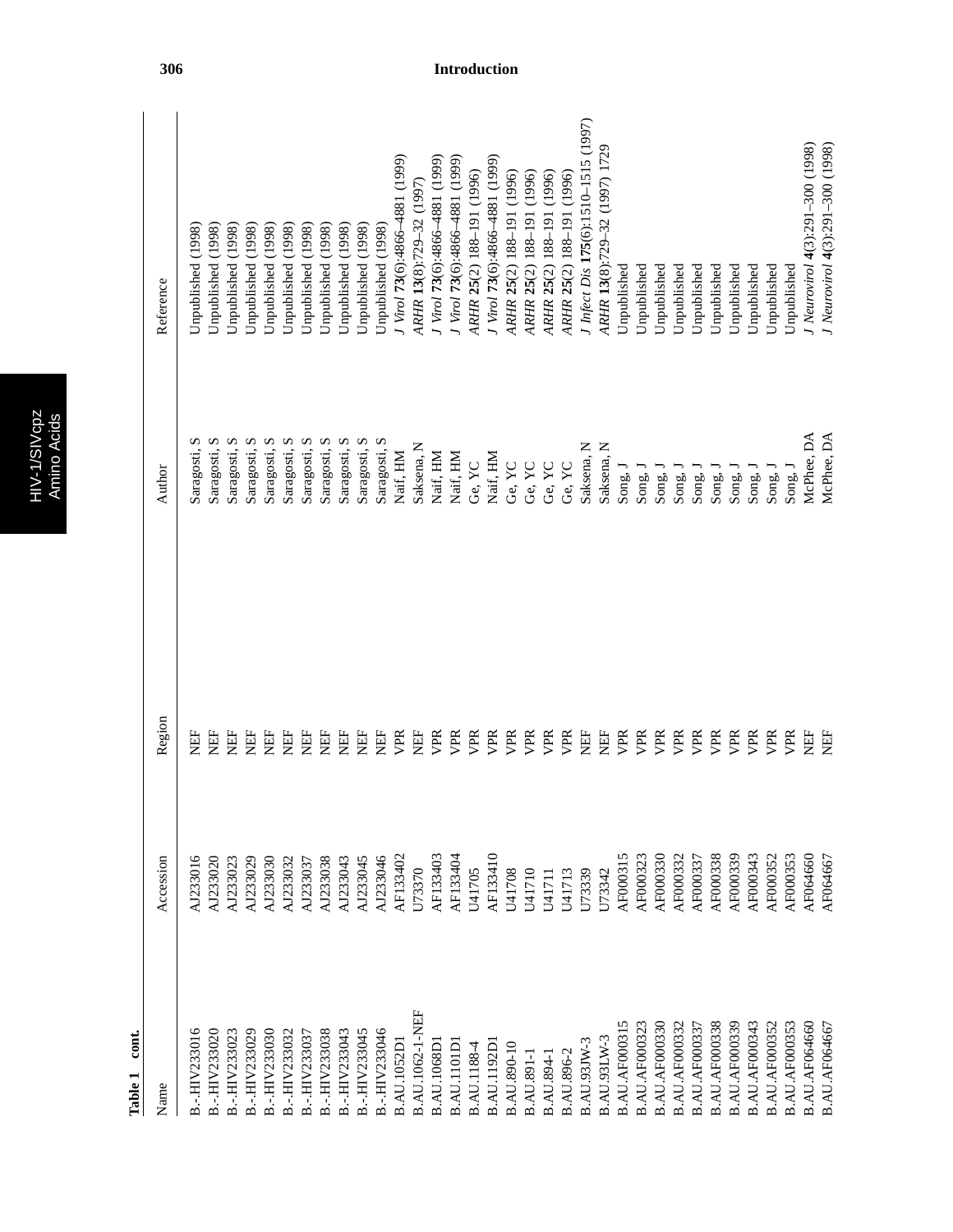| cont.<br>Table 1     |           |                                    |              |                                  |
|----------------------|-----------|------------------------------------|--------------|----------------------------------|
| Name                 | Accession | Region                             | Author       | Reference                        |
| <b>B.AU.AF064676</b> | AF064676  | EF                                 | McPhee, DA   | J Neurovirol 4(3):291-300 (1998) |
| <b>B.AU.AF128998</b> | AF128998  | GAG                                | Oelrichs, RB | Unpublished                      |
| <b>B.AU.BALD</b>     | AF133406  | VPR                                | Naif, HM     | Virol 73(6):4866-4881 (1999)     |
| B.AU.BALD2           | AF133411  | VPR                                | Naif, HM     | J Virol 73(6):4866–4881 (1999)   |
| B.AU.BALD3           | AF133416  | VPR                                | Naif, HM     | J Virol 73(6):4866–4881 (1999)   |
| B.AU.BALD4           | AF13342   | VPR                                | Naif, HM     | J Virol 73(6):4866–4881 (1999)   |
| B.AU.CG1068          | AF133393  | VPR                                | Naif, HM     | J Virol 73(6):4866–4881 (1999)   |
| <b>B.AU.JW95-5</b>   | U41716    | VPR                                | Ge, YC       | ARHR 25(2):188-191 (1996)        |
| B.AU.LIFI-1          | U41717    | VPR                                | Ge, YC       | ARHR 25(2):188-191 (1996)        |
| B.AU.LIFI-2          | U41718    | VPR                                | Ge, YC       | ARHR 25(2):188-191 (1996)        |
| B.AU.LW87-           | U41719    | VPR                                | Ge, YC       | ARHR 25(2):188-191 (1996)        |
| B.AU.LW87-2          | U41720    | VPR                                | Ge, YC       | ARHR 25(2):188-191 (1996)        |
| B.AU.LW89-1          | U41707    | VPR                                | Ge, YC       | ARHR 25(2):188-191 (1996)        |
| B.AU.LW89-2          | U41721    | VPR                                | Ge, YC       | ARHR 25(2):188-191 (1996)        |
| <b>B.AU.MBC18</b>    | AF042102  | GAG POL VIF VPR VPU<br>TAT REV ENV | Oelrichs, RB | ARHR 14(9):811-814 (1998)        |
|                      |           |                                    |              |                                  |
| B.AU.MBC200          | AF042100  | GAG POL VIF TAT REV<br>ENV NEF     | Oelrichs, RB | ARHR 14(9):811-4 (1998)          |
| B.AU.MBC925          | AF042101  | GAG POL VIF TAT REV<br>ENV NEF     | Oelrichs, RB | ARHR 14(9):811-4 (1998)          |
| B.AU.MBCC54          | AF042103  | GAG POL VIF TAT REV<br>ENV         | Oelrichs, RB | ARHR 14(9):811-814 (1998)        |
| <b>B.AU.MBCC98</b>   | AF042104  | GAG POL VIF TAT REV<br>ENV         | Oelrichs, RB | ARHR 14(9):811-814 (1998)        |
| B.AU.MBCD36          | AF042105  | GAG POL VIF TAT REV<br><b>NN</b>   | Oelrichs, RB | ARHR 14(9):811-814 (1998)        |
| B.AU.MV1052          | AF133387  | VPR                                | Naif, HM     | J Virol 73(6):4866–4881 (1999)   |
| B.AU.PG1052          | AF133397  | VPR                                | Naif, HM     | J Virol 73(6):4866–4881 (1999)   |
| B.AU.PG1192          | AF133400  | VPR                                | Naif, HM     | J Virol 73(6):4866–4881 (1999)   |
| B.AU.VR-2            | U41723    | VPR                                | Ge, YC       | ARHR 25(2) 188-191 (1996)        |
| B.BE.SIMI84          | L07421    | <b>NN</b>                          | Bex, F       | Blood 84(10):3317-3326 (1994)    |
| <b>B.CN.AF033570</b> | AF033570  | EF                                 | Nerurkar, VR | ARHR 14(5):461-464 (1998)        |
| <b>B.CN.AF033572</b> | AF033572  | EF                                 | Nerurkar, VR | ARHR 14(5):461-464 (1998)        |
| <b>B.CN.PRC8</b>     | AF033567  | EF                                 | Nerurkar, VR | ARHR 14(5):461-464 (1998)        |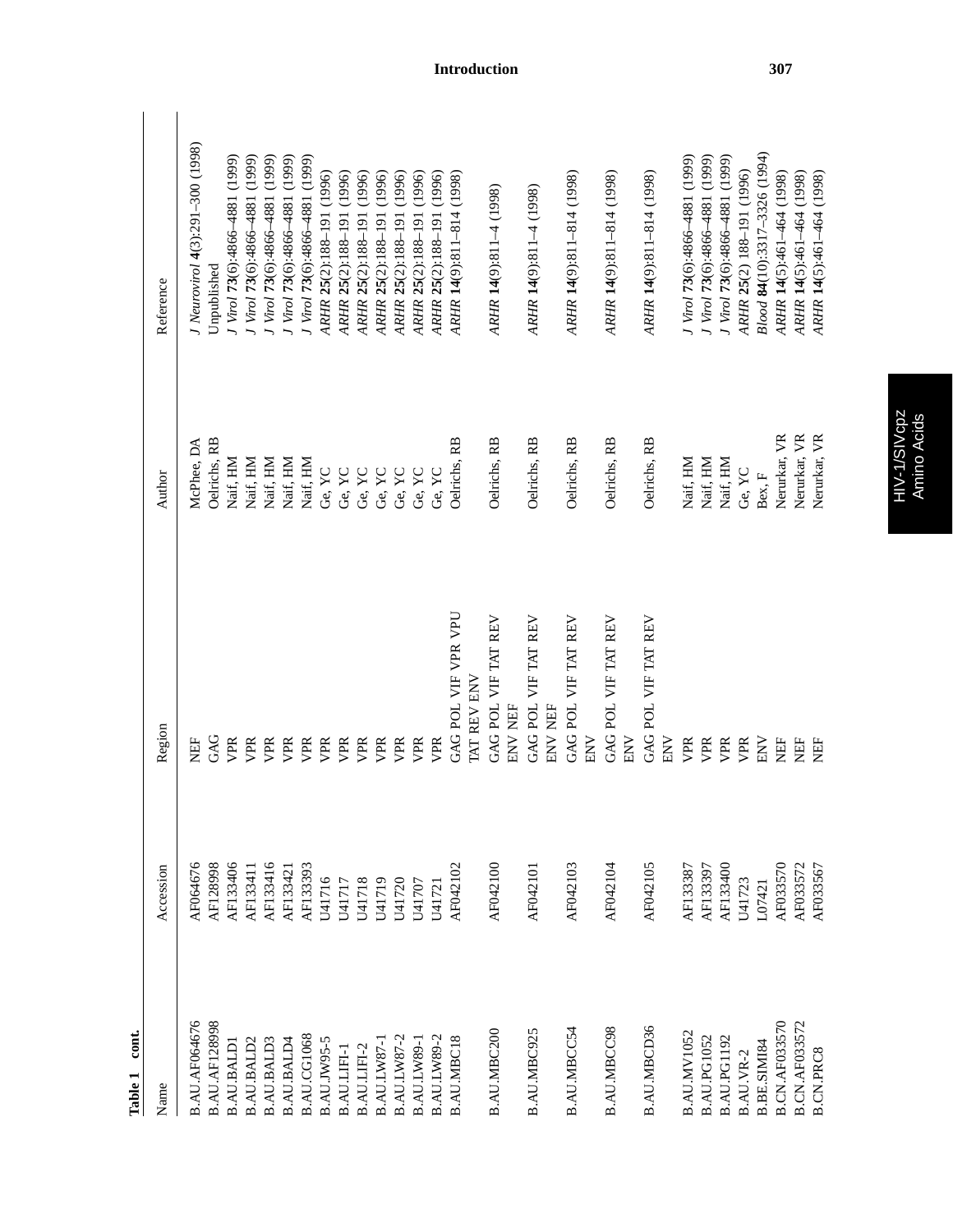|   | Ď |
|---|---|
| ¢ |   |
|   |   |
|   | г |
|   |   |

| Name                | Accession | Region                                 | Author       | Reference                               |
|---------------------|-----------|----------------------------------------|--------------|-----------------------------------------|
| B.CN.RL42           | U71182    | GAG POL VIF VPR VPU<br>TAT REV ENV NEF | Graf, M      | ARHR 14(3):285-288 (1998)               |
| B.DE.D31            | U43096    | GAG POL VIF VPR VPU<br>TAT REV ENV NEF | Kreutz, R    | ARHR 8(9):1619-1629 (1992)              |
| B.DE.H3497          | Z68557    | VPR                                    | Kuiken, CL   | J Gen Virol 77 (Pt 4):783-792 (1996)    |
| B.DE.H3497          | Z68607    | UdA                                    | Kuiken, CL   | J Gen Virol 77(Pt 4):783-792 (1996)     |
| B.DE.H3499          | Z68558    | VPR                                    | Kuiken, CL   | (1996)<br>J Gen Virol 77 (Pt 4):783-792 |
| <b>B.DE.HAN</b>     | U43141    | GAG POL VIF VPR VPU<br>TAT REV ENV NEF | Sauermann, U | ARHR 6(6):813-823 (1990)                |
| <b>B.DE.HEI28CS</b> | X64748    | E                                      | Steuler, H   | ARHR 8(1):53-59 (1992)                  |
| <b>B.DE.HEI3BL</b>  | X64753    | ÈE                                     | Steuler, H   | ARHR 8(1):53-59 (1992)                  |
| <b>B.DE.HEI4BI</b>  | X64755    | Ë                                      | Steuler, H   | ARHR 8(1):53-59 (1992)                  |
| B.DE.HIVU52491      | U52491    | È                                      | Plikat, U    | J Virol 71(6):4233-4240 (1997)          |
| B.DE.I3493          | Z68565    | VPR                                    | Kuiken, CL   | J Gen Virol 77 (Pt 4):783-792 (1996)    |
| <b>B.DE.I3498</b>   | Z68566    | VPR                                    | Kuiken, CL   | J Gen Virol 77 (Pt 4):783-792 (1996)    |
| <b>B.DE.I3498</b>   | Z68615    | DdA                                    | Kuiken, CL   | J Gen Virol 77 (Pt 4):783-792 (1996)    |
| <b>B.DE.IFA10</b>   | Z30679    | 灯                                      | Wieland, U   | Virology 203(1):43-51 (1994)            |
| <b>B.DE.IFAI</b>    | Z30680    | UH                                     | Wieland, U   | Virology 203(1):43-51 (1994)            |
| B.DE.IFA14          | Z30681    | UH                                     | Wieland, U   | (1994)<br>Virology 203(1):43-51         |
| B.DE.IFA142         | Z30682    | UH                                     | Wieland, U   | (1994)<br>Virology 203(1):43-51         |
| B.DE.IFA15          | Z30683    | 月                                      | Wieland, U   | (1994)<br>Virology 203(1):43-51         |
| B.DE.IFAI           | Z30684    | 買                                      | Wieland, U   | (1994)<br>Virology 203(1):43-51         |
| B.DE.IFA18          | Z30685    | уIF                                    | Wieland, U   | (1994)<br>Virology 203(1):43-51         |
| <b>B.DE.IFA19</b>   | Z30686    | È                                      | Wieland, U   | (1994)<br>Virology 203(1):43-51         |
| <b>B.DE.IFA2</b>    | Z30687    | 月                                      | Wieland, U   | (1994)<br>Virology 203(1):43-51         |
| B.DE.IFA20          | Z30688    | 万                                      | Wieland, U   | (1994)<br>Virology 203(1):43-51         |
| B.DE.IFA202         | Z30689    | 万                                      | Wieland, U   | (1994)<br>Virology 203(1):43-51         |
| <b>B.DE.IFA2</b>    | Z30690    | 万                                      | Wieland, U   | (1994)<br>Virology 203(1):43-51         |
| <b>B.DE.IFA22</b>   | Z30691    | 月                                      | Wieland, U   | (1994)<br>Virology 203(1):43-51         |
| B.DE.IFA2           | Z30692    | 月                                      | Wieland, U   | (1994)<br>Virology 203(1):43-51         |
| <b>B.DE.IFA25</b>   | Z30693    | 月                                      | Wieland, U   | Virology 203(1):43-51 (1994)            |
| B.DE.IFA27          | Z30694    | 月                                      | Wieland, U   | Virology 203(1):43-51 (1994)            |
| B.DE.IFA28          | Z30695    | 月                                      | Wieland, U   | Virology 203(1):43-51 (1994)            |
| B.DE.IFA29          | Z30696    | 月                                      | Wieland, U   | Virology 203(1):43-51 (1994)            |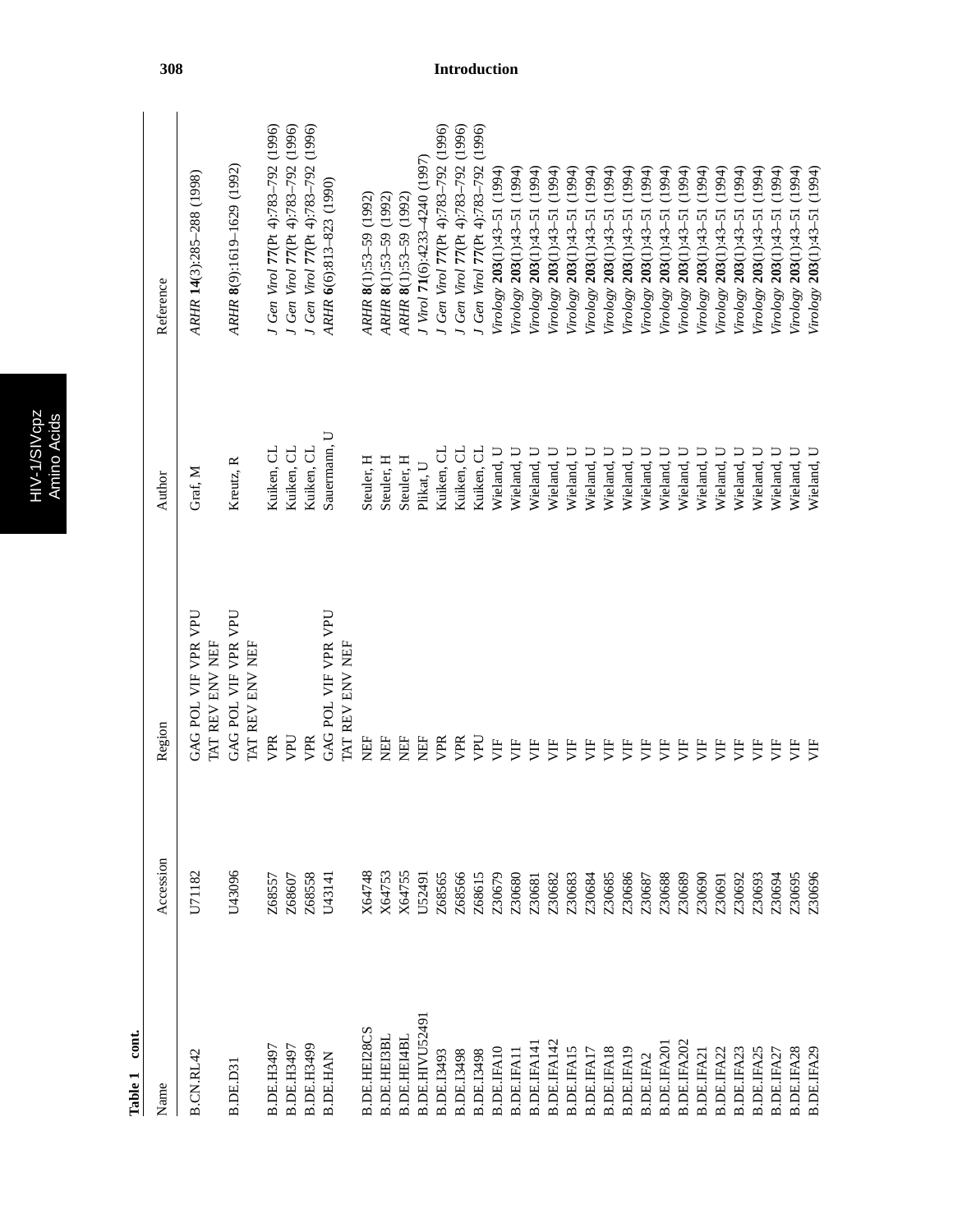| cont.<br>Table 1  |           |        |            |                                 |
|-------------------|-----------|--------|------------|---------------------------------|
| Name              | Accession | Region | Author     | Reference                       |
| B.DE.IFA30        | Z30601    | Ë      | Wieland, U | (1994)<br>Virology 203(1):43-51 |
| B.DE.IFA32        | Z30602    | Ë      | Wieland, U | Virology 203(1):43-51 (1994)    |
| B.DE.IFA33        | Z30603    | 買      | Wieland, U | (1994)<br>Virology 203(1):43-51 |
| B.DE.IFA34        | Z30604    | 貰      | Wieland, U | (1994)<br>Trology 203(1):43-51  |
| B.DE.IFA35        | Z30605    | Ë      | Wieland, U | (1994)<br>Virology 203(1):43-51 |
| B.DE.IFA37        | Z30606    | 貰      | Wieland, U | (1994)<br>Virology 203(1):43-51 |
| B.DE.IFA37        | Z30607    | うと     | Wieland, U | (1994)<br>Trology 203(1):43-51  |
| B.DE.IFA40        | Z30610    | うと     | Wieland, U | (1994)<br>Trology 203(1):43-51  |
| B.DE.IFA41A       | Z30661    | うと     | Wieland, U | (1994)<br>Trology 203(1):43-51  |
| B.DE.IFA441       | Z30611    | 買      | Wieland, U | (1994)<br>Trology 203(1):43-51  |
| B.DE.IFA442       | Z30612    | 買      | Wieland, U | (1994)<br>Virology 203(1):43-51 |
| B.DE.IFA45        | Z30613    | Ë      | Wieland, U | (1994)<br>Virology 203(1):43-51 |
| B.DE.IFA46        | Z30614    | 買      | Wieland, U | (1994)<br>Trology 203(1):43-51  |
| B.DE.IFA47        | Z30615    | 買      | Wieland, U | (1994)<br>/irology 203(1):43-51 |
| B.DE.IFA48        | Z30616    | うと     | Wieland, U | (1994)<br>Tirology 203(1):43-51 |
| <b>B.DE.IFA5</b>  | Z30617    | うと     | Wieland, U | (1994)<br>Trology 203(1):43-51  |
| <b>B.DE.IFA50</b> | Z30618    | うと     | Wieland, U | (1994)<br>Tirology 203(1):43-51 |
| <b>B.DE.IFA55</b> | Z30619    | 買      | Wieland, U | (1994)<br>Tirology 203(1):43-51 |
| B.DE.IFA56        | Z30620    | 買      | Wieland, U | (1994)<br>Trology 203(1):43-51  |
| B.DE.IFA58        | Z30621    | Ë      | Wieland, U | (1994)<br>Trology 203(1):43-51  |
| B.DE.IFA59        | Z30622    | 買      | Wieland, U | (1994)<br>Trology 203(1):43-51  |
| B.DE.IFA592       | Z30623    | 買      | Wieland, U | (1994)<br>Trology 203(1):43-51  |
| <b>B.DE.IFA6</b>  | Z30624    | 貰      | Wieland, U | (1994)<br>Trology 203(1):43-51  |
| <b>B.DE.IFA60</b> | Z30625    | うと     | Wieland, U | (1994)<br>Trology 203(1):43-51  |
| <b>B.DE.IFA61</b> | Z30626    | Ë      | Wieland, U | (1994)<br>Tirology 203(1):43-51 |
| B.DE.IFA62        | Z30627    | Ë      | Wieland, U | (1994)<br>Virology 203(1):43-51 |
| B.DE.IFA63        | Z30628    | Ë      | Wieland, U | (1994)<br>Virology 203(1):43-51 |
| B.DE.IFA64        | Z30629    | Ë      | Wieland, U | (1994)<br>Virology 203(1):43-51 |
| B.DE.IFA65        | Z30630    | 買      | Wieland, U | (1994)<br>Virology 203(1):43-51 |
| B.DE.IFA68        | Z30631    | 買      | Wieland, U | (1994)<br>Virology 203(1):43-51 |
| B.DE.IFA72        | Z30633    | 買      | Wieland, U | (1994)<br>Virology 203(1):43-51 |
| B.DE.IFA73        | Z30634    | うと     | Wieland, U | (1994)<br>Virology 203(1):43-51 |
| B.DE.IFA74        | Z30635    | Ë      | Wieland, U | (1994)<br>Virology 203(1):43-51 |
| B.DE.IFA75        | Z30636    | Ë      | Wieland, U | Virology 203(1):43-51 (1994)    |

# HIV-1/SIVcpz<br>Amino Acids HIV-1/SIVcpz Amino Acids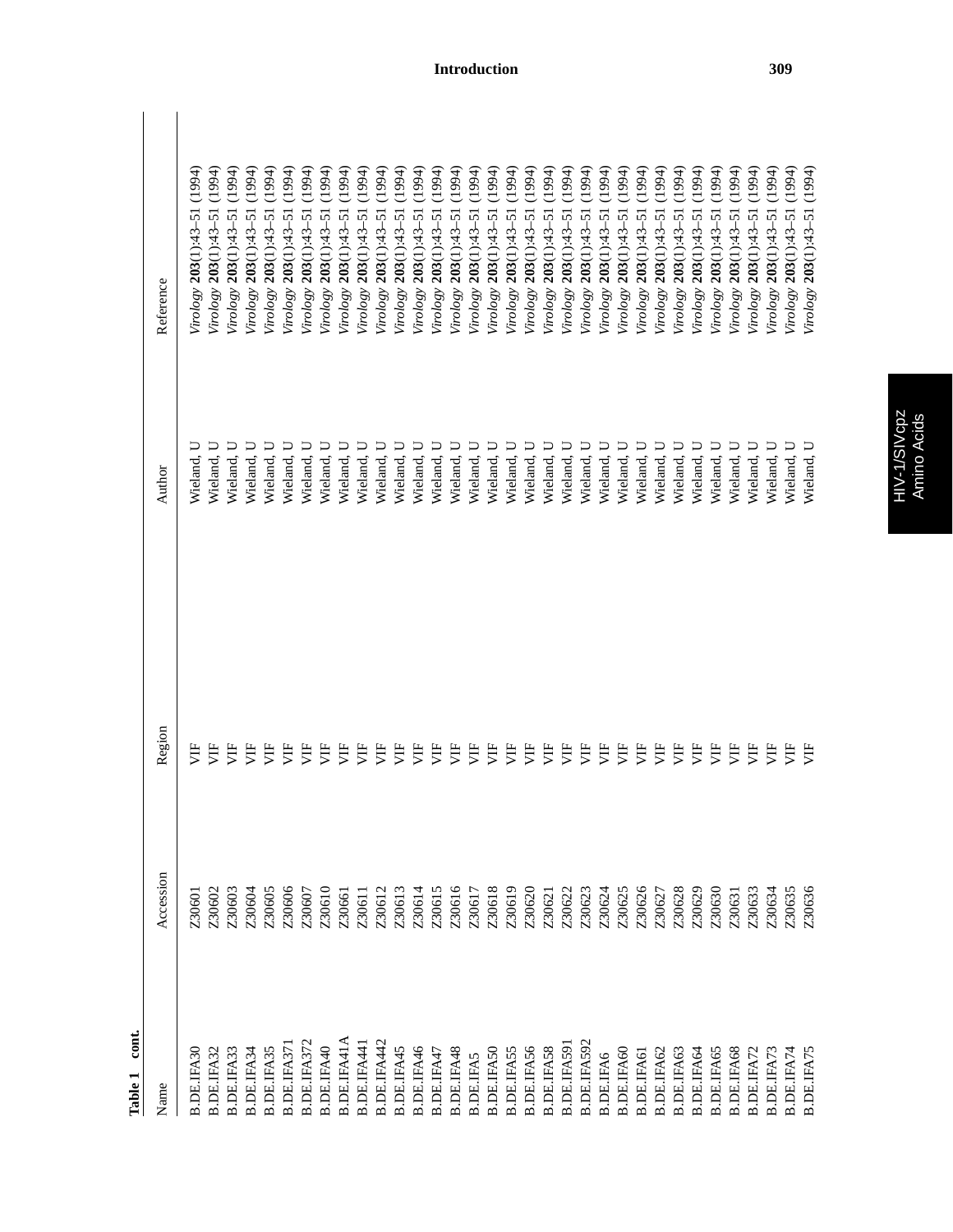| D |
|---|
|   |
|   |
|   |
|   |

| Name                  | Accession | Region              | Author              | Reference                       |
|-----------------------|-----------|---------------------|---------------------|---------------------------------|
|                       |           |                     |                     |                                 |
| B.DE.IFA95            | Z30638    | 岁                   | Wieland, U          | Virology 203(1):43-51 (1994)    |
| B.DE.IFA96            | Z30639    | 月                   | Wieland, U          | Virology 203(1):43-51 (1994)    |
| B.DE.IFA97            | Z30640    | УF                  | Wieland, U          | Virology 203(1):43-51 (1994)    |
| B.DE.IFA98            | Z30641    | È                   | Wieland, U          | Virology 203(1):43-51 (1994)    |
| B.DE.IFA99            | Z30642    | È                   | Wieland, U          | Virology 203(1):43-51 (1994)    |
| <b>B.DE.NEFC</b>      | X64747    | EF                  | Steuler, H          | ARHR 8(1):53-59 (1992)          |
| <b>B.DE.NEFCG</b>     | X64751    | EF                  | Steuler, H          | ARHR 8(1):53-59 (1992)          |
| B.DE.NH52             | L07424    | VIF VPR VPU         | Weidt, G            | Unpublished (1992)              |
| <b>B.DE.NH53</b>      | L07425    | <b>NEF</b>          | Weidt, G            | Unpublished (1992)              |
| <b>B.ES.89SP06</b>    | AJ006287  | GAG VIF VPR VPU TAT | Olivares, I         | ARHR 14(18):1649-1651 (1998)    |
|                       |           | REV ENV NEF         |                     |                                 |
| <b>B.ES.AF082355</b>  | AF082355  | EE                  | Vallejo, A          | AIDS $13(4)$ :532-4 1999        |
| <b>B.ES.AF08235</b>   | AF082357  | EF                  | Vallejo, A          | AIDS 13(4):532-4 1999           |
| <b>B.ES.AF082358</b>  | AF082358  | EF                  | Vallejo, A          | 1999<br>AIDS 13(4):532-4        |
| <b>B.ES.AF082359</b>  | AF082359  | EE                  | Vallejo, A          | 1999<br>AIDS 13(4):532-4        |
| <b>B.ES.AF082363</b>  | AF082363  | EE                  | Vallejo, A          | 1999<br>AIDS 13(4):532-4        |
| <b>B.ES.AF082364</b>  | AF082364  | EF                  | Vallejo, A          | 1999<br>AIDS 13(4):532-4        |
| <b>B.ES.AF082366</b>  | AF082366  | EF                  | Vallejo, A          | 1999<br>$ADS 13(4):532-4$       |
| <b>B.ES.AF082368</b>  | AF082368  | EF                  | Vallejo, A          | 1999<br>AIDS 13(4):532-4        |
| <b>B.ES.AF082370</b>  | AF082370  | Ë                   | Vallejo, A          | 1999<br>AIDS 13(4):532-4        |
| <b>B.ES.AF082375</b>  | AF082375  | EF                  | Vallejo, A          | 1999<br>AIDS 13(4):532-4        |
| <b>B.ES.AF082376</b>  | AF082376  | EF                  | Vallejo, A          | 1999<br>AIDS 13(4):532-4        |
| <b>B.ES.AF08237</b>   | AF08237   | EF                  | Vallejo, A          | 1999<br>AIDS 13(4):532-4        |
| <b>B.ES.AF082378</b>  | AF082378  | EF                  | Vallejo, A          | AIDS 13(4):532-4 1999           |
| <b>B.ES.AF082380</b>  | AF082380  | EF                  | Vallejo, A          | AIDS 13(4):532-4 1999           |
| <b>B.ES.AF082383</b>  | AF082383  | EF                  | Vallejo, A          | AIDS 13(4):532-4 1999           |
| <b>B.ES.AF082386</b>  | AF082386  | EF                  | Vallejo, A          | AIDS 13(4):532-4 1999           |
| <b>B.FR.HIV23296</b>  | AJ232961  | EF                  | Jubier-Maurin, V    | ARHR 15(1):23-32 (1999)         |
| <b>B.FR.HIV232962</b> | AJ232962  | EF                  | Jubier-Maurin, V    | (1999)<br>ARHR 15(1):23-32      |
| <b>B.FR.HIV232963</b> | AJ232963  | HEF                 | Jubier-Maurin, V    | (1999)<br>ARHR 15(1):23-32      |
| <b>B.FR.HIV232964</b> | AJ232964  | EF                  | ➢<br>Jubier-Maurin, | (1999)<br>ARHR 15(1):23-32      |
| <b>B.FR.HIV232965</b> | AJ232965  | <b>NEF</b>          | ⋗<br>Jubier-Maurin, | ARHR 15(1):23-32 (1999)         |
| B.FR.HXB2             | K03455    | GAG POL VIF VPR VPU | Wong-Staal, F       | Nature 313(6000):277-284 (1985) |
|                       |           | TAT REV ENV NEF     |                     |                                 |

 $\overline{\phantom{a}}$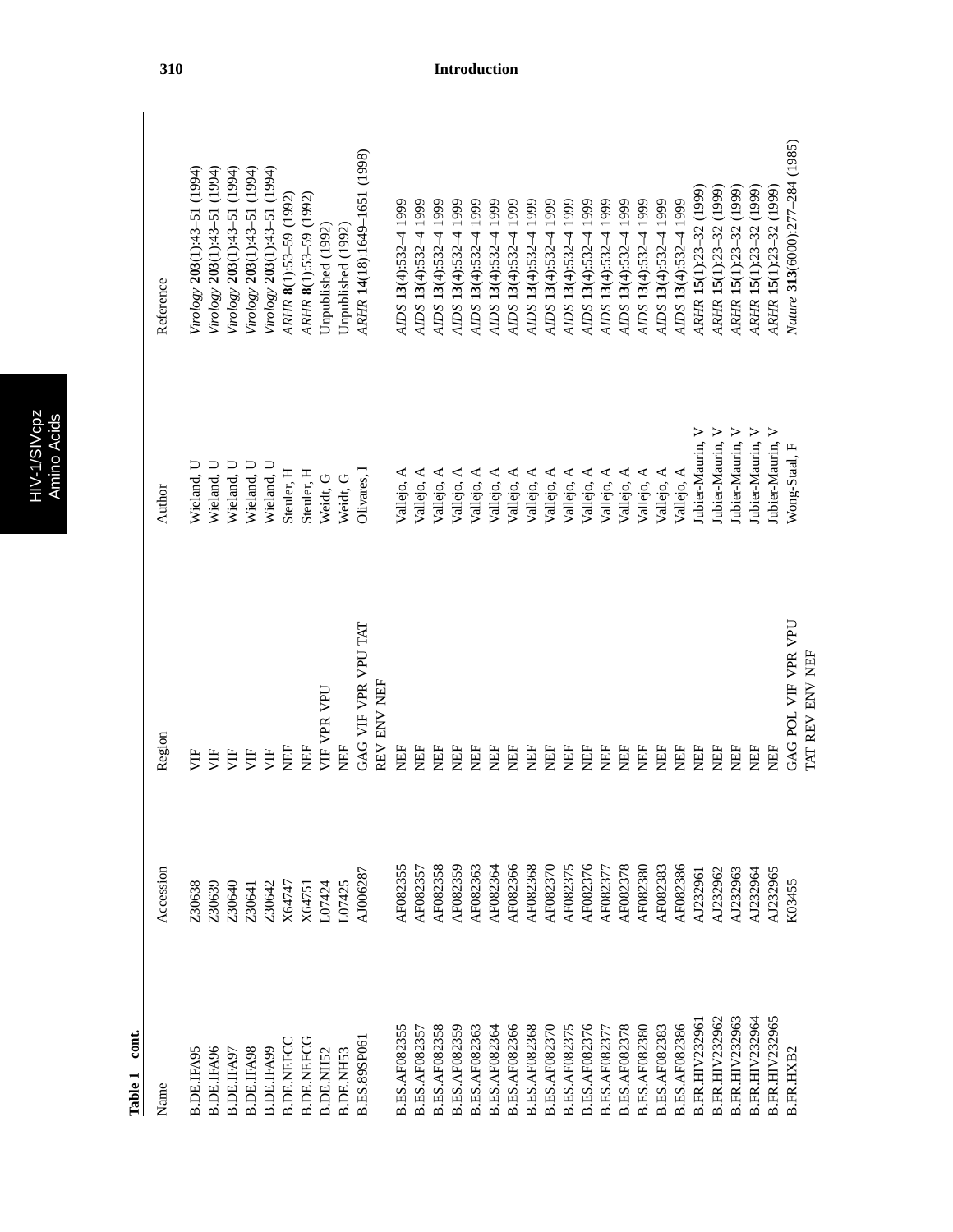| $\cot$<br>Table 1      |           |            |                    |                                  |
|------------------------|-----------|------------|--------------------|----------------------------------|
| Name                   | Accession | Region     | Author             | Reference                        |
| <b>B.FR.NE100</b>      | M58272    | EF         | Delassus, S        | $J$ Virol 65(1):225-231 (1991)   |
| <b>B.FR.NE100</b>      | M58272    | EF         | Meyerhans, Andreas | $Cell$ 58(5):901-910 (1989)      |
| B.FR.PHI120            | AF041125  | <b>ENV</b> | Ataman-Onal, Y     | ARHR 15(11):1035-1039 (1999)     |
| <b>B.FR.PHI13</b>      | AF041126  | NNE        | Ataman-Onal, Y     | ARHR 15(11):1035-1039 (1999)     |
| B.FR.PHI146            | AF041127  | NNE        | Ataman-Onal, Y     | ARHR 15(11):1035-1039 (1999)     |
| B.FR.PHI153            | AF041129  | <b>NN</b>  | Ataman-Onal, Y     | ARHR 15(11):1035-1039 (1999)     |
| B.FR.PHI59             | AF041128  | ENV        | Ataman-Onal, Y     | (1999)<br>ARHR 15(11):1035-1039  |
| B.FR.PIH155            | AF041130  | <b>ENV</b> | Ataman-Onal, Y     | ARHR 15(11):1035-1039 (1999)     |
| B.FR.PIH160            | AF041131  | ENV        | Ataman-Onal, Y     | ARHR 15(11):1035-1039 (1999)     |
| B.FR.PIH309            | AF041132  | <b>ENV</b> | Ataman-Onal, Y     | ARHR 15(11):1035-1039 (1999)     |
| B.FR.PIH373            | AF041134  | <b>ENV</b> | Ataman-Onal, Y     | ARHR 15(11):1035-1039 (1999)     |
| B.FR.PIH374            | AF041133  | <b>NN</b>  | Ataman-Onal, Y     | ARHR 15(11):1035-1039 (1999)     |
| B.FR.SWB884            | M58206    | EF         | Delassus, S        | J Virol 65(1):225-231 (1991)     |
| B.FR.SWB884            | M58206    | EF         | Meyerhans, A       | Cell 58(5):901-910 (1989)        |
| B.FR.VI02011A1H        | AF143115  | 月          | Hassaine, G        | <b>J</b> npublished              |
| B.FR.VI03004A1H        | AF143116  | Ë          | Hassaine, G        | <b>J</b> npublished              |
| B.FR.VI04002A1I        | AF143097  | Ë          | Hassaine. G        | Unpublished                      |
| B.FR.VI04005C1H        | AF143117  | 月          | Hassaine,          | Unpublished                      |
| B.FR.VI04008B1H        | AF143118  | Ë          | Hassaine,          | Unpublished                      |
| <b>B.FR.VI04014A1I</b> | AF143098  | Ë          | Hassaine,          | Unpublished                      |
| B.FR.VI04016B1H        | AF143119  | Ë          | Hassaine,          | Unpublished                      |
| B.FR.VI04019A17        | AF143139  | Ë          | Hassaine,          | Unpublished                      |
| B.FR.VI04023B1H        | AF143120  | 罗          | Hassaine. G        | Unpublished                      |
| B.FR.VI04028A1H        | AF143121  | Ë          | Hassaine, G        | Unpublished                      |
| B.FR.VI04035A1L        | AF143099  | ЭË         | Hassaine, G        | Unpublished                      |
| B.FR.VI04037A1L        | AF143100  | Ë          | Hassaine, G        | Unpublished                      |
| B.FR.VI04044A1H        | AF143122  | Ë          | Hassaine, G        | Unpublished                      |
| <b>B.FR.VI04048A2H</b> | AF143123  | È          | Hassaine, G        | Unpublished                      |
| B.FR.VI04050A1L        | AF143101  | Ë          | Hassaine, G        | Unpublished                      |
| B.FR.VI04055A1H        | AF143124  | Ë          | Hassaine, G        | <b><i><u>Jnpublished</u></i></b> |
| B.FR.VI04059A17        | AF143140  | うとり        | Hassaine, G        | <b>J</b> npublished              |
| B.FR.VI04061A1L        | AF143102  | Ë          | Hassaine, G        | Jnpublished                      |
| B.FR.VI04062A1F        | AF143125  | È          | Hassaine, G        | <b>J</b> npublished              |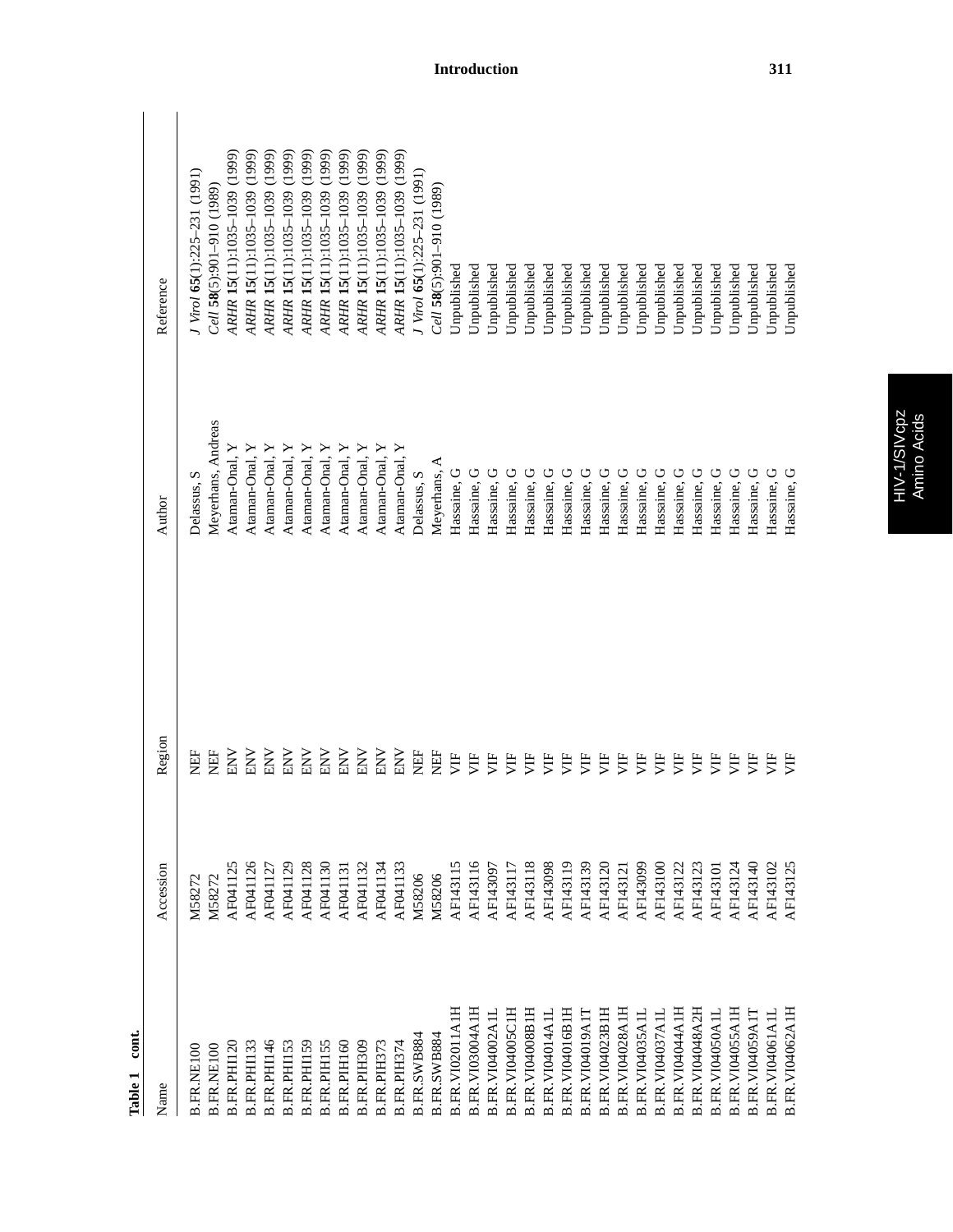|   | Ď |
|---|---|
| ¢ |   |
|   |   |
|   | г |
|   |   |

 $\frac{2}{5}$ 

| Accession | Region              | Author                        | Reference                     |
|-----------|---------------------|-------------------------------|-------------------------------|
| AF143126  | ぎ                   | Hassaine, G                   | Unpublished                   |
| AF143103  | 月                   | Hassaine, G                   | Jnpublished                   |
| AF143104  | Ë                   | Hassaine, G                   | Unpublished                   |
| AF143127  | Ë                   | Hassaine, G                   | Unpublished                   |
| AF143128  | うと                  | Hassaine, G                   | Unpublished                   |
| AF143141  | 月                   | Hassaine, G                   | Unpublished                   |
| AF143129  | Ë                   | Hassaine, G                   | Unpublished                   |
| AF143130  | È                   | Hassaine, G                   | Unpublished                   |
| AF143105  | Ë                   | Hassaine, G                   | Unpublished                   |
| AF143131  | Ë                   | Hassaine, G                   | <b>J</b> npublished           |
| AF143106  | Ë                   | Hassaine, G                   | <b>J</b> npublished           |
| AF143107  | Ë                   | Hassaine, G                   | Unpublished                   |
| AF143132  | Ë                   | Hassaine, G                   | Unpublished                   |
| AF143108  | Ë                   | Hassaine, G                   | Unpublished                   |
| AF143109  | Ë                   | Hassaine, G                   | Unpublished                   |
| AF143133  | Ë                   | Hassaine, G                   | Unpublished                   |
| AF143134  | уĦ                  | Hassaine, G                   | Unpublished                   |
| AF143142  | 月                   | Hassaine, G                   | Unpublished                   |
| AF143135  | È                   | Hassaine, G                   | <b>J</b> npublished           |
| AF143111  | ŠЕ                  | Hassaine, G                   | <b>J</b> npublished           |
| AF143143  | ŠЕ                  | Hassaine, G                   | Unpublished                   |
| AF143136  | Ë                   | Hassaine, G                   | Unpublished                   |
| AF143137  | Ë                   | Hassaine, G                   | Unpublished                   |
| AF143112  | 罗                   | Hassaine, G                   | Unpublished                   |
| AF143144  | Ë                   | Hassaine, G                   | Unpublished                   |
| AF143138  | È                   | Hassaine, G                   | Unpublished                   |
| AF143113  | 月                   | Hassaine, G                   | <b>J</b> npublished           |
| AF143114  | УË                  | Hassaine, G                   | Jnpublished                   |
| AF143146  | 月                   | Ü<br>Hassaine,                | <b>J</b> npublished           |
| M26727    | GAG POL VIF VPR VPU | Huet, T                       | AIDS 3(11):707-715 (1989)     |
|           |                     |                               |                               |
|           |                     | Kirchhoff, F                  | J Virol 73(7):5497-508 (1999) |
| AF129334  | EF                  | Kirchhoff, F                  | J Virol 73(7):5497-508 (1999) |
|           | AF129333            | <b>I'MT REV ENV NEF</b><br>EF |                               |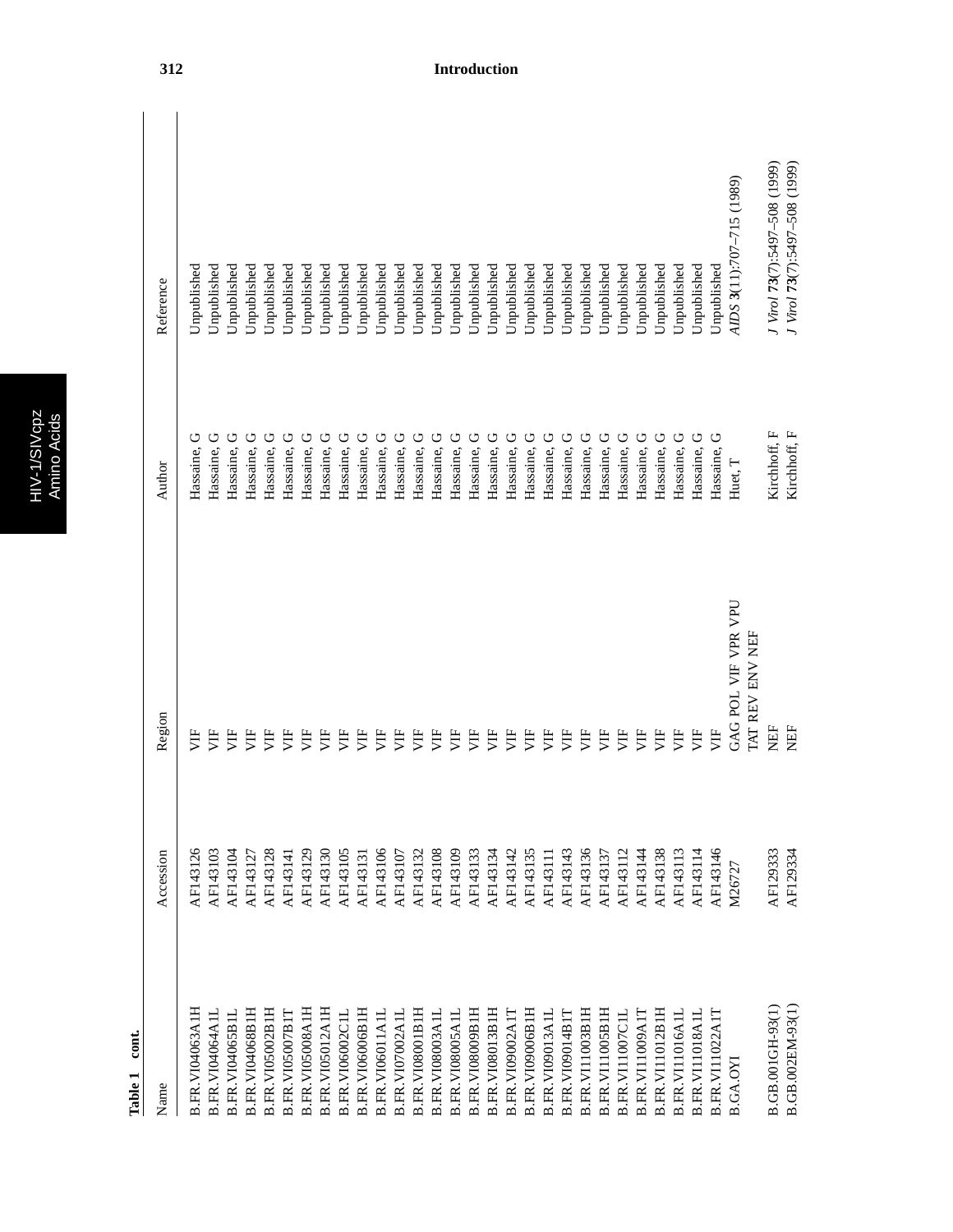| cont.<br>Table 1        |           |        |                 |                                  |
|-------------------------|-----------|--------|-----------------|----------------------------------|
| Name                    | Accession | Region | Author          | Reference                        |
| B.GB.003PW-93(1         | AF129335  | 臣      | щ<br>Kirchhoff, | (1999)<br>J Virol 73(7):5497-508 |
| B.GB.005PF1-93(1)       | AF129336  | Ë      | щ<br>Kirchhoff, | (1999)<br>J Virol 73(7):5497-508 |
| B.GB.006DC-93(1)        | AF129337  | EE     | щ<br>Kirchhoff, | (1999)<br>J Virol 73(7):5497-508 |
| B.GB.010JW-93(1)        | AF129338  | 旨      | щ<br>Kirchhoff, | (1999)<br>J Virol 73(7):5497-508 |
| B.GB.011JR-93(4)        | AF129339  | 旨      | щ<br>Kirchhoff, | (1999)<br>J Virol 73(7):5497-508 |
| B.GB.012WM-93(1)        | AF129340  | 臣      | Kirchhoff, F    | (1999)<br>Virol 73(7):5497-508   |
| B.GB.013PP-94(2)        | AF129341  | EE     | Kirchhoff, F    | (1999)<br>Virol 73(7):5497-508   |
| <b>B.GB.016GB-93(1)</b> | AF129342  | EE     | Kirchhoff, F    | (1999)<br>Virol 73(7):5497-508   |
| B.GB.023PA-93(1)        | AF129343  | EE     | Kirchhoff, F    | (1999)<br>Virol 73(7):5497-508   |
| B.GB.025JN-93(1)        | AF129344  | EE     | Kirchhoff, F    | (1999)<br>Virol 73(7):5497-508   |
| B.GB.027SL-93(1)        | AF129345  | EE     | Kirchhoff, F    | (1999)<br>Virol 73(7):5497-508   |
| B.GB.028JH-94(1)        | AF129346  | EE     | Kirchhoff, F    | (1999)<br>J Virol 73(7):5497-508 |
| B.GB.030JG-93(1)        | AF129347  | 臣      | Kirchhoff, F    | (1999)<br>Virol 73(7):5497-508   |
| B.GB.031DA-93(1)        | AF129348  | EF     | Kirchhoff, F    | (1999)<br>Virol 73(7):5497-508   |
| B.GB.032AN-93(1)        | AF129349  | EE     | Kirchhoff, F    | (1999)<br>Virol 73(7):5497-508   |
| B.GB.037BS-94(2)        | AF129350  | EE     | Kirchhoff, F    | (1999)<br>Virol 73(7):5497-508   |
| B.GB.039NM-94(1)        | AF129351  | EH     | Kirchhoff, F    | (1999)<br>Virol 73(7):5497-508   |
| B.GB.044C1-94(2)        | AF129352  | EE     | Kirchhoff, F    | (1999)<br>Virol 73(7):5497-508   |
| B.GB.046JM-94(1)        | AF129353  | EE     | Kirchhoff, F    | (1999)<br>Virol 73(7):5497-508   |
| B.GB.048AD-94(1)        | AF129354  | EF     | Kirchhoff, F    | (1999)<br>Virol 73(7):5497-508   |
| B.GB.056RP-94B(1)       | AF129355  | EF     | Kirchhoff, F    | (1999)<br>Virol 73(7):5497-508   |
| B.GB.057DR-94(1)        | AF129356  | EF     | Kirchhoff, F    | (1999)<br>Virol 73(7):5497-508   |
| B.GB.065RK-94(1)        | AF129357  | 日      | Kirchhoff, F    | (1999)<br>Virol 73(7):5497-508   |
| B.GB.067MM-94(2)        | AF129358  | EF     | Kirchhoff, F    | (1999)<br>Virol 73(7):5497-508   |
| B.GB.068JB-94(1)        | AF129359  | EF     | Kirchhoff, F    | (1999)<br>Virol 73(7):5497-508   |
| B.GB.098MS-94(1         | AF129360  | EE     | Kirchhoff, F    | (1999)<br>Virol 73(7):5497-508   |
| B.GB.103CD-94(1)        | AF129361  | EF     | Kirchhoff, F    | (1999)<br>Virol 73(7):5497-508   |
| B.GB.104RT-94(1)        | AF129362  | EF     | Kirchhoff, F    | (1999)<br>Virol 73(7):5497-508   |
| B.GB.105AS-94(1)        | AF129363  | EE     | Kirchhoff, F    | (1999)<br>Virol 73(7):5497-508   |
| B.GB.112CR-94(2)        | AF129364  | EE     | Kirchhoff, F    | (1999)<br>Virol 73(7):5497-508   |
| B.GB.117CH-94(2)        | AF129365  | 臣      | Kirchhoff, F    | (1999)<br>Virol 73(7):5497-508   |
| B.GB.122PS-95(1)        | AF129366  | EE     | Kirchhoff, F    | (1999)<br>Virol 73(7):5497-508   |
| B.GB.124PD-95(1)        | AF129367  | EF     | Kirchhoff, F    | (1999)<br>Virol 73(7):5497-508   |
|                         |           |        |                 |                                  |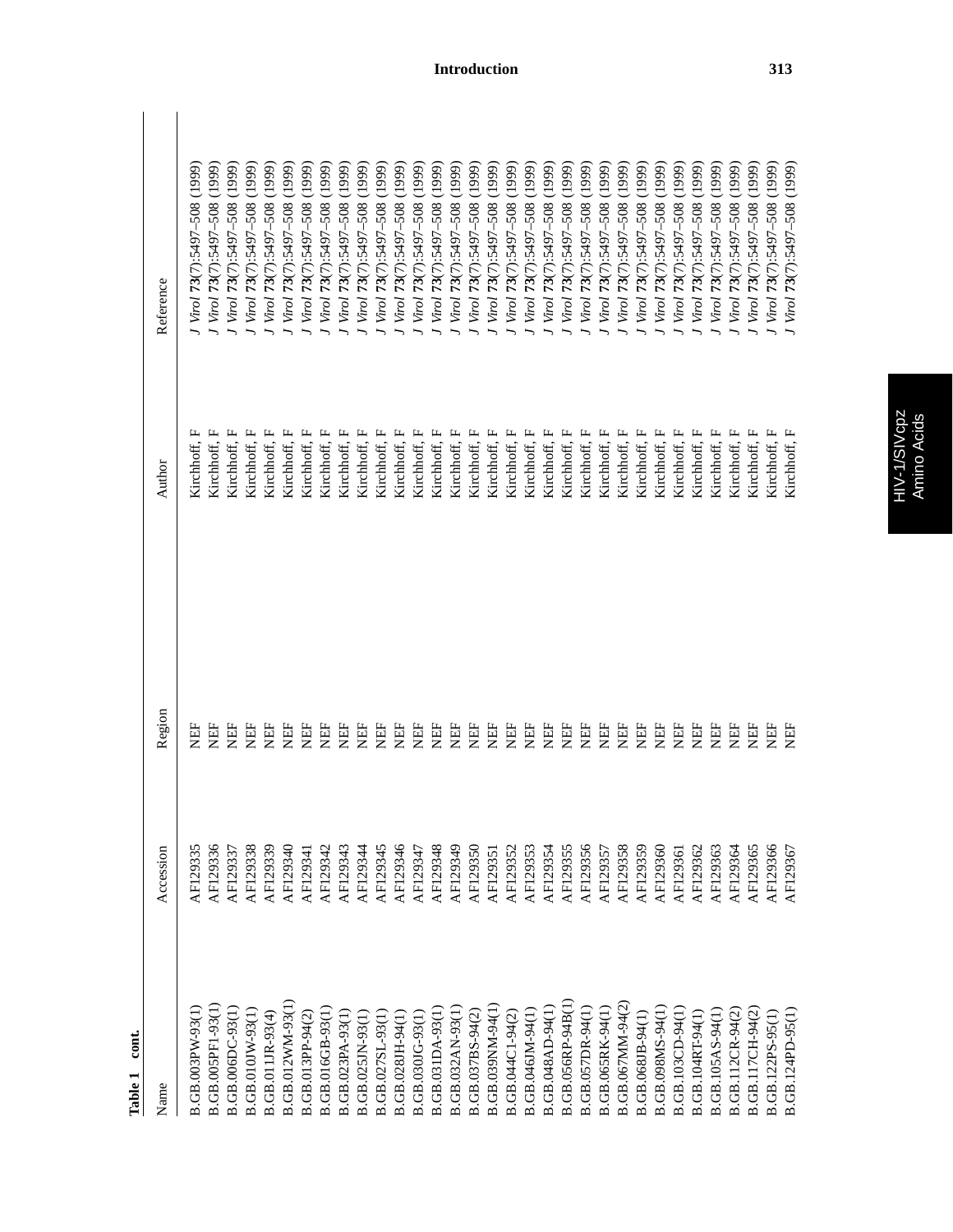| p<br>ò<br>г |  |
|-------------|--|
| г           |  |
| Ú           |  |
|             |  |
|             |  |

 $\overline{N}$ 

| Name                    | Accession     | Region              | Author       | Reference                               |
|-------------------------|---------------|---------------------|--------------|-----------------------------------------|
|                         |               |                     |              |                                         |
| B.GB.127RG-96(1)        | AF129368      | <b>FEN</b>          | Kirchhoff, F | J Virol 73(7):5497-508 (1999)           |
| B.GB.130WDC-95(1)       | AF129369      | <b>HEL</b>          | Kirchhoff, F | (1999)<br>J Virol 73(7):5497-508        |
| B.GB.131MVS-95(1        | AF129370      | EF                  | Kirchhoff, F | (1999)<br>J Virol 73(7):5497-508        |
| B.GB.143PL-95(1)        | AF12937       | Ë                   | Kirchhoff, F | (1999)<br>J Virol 73(7):5497-508        |
| <b>B.GB.151DH-95(1</b>  | AF129372      | <b>HEL</b>          | Kirchhoff, F | (1999)<br>J Virol 73(7):5497-508        |
| B.GB.157GT-95(1)        | AF129373      | 岜                   | Kirchhoff, F | (1999)<br>Virol 73(7):5497-508          |
| B.GB.160KO-95(1         | AF129374      | EH                  | Kirchhoff, F | (1999)<br>Virol 73(7):5497-508          |
| <b>B.GB.161KC-95(1)</b> | AF129375      | EH                  | Kirchhoff, F | (1999)<br>Virol 73(7):5497-508          |
| B.GB.162BB-95(1)        | AF129376      | <b>HEL</b>          | Kirchhoff, F | (1999)<br>J Virol 73(7):5497-508        |
| B.GB.163NG-95(1         | AF129377      | EE                  | Kirchhoff, F | (1999)<br>J Virol 73(7):5497-508        |
| B.GB.164SZ-95(1)        | AF129378      | EH                  | Kirchhoff, F | (1999)<br>J Virol 73(7):5497-508        |
| <b>B.GB.165DH-95(1)</b> | AF129379      | EE                  | Kirchhoff, F | Virol 73(7):5497-508 (1999)             |
| B.GB.166PW-95(1)        | AF129380      | EE                  | Kirchhoff, F | Virol 73(7):5497-508 (1999)             |
| B.GB.167RW-95(1         | AF129381      | EF                  | Kirchhoff, F | J Virol 73(7):5497-508 (1999)           |
| B.GB.168MB-95(1)        | AF129382      | <b>ER</b>           | Kirchhoff, F | J Virol 73(7):5497-508 (1999)           |
| <b>B.GB.AC-46</b>       | J36863        | <b>NN</b>           | Douglas, NW  | AIDS 10(1):39-46 (1996)                 |
| B.GB.CAMI               | <b>D10112</b> | GAG POL VIF VPR VPU | McIntosh, AA | Unpublished (1991)                      |
|                         |               | TAT REV ENV NEF     |              |                                         |
| B.GB.GB8.C              | Y13716        | <b>NET</b>          | Vella, C     | Vaccine 13(8):735-741 (1995)            |
| <b>B.GB.GLNEF</b>       | X63040        | 臣<br>X              | Harris, M    | Unpublished (1992)                      |
| B.GB.H4654              | Z68601        | UŁN                 | Kuiken, CL   | (1996)<br>J Gen Virol 77 (Pt 4):783-792 |
| B.GB.H4661              | Z68554        | VPR                 | Kuiken, CL   | (1996)<br>Gen Virol 77(Pt 4):783-792    |
| <b>B.GB.H4665</b>       | Z68555        | VPR                 | Kuiken, CL   | (1996)<br>Gen Virol 77(Pt 4):783-792    |
| <b>B.GB.H4665</b>       | Z68604        | <b>Da</b>           | Kuiken, CL   | (1996)<br>Gen Virol 77 (Pt 4):783-792   |
| <b>B.GB.H4666</b>       | Z68556        | VPR                 | Kuiken, CL   | (1996)<br>Gen Virol 77(Pt 4):783-792    |
| B.GB.I4657              | Z68559        | VPR                 | Kuiken, CL   | (1996)<br>Gen Virol 77 (Pt 4):783-792   |
| B.GB.I4657              | Z68609        | DdA                 | Kuiken, CL   | (1996)<br>Gen Virol 77 (Pt 4):783-792   |
| B.GB.I4658              | Z68560        | VPR                 | Kuiken, CL   | (1996)<br>Gen Virol 77 (Pt 4):783-792   |
| B.GB.I4659              | Z68561        | VPR                 | Kuiken, CL   | (1996)<br>Gen Virol 77(Pt 4):783-792    |
| B.GB.I4660              | Z68562        | VPR                 | Kuiken, CL   | (1996)<br>Gen Virol 77(Pt 4):783-792    |
| B.GB.I4662              | Z68563        | VPR                 | Kuiken, CL   | (1996)<br>Gen Virol 77(Pt 4):783-792    |
| B.GB.I4663              | 268564        | <b>VPR</b>          | Kuiken, CL   | (1996)<br>Gen Virol 77(Pt 4):783-792    |
|                         |               |                     |              |                                         |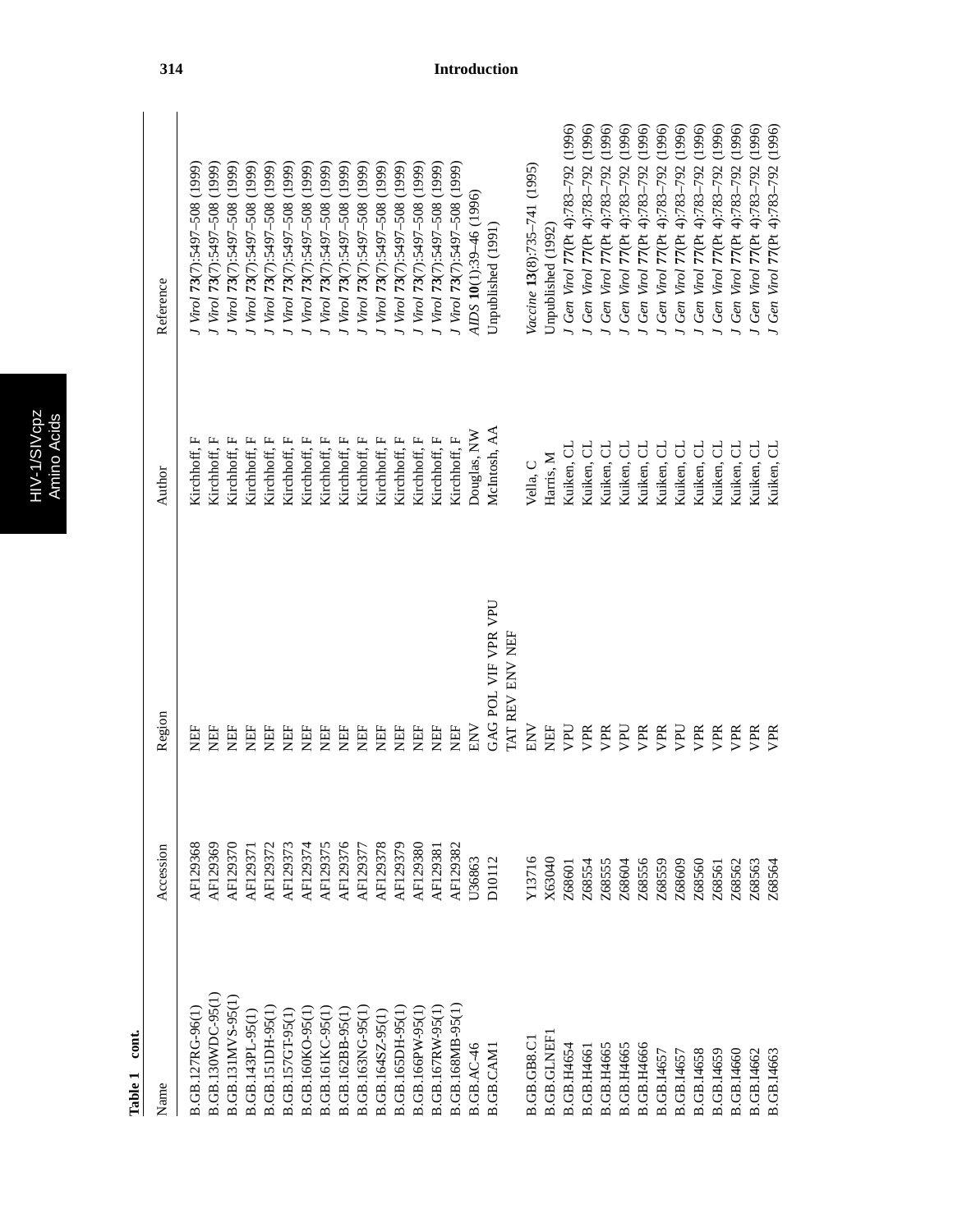| cont.<br>Table 1     |           |                         |                    |                                     |
|----------------------|-----------|-------------------------|--------------------|-------------------------------------|
| Name                 | Accession | Region                  | Author             | Reference                           |
| B.GB.I4663           | Z68613    | UPU                     | Kuiken, CL         | I Gen Virol 77(Pt 4):783-792 (1996) |
| B.GB.JB              | U36869    | <b>NN</b>               | Douglas, NW        | AIDS 10(1):39-46 (1996)             |
| <b>B.GB.M23470</b>   | U36872    | <b>NN</b>               | Douglas, NW        | AIDS 10(1):39-46 (1996)             |
| <b>B.GB.M26864</b>   | U36875    | <b>NNE</b>              | Douglas, NW        | AIDS 10(1):39-46 (1996)             |
| <b>B.GB.M30156</b>   | U36877    | <b>NNE</b>              | Douglas, NW        | AIDS 10(1):39-46 (1996)             |
| <b>B.GB.M737677</b>  | U36879    | ENV                     | Douglas, NW        | AIDS 10(1):39-46 (1996)             |
| B.GB.M737685         | U36880    | ENV                     | Douglas, NW        | AIDS 10(1):39-46 (1996)             |
| <b>B.GB.MANC</b>     | U23487    | GAG POL VIF VPR VPU     | Zhu, T             | Nature 374(6522):503-504 (1995)     |
|                      |           | <b>I'AT REV ENV NEF</b> |                    |                                     |
| <b>B.GB.MB314</b>    | Y13719    | <b>NET</b>              | Douglas, NW        | J Mol Biol 273(1):122-149 (1997)    |
| <b>B.GB.NEF2</b>     | X63041    | EE                      | Harris, M          | ARHR 8(5):537-543 (1992             |
| <b>B.GB.NEF3</b>     | X63042    | EE                      | Harris, M          | ARHR 8(5):537-543 (1992)            |
| <b>B.GB.NEF5</b>     | X63044    | NEF                     | Harris, M          | ARHR 8(5):537-543 (1992)            |
| <b>B.GB.WB</b>       | U36882    | <b>NNE</b>              | Douglas, NW        | AIDS 10(1):39-46 (1996)             |
| <b>B.IN.HIVP35A</b>  | Y15122    | NEF                     | Ahmad, K           | ARHR 14(16):1491-1493 (1998)        |
| <b>B.IN.HIVP35A</b>  | Y15122    | EF                      | Ahmad, KM          | ARHR 14(16):1491-1493 (1998)        |
| B.IT.AF01147         | AF01147   | EF                      | Visco Comandini, U | J Hum Virol 1(5):320-7 (1998)       |
| B.IT.AF011474        | AF011474  | EF                      | Visco Comandini, U | J Hum Virol 1(5):320-7 (1998)       |
| B.IT.AF011477        | AF011477  | EF                      | Visco Comandini, U | J Hum Virol 1(5):320-7 (1998)       |
| <b>B.IT.AF011478</b> | AF011478  | EF                      | Visco Comandini, U | J Hum Virol 1(5):320-7 (1998)       |
| B.IT.AF011480        | AF011480  | <b>HEL</b>              | Visco Comandini, U | J Hum Virol 1(5):320-7 (1998)       |
| B.IT.AF011482        | AF011482  | EF                      | Visco Comandini, U | I Hum Virol 1(5):320-7 (1998)       |
| B.IT.AF011483        | AF011483  | EF                      | Visco Comandini, U | J Hum Virol 1(5):320-7 (1998)       |
| B.IT.AF011486        | AF011486  | EF                      | Visco Comandini, U | J Hum Virol 1(5):320-7 (1998)       |
| B.IT.AF011488        | AF011488  | <b>NEF</b>              | Visco Comandini, U | J Hum Virol 1(5):320-7 (1998)       |
| B.IT.AF011492        | AF011492  | <b>EE</b>               | Visco Comandini, U | J Hum Virol 1(5):320-7 (1998)       |
| B.IT.AF047080        | AF047080  | <b>EE</b>               | Visco Comandini, U | J Hum Virol 1(5):320-7 (1998)       |
| <b>B.IT.AF04708</b>  | AF047081  | <b>EE</b>               | Visco Comandini, U | J Hum Virol 1(5):320-7 (1998)       |
| <b>B.IT.B.IT-L</b>   | AF147728  | E                       | Catucci, M         | I Med Virol 60(3):294-299 (2000)    |
| B.IT.B.IT-L2         | AF147729  | E                       | Catucci, M         | I Med Virol 60(3):294-299 (2000)    |
| $B.IT.B.IT-L3$       | AF147730  | E                       | Catucci, M         | I Med Virol 60(3):294-299 (2000)    |
| $B.IT.B.IT-L4$       | AF14773   | E                       | Catucci, M         | I Med Virol 60(3):294-299 (2000)    |
| B.IT.B.IT-L5         | AF147732  | EE                      | Catucci, M         | Med Virol 60(3):294-299 (2000)      |
| $B.T.T.B.T-P.$       | AF147733  | EE                      | Catucci, M         | I Med Virol 60(3):294-299 (2000)    |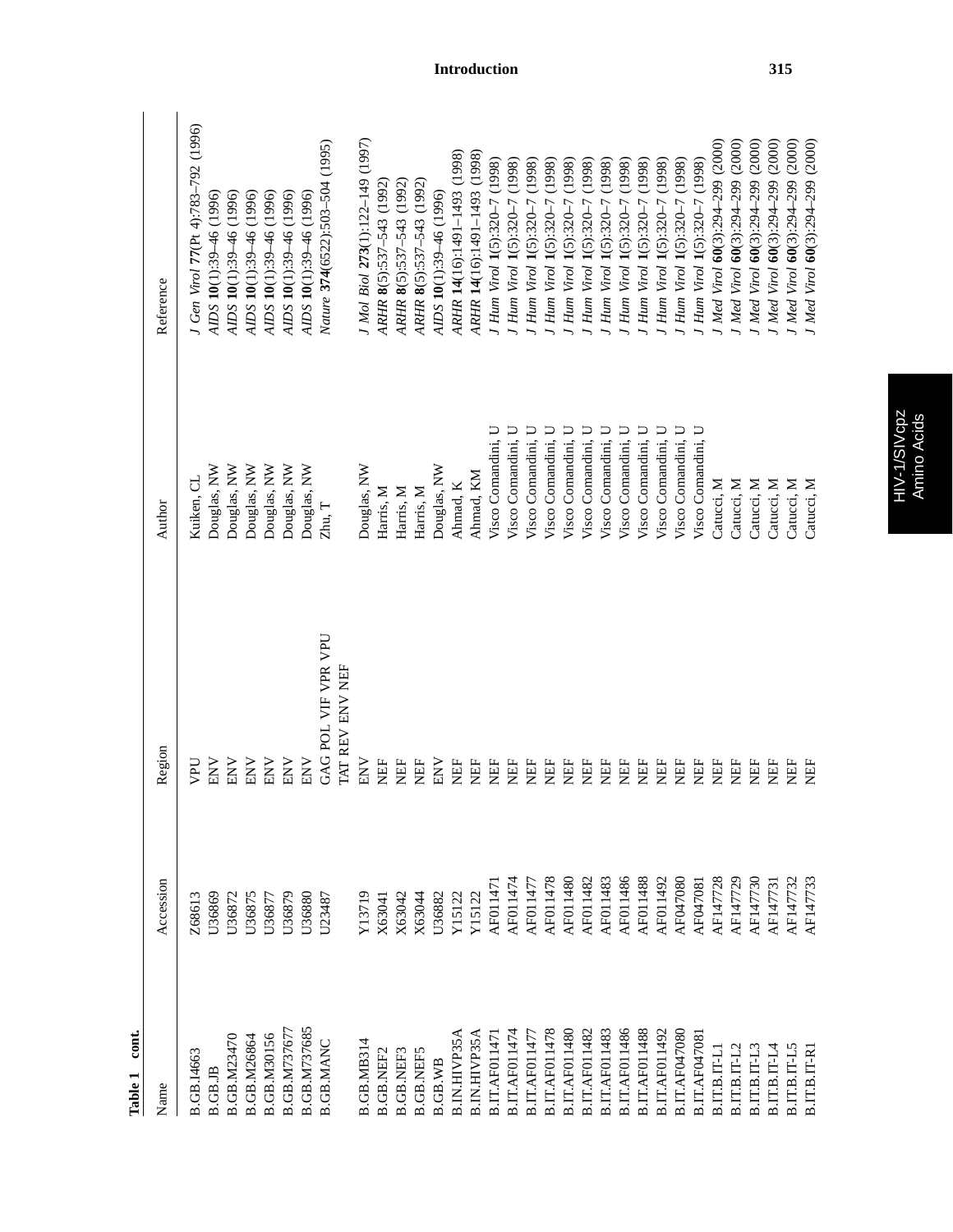| r.<br>U. |  |
|----------|--|
|          |  |
|          |  |
|          |  |
| г        |  |

| Name                  | Accession     | Region                 | Author       | Reference                           |
|-----------------------|---------------|------------------------|--------------|-------------------------------------|
| B.IT.B.IT-R2          | AF147734      | EF                     | Catucci, M   | J Med Virol 60(3):294-299 (2000)    |
| $B.T.T.B.T-R3$        | AF147735      | EF                     | Catucci, M   | J Med Virol 60(3):294-299 (2000)    |
| $B.IT.B.IT-R4$        | AF147736      | EF                     | Catucci, M   | J Med Virol 60(3):294-299 (2000)    |
| B.IT.B.IT-R5          | AF147737      | EF                     | Catucci, M   | J Med Virol 60(3):294-299 (2000)    |
| <b>B.JP.D70850</b>    | D70850        | Ë                      | Tominaga, K  | ARHR 12(16):1543-1549 (1996)        |
| <b>B.JP.D70858</b>    | D70858        | Ë                      | Tominaga, K  | ARHR 12(16):1543-1549 (1996)        |
| B.JP.D70867           | D70867        | 月                      | Tominaga, K  | ARHR 12(16):1543-1549 (1996)        |
| B.JP.D70874           | D70874        | 月                      | Tominaga, K  | ARHR 12(16):1543-1549 (1996)        |
| B.JP.D70880           | D70880        | 月                      | Tominaga, K  | ARHR 12(16):1543-1549 (1996)        |
| 3.JP.D70887           | D70887        | УF                     | l'ominaga, K | ARHR 12(16):1543-1549 (1996)        |
| <b>B.JP.ETR</b>       | <b>D12582</b> | NNE                    | Shimizu, H   | Virology 189(2):534-546 (1992)      |
| B.JP.JH3              | M21137        | GAG                    | Komiyama, N  | ARHR 5(4):411-19 (1989)             |
| B.JP.JH32             | M21138        | <b>VPU ENV</b>         | Komiyama, N  | ARHR 5(4):411-19 (1989)             |
| <b>B.KR.AF063915</b>  | AF063915      | EF                     | Kang, MR     | JAIDSHR 17(1):58-68 (1998)          |
| <b>B.KR.AF063916</b>  | AF063916      | EF                     | Kang, MR     | JAIDSHR 17(1):58-68 (1998)          |
| <b>B.KR.AF063919</b>  | AF063919      | EH                     | Kang, MR     | JAIDSHR 17(1):58-68 (1998)          |
| <b>B.KR.AF06392</b>   | AF06392       | EE                     | Kang, MR     | JAIDSHR 17(1):58-68 (1998)          |
| <b>B.KR.AF063926</b>  | AF063926      | EF                     | Kang, MR     | JAIDSHR 17(1):58-68 (1998)          |
| <b>B.KR.AF06392</b>   | AF06392       | EF                     | Kang, MR     | JAIDSHR 17(1):58-68 (1998)          |
| <b>B.KR.AF06393</b>   | AF06393       | EE                     | Kang, MR     | JAIDSHR 17(1):58-68 (1998)          |
| <b>B.KR.HIVZ98019</b> | Z98019        | EF                     | Kang, MR     | (1998)<br>JAIDSHR 17(1):58-68       |
| <b>B.KR.HIVZ98022</b> | Z98022        | EF                     | Kang, MR     | (1998)<br>JAIDSHR 17(1):58-68       |
| <b>B.KR.HIVZ98024</b> | Z98024        | EF                     | Kang, MR     | (1998)<br>JAIDSHR 17(1):58-68       |
| <b>B.KR.HIVZ98025</b> | Z98025        | EF                     | Kang, MR     | JAIDSHR 17(1):58-68 (1998)          |
| <b>B.KR.HIVZ98027</b> | Z98027        | EF                     | Kang, MR     | JAIDSHR 17(1):58-68 (1998)          |
| <b>B.KR.HIVZ98029</b> | Z98029        | EF                     | Kang, MR     | IAIDSHR 17(1):58-68 (1998)          |
| <b>B.KR.HIVZ98030</b> | Z98030        | <b>NEF</b>             | Kang, MR     | JAIDSHR 17(1):58-68 (1998)          |
| <b>B.KR.HIVZ98032</b> | Z98032        | <b>NEF</b>             | Kang, MR     | JAIDSHR 17(1):58-68 (1998)          |
| <b>B.KR.HIVZ98034</b> | Z98034        | EF                     | Kang, MR     | JAIDSHR 17(1):58-68 (1998)          |
| B.NL.0142             | Z68511        | UAN                    | Kuiken, CL   | J Gen Virol 77(Pt 4):783-792 (1996) |
| B.NL.3202A2           | U34604        | GAG POL VIF VPR VPU    | Guillon. C   | ARHR 11(12):1537-1541 (1995)        |
|                       |               | <b>IAT REV ENV NEF</b> |              |                                     |
| <b>B.NL.68A</b>       | U15030        | ENV                    | Wrin, T      | J Virol 69(1):39-48 (1995)          |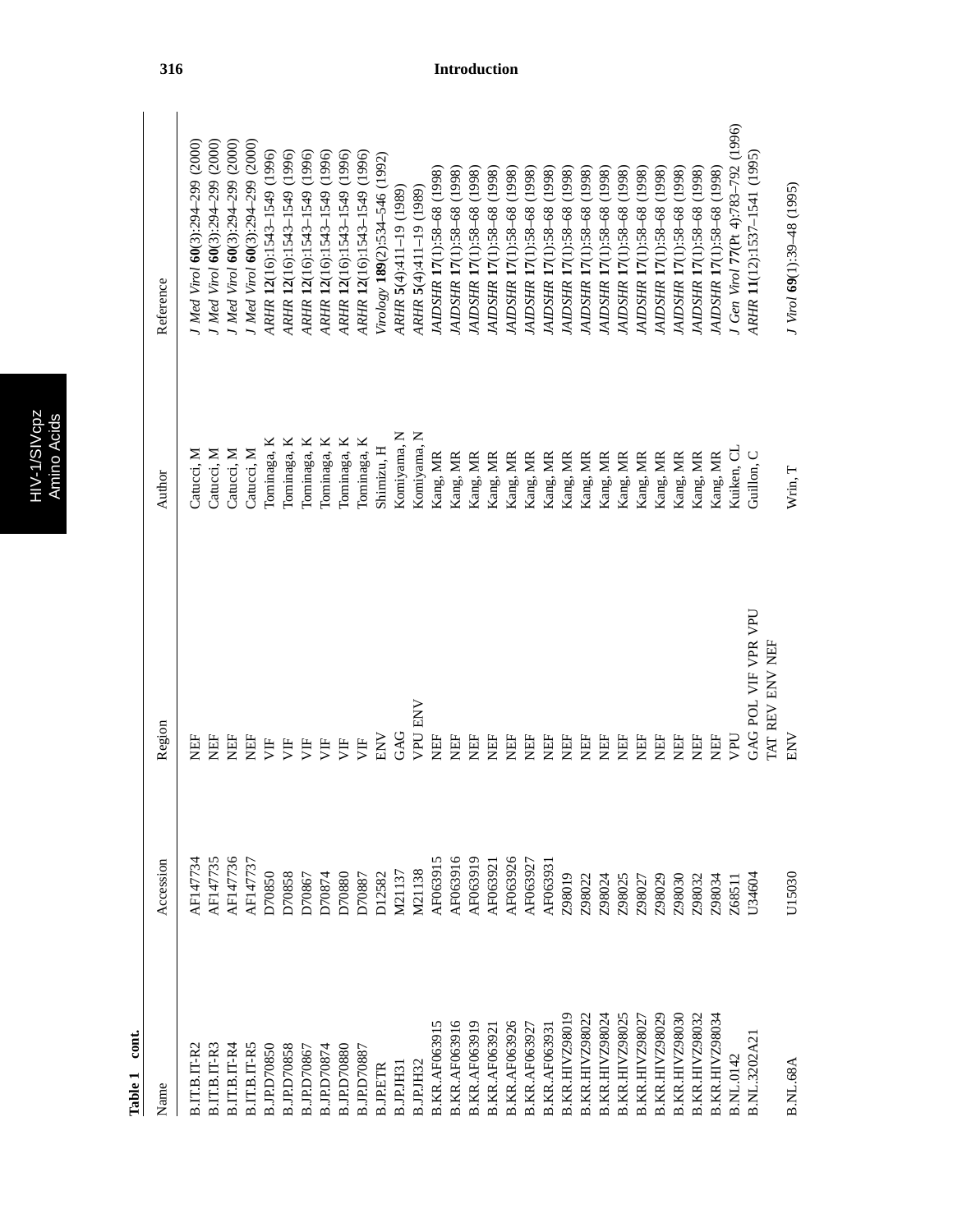| Name              | Accession | Region     | Author      | Reference                                 |
|-------------------|-----------|------------|-------------|-------------------------------------------|
| B.NL.ENVVA        | L08655    | <b>NN</b>  | Andeweg, AC | ARHR 8(10):1803-1813 (1992)               |
| <b>B.NL.ENVYF</b> | L08660    | <b>NN</b>  | Andeweg, AC | ARHR 8(10):1803-1813 (1992)               |
| <b>B.NL.ENVVC</b> | L08661    | <b>ENV</b> | Andeweg, AC | ARHR 8(10):1803-1813 (1992)               |
| <b>B.NL.H0008</b> | Z68505    | <b>Dd</b>  | Kuiken, CL  | J Gen Virol 77 (Pt 4):783-792 (1996)      |
| B.NL.H0008        | Z68539    | VPR        | Kuiken, CL  | J Gen Virol 77 (Pt 4):783-792 (1996)      |
| <b>B.NL.H0140</b> | Z68540    | VPR        | Kuiken, CL  | J Gen Virol 77 (Pt 4):783-792 (1996)      |
| B.NL.H0157        | Z68541    | VPR        | Kuiken, CL  | J Gen Virol 77 (Pt 4):783-792 (1996)      |
| <b>B.NL.H0172</b> | Z68542    | VPR        | Kuiken, CL  | J Gen Virol 77 (Pt 4):783-792 (1996)      |
| <b>B.NL.H0186</b> | Z68543    | VPR        | Kuiken, CL  | Gen Virol 77(Pt 4):783-792 (1996)         |
| <b>B.NL.H0186</b> | Z68589    | <b>Dd</b>  | Kuiken, CL  | Gen Virol $77$ (Pt 4):783-792 (1996)      |
| <b>B.NL.H021</b>  | Z68544    | VPR        | Kuiken, CL  | J Gen Virol 77 (Pt 4):783-792 (1996)      |
| <b>B.NL.H0230</b> | Z68545    | VPR        | Kuiken, CL  | J Gen Virol 77 (Pt 4):783-792 (1996)      |
| B.NL.H0320-2A12   | U34603    | <b>NN</b>  | Groenink, N | J Virol 65(4):1968-1975 (1991)            |
| <b>B.NL.H0337</b> | Z68546    | VPR        | Kuiken, CL  | J Gen Virol 77 (Pt 4):783-792 (1996)      |
| <b>B.NL.H041</b>  | Z68547    | yPR        | Kuiken, CL  | (1996)<br>J Gen Virol 77 (Pt 4):783-792   |
| <b>B.NL.H041</b>  | Z68593    | UdA        | Kuiken, CL  | (1996)<br>J Gen Virol 77 (Pt 4):783-792   |
| <b>B.NL.H053</b>  | Z68550    | VPR        | Kuiken, CL  | (1996)<br>J Gen Virol 77 (Pt 4):783-792   |
| B.NL.H0537        | Z68597    | <b>Dar</b> | Kuiken, CL  | Gen Virol 77 (Pt 4):783-792 (1996)        |
| <b>B.NL.H0583</b> | Z68548    | ypr        | Kuiken, CL  | Gen Virol 77 (Pt 4):783-792 (1996)        |
| B.NL.H0617        | Z68549    | VPR        | Kuiken, CL  | (1996)<br>77(Pt 4):783-792<br>Gen Virol   |
| B.NL.H0617        | Z68596    | Dd         | Kuiken, CL  | (1996)<br>77(Pt 4):783-792<br>Gen Virol   |
| <b>B.NL.H0709</b> | Z68551    | ypr        | Kuiken, CL  | (1996)<br>77 (Pt 4):783-792<br>Gen Virol  |
| <b>B.NL.H1145</b> | Z68552    | VPR        | Kuiken, CL  | (1996)<br>77(Pt 4):783-792<br>Gen Virol   |
| <b>B.NL.I0033</b> | Z68567    | yPR        | Kuiken, CL  | (1996)<br>77(Pt 4):783-792<br>J Gen Virol |
| B.NL.I0033        | Z68616    | UqA        | Kuiken, CL  | (1996)<br>J Gen Virol 77 (Pt 4):783-792   |
| <b>B.NL.I0070</b> | Z68585    | VPR        | Kuiken, CL  | (1996)<br>J Gen Virol 77 (Pt 4):783-792   |
| <b>B.NL.10090</b> | Z68568    | VPR        | Kuiken, CL  | (1996)<br>J Gen Virol 77 (Pt 4):783-792   |
| <b>B.NL.I014</b>  | Z68569    | VPR        | Kuiken, CL  | (1996)<br>J Gen Virol 77 (Pt 4):783-792   |
| B.NL.I0142        | Z68570    | VPR        | Kuiken, CL  | Gen Virol 77 (Pt 4):783-792 (1996)        |
| <b>B.NL.I022</b>  | Z68571    | VPR        | Kuiken, CL  | (1996)<br>Gen Virol 77(Pt 4):783-792      |
| <b>B.NL.I1035</b> | Z68572    | <b>VPR</b> | Kuiken, CL  | (1996)<br>Gen Virol 77 (Pt 4):783-792     |
| <b>B.NL.I1083</b> | Z68573    | VPR        | Kuiken, CL  | (1996)<br>J Gen Virol 77 (Pt 4):783-792   |
| B.NL.I1164        | Z68574    | VPR        | Kuiken, CL  | J Gen Virol 77 (Pt 4):783-792 (1996)      |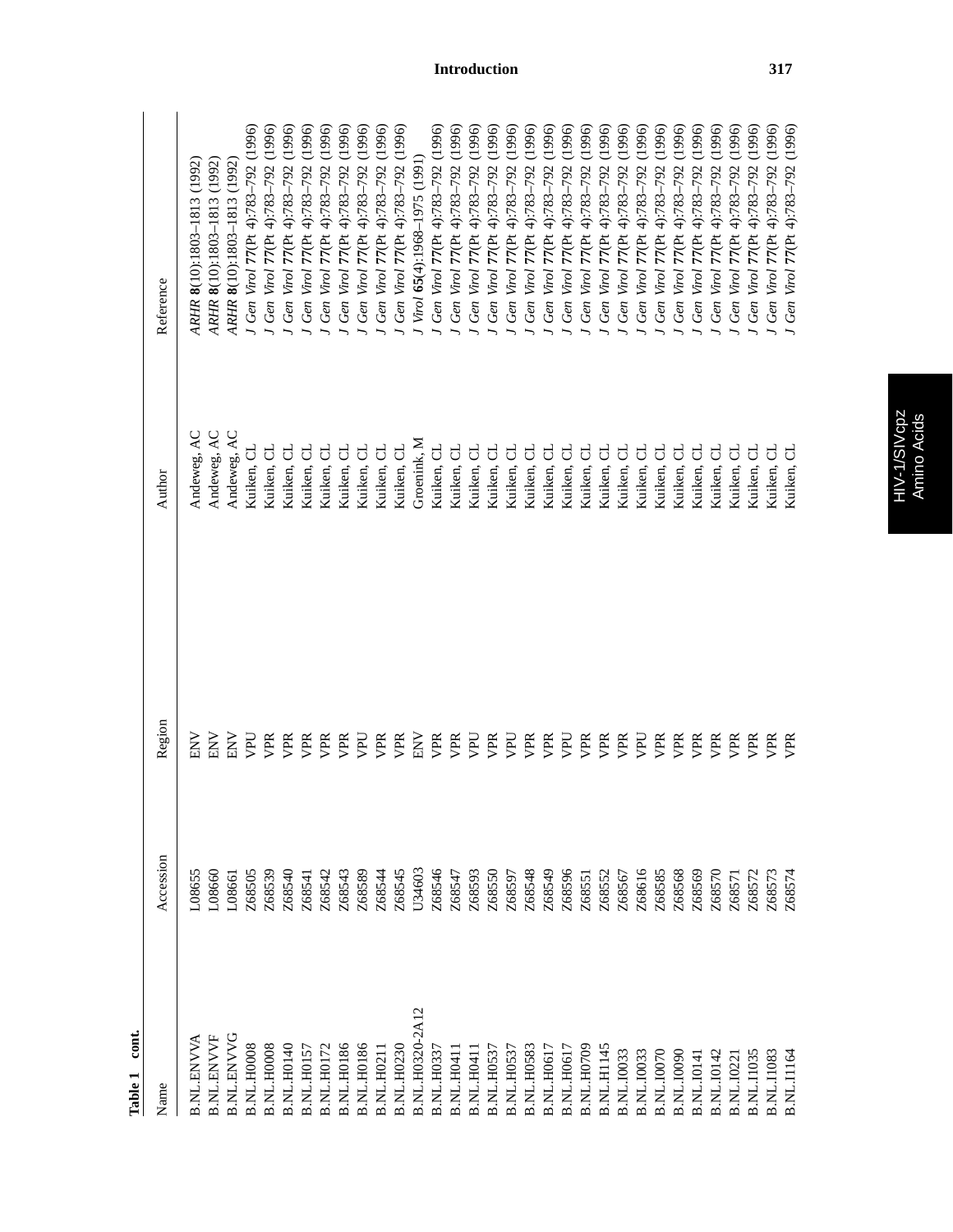|   | n<br>í |
|---|--------|
|   |        |
| ω | 7      |
|   |        |
|   |        |
|   | ٦      |

| Name                   | Accession | Region              | Author             | Reference                             |
|------------------------|-----------|---------------------|--------------------|---------------------------------------|
| <b>B.NL.I300</b>       | Z68575    | <b>DR</b>           | Kuiken, CL         | Gen Virol 77(Pt 4):783-792 (1996)     |
| 3.NL.I3008             | Z68576    | <b>SER</b>          | Kuiken, CL         | Gen Virol 77 (Pt 4):783-792 (1996)    |
| 3.NL.I305              | Z68526    | <b>Dal</b>          | Kuiken, CL         | (1996)<br>Gen Virol 77(Pt 4):783-792  |
| 3.NL.I305              | Z68584    | VPR                 | Kuiken, CL         | (1996)<br>Gen Virol 77(Pt 4):783-792  |
| 3.NL.I3064             | Z68577    | VPR                 | ರ<br>Kuiken,       | (1996)<br>Gen Virol 77(Pt 4):783-792  |
| <b>B.NL.I3072</b>      | Z68578    | VPR                 | ರ<br>Kuiken,       | (1996)<br>Gen Virol 77 (Pt 4):783-792 |
| B.NL.I307              | Z68521    | <b>Dd</b>           | ರ<br>Kuiken,       | (1996)<br>Gen Virol 77(Pt 4):783-792  |
| 3.NL.I307              | Z68579    | VPR                 | Kuiken, CL         | (1996)<br>Gen Virol 77(Pt 4):783-792  |
| 3.NL.I5032             | Z68522    | Dar                 | Kuiken, CL         | (1996)<br>Gen Virol 77(Pt 4):783-792  |
| 3.NL.I5032             | Z68580    | VPR                 | Kuiken, CL         | (1996)<br>Gen Virol 77 (Pt 4):783-792 |
| 3.NL.I503              | Z68581    | VPR                 | Kuiken, CL         | Gen Virol 77(Pt 4):783-792 (1996)     |
| 3.NL.I7025             | Z68583    | VPR                 | Kuiken, CL         | Gen Virol 77 (Pt 4):783-792 (1996)    |
| 3.NL.JGV86             | Z68602    | <b>Da</b>           | Kuiken, CL         | Gen Virol 77 (Pt 4):783-792 (1996)    |
| 3.NL.NEFA              | M84627    | EF                  | de Ronde, A        | Virology 188(1):391-395 (1992)        |
| <b>B.NL.NEFD</b>       | M84630    | NEF                 | de Ronde, A        | Virology 188(1):391-395 (1992)        |
| <b>B.NL.NEFE</b>       | M84631    | E                   | de Ronde, A        | Virology 188(1):391-395 (1992)        |
| <b>B.SE.AF047082</b>   | AF047082  | E                   | Visco Comandini, U | J Hum Virol 1(5):320-7 (1998)         |
| <b>B.SE.AF047083</b>   | AF047083  | <b>HEN</b>          | Visco Comandini, U | J Hum Virol 1(5):320-7 (1998)         |
| 3.SE.AF047085          | AF047085  | <b>HEN</b>          | Visco Comandini, U | J Hum Virol 1(5):320-7 (1998)         |
| B.TH.28-19             | U48917    | EF                  | Artenstein, AW     | ARHR 12(6):557-560 (1996)             |
| <b>B.TH.AF082838</b>   | AF082838  | EE                  | Vallejo, A         | AIDS $13(4)$ :532–4 (199)             |
| <b>B.TH.AF082839</b>   | AF082839  | <b>HEN</b>          | Vallejo, A         | AIDS $13(4)$ :532-4 (1999)            |
| 3.TH.AF08284           | AF082841  | <b>HEN</b>          | Vallejo, A         | AIDS $13(4)$ :532-4 (199)             |
| <b>B.TH.TH936705</b>   | J39258    | ENV                 | Penny, MA          | ARHR 12(8):741-747 (1996)             |
| B.TT.QZ4589            | U32396    | <b>NN</b>           | Blattner, W        | Unpublished (1995)                    |
| 8.TW.LM49              | AF086817  | GAG POL VIF VPR VPU | Huang, LM          | Unpublished                           |
|                        |           | TAT REV ENV NEF     |                    |                                       |
| <b>B.US.HIVIU03375</b> | J03375    | EE                  | McNearney, T       | Virology 208, 388-398 (1995)          |
| B.US.005PF-96(1        | AF129395  | Ë                   | Kirchhoff, F       | J Virol 73(7):5497-508 (1999)         |
| B.US.3799993           | U24443    | VPR                 | Schwartz, D        | ARHR 10(12):1703-1711 (1994)          |
| B.US.85WCIPR54         | J69584    | GAG ENV             | Fang, G            | Unpublished (1996)                    |
| B.US.92US657.1         | U04908    | VPU TAT REV ENV     | Gao, $F$           | J Virol 70(3):1651-1657 (1996)        |
| B.US.AD-93(1)          | AF129383  | EF                  | Kirchhoff, F       | J Virol 73(7):5497-508 (1999)         |
|                        |           |                     |                    |                                       |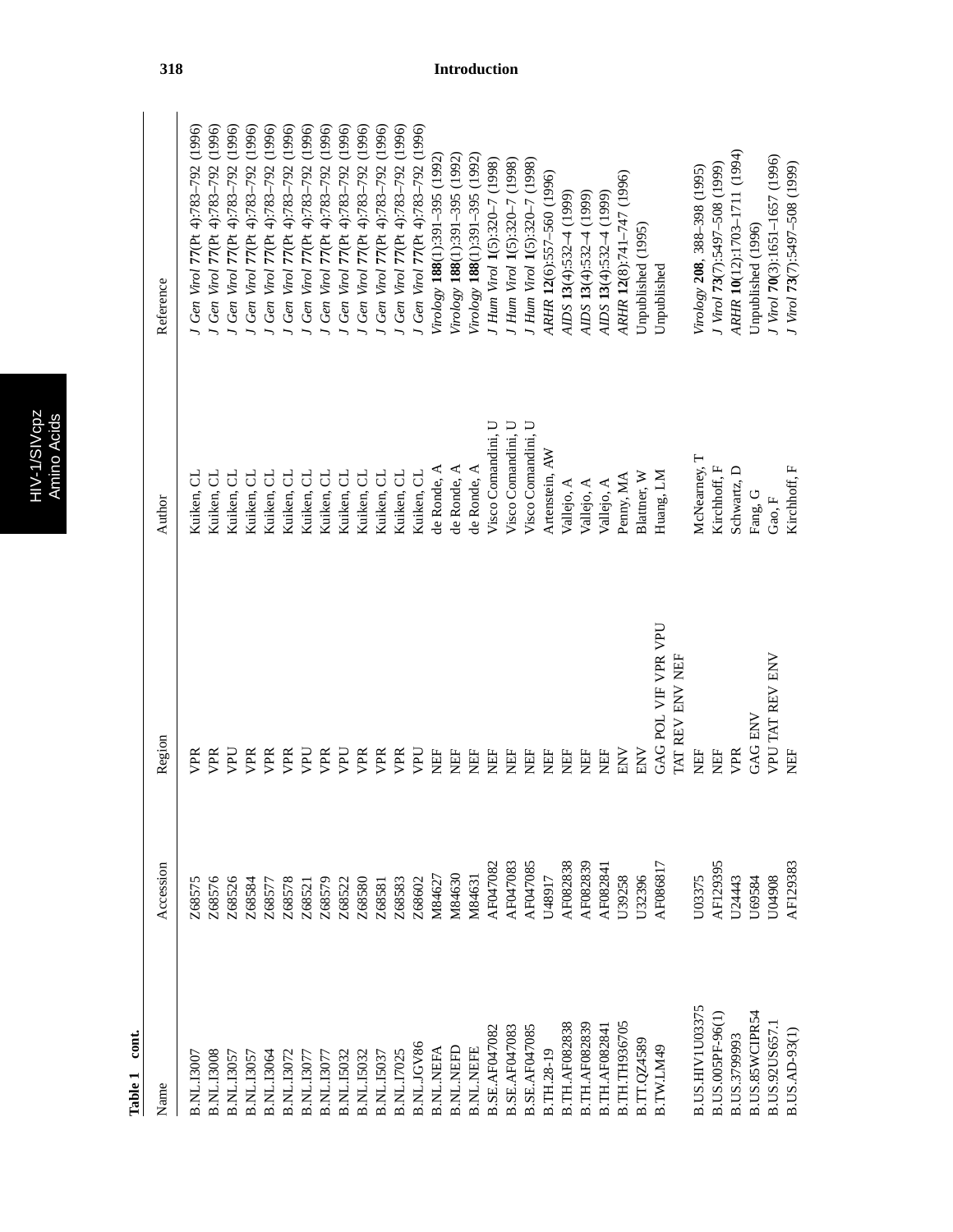| cont.<br>Table 1     |               |                                        |                  |                                                    |
|----------------------|---------------|----------------------------------------|------------------|----------------------------------------------------|
| Name                 | Accession     | Region                                 | Author           | Reference                                          |
| B.US.AD8             | AF004394      | GAG POL VIF VPR VPU<br>TAT REV NEF     | Theodore, TS     | ARHR 12(3):191-194 (1996)                          |
| B.US.ADA             | M60472        | NEI                                    | Westervelt, P    | Proc Natl Acad Sci USA 88(8):3097-<br>3101 (1991)  |
| B.US.AF019419        | AF019419      | 月                                      | Yedavalli, VR    | J Virol 72(2):1092-1102 (1998)                     |
| B.US.AF019442        | AF019442      | УF                                     | Yedavalli, VR    | J Virol 72(2):1092-1102 (1998)                     |
| <b>B.US.AF019458</b> | AF019458      | Ë                                      | Yedavalli, VR    | J Virol 72(2):1092-1102 (1998)                     |
| B.US.AF019459        | AF019459      | Ë                                      | Yedavalli, VR    | J Virol 72(2):1092-1102 (1998)                     |
| <b>B.US.AF019475</b> | AF019475      | 月                                      | Yedavalli, VR    | J Virol 72(2):1092-1102 (1998)                     |
| <b>B.US.AF019506</b> | AF019506      | УF                                     | Yedavalli, VR    | J Virol 72(2):1092-1102 (1998)                     |
| <b>B.US.AF019528</b> | AF019528      | 月                                      | Yedavalli, VR    | J Virol 72(2):1092-1102 (1998)                     |
| B.US.ALAI            | M38430        | <b>VPU ENV</b>                         | Buckler-White, A | Unpublished (1988)                                 |
| B.US.BC              | L02317        | GAG POL VIF VPR VPU                    | Kong, LI         | Science 240(4858):1525-1529 (1988)                 |
|                      |               | TAT REV ENV NEF                        |                  |                                                    |
| <b>B.US.BIB</b>      | U66543        | Ë                                      | Cunningham, AL   | ARHR 13(1):111-116 (1997)                          |
| <b>B.US.BJ-93(1</b>  | AF129384      | ËF                                     | Kirchhoff, F     | J Virol 73(7):5497-508 (1999)                      |
| B.US.BOI             | U16863        | Ë                                      | Huang, Y         | J Virol 69(1):93-100 (1995)                        |
| <b>B.US.BRVA</b>     | <b>M21098</b> | <b>VPU ENV NEF</b>                     | Anand, R         | Virology 168(1):79-89 (1989)                       |
| B.US.BT-94(1         | AF129385      | ËF                                     | Kirchhoff, F     | J Virol 73(7):5497-508 (1999)                      |
| B.US.C26-12.1BH      | U84819        | <b>VPU ENV</b>                         | Connor, RI       | J Virol 72(2):1552-1576 (1998)                     |
| B.US.CDI             | U16869        | 臣                                      | Huang, Y         | J Virol 69(1):93-100 (1995)                        |
| B.US.CDC452          | M13137        | VPU TAT REV ENV                        | Desai, SM        | Proc Natl Acad Sci USA 83(21):8380-<br>8384 (1986) |
| <b>B.US.CNTRI</b>    | U24448        | UAN                                    | Michael, NL      | J Virol 69(7):4228-4236 (1995)                     |
| <b>B.US.D8511</b>    | U16875        | ËF                                     | Huang, Y         | J Virol 69(1):93-100 (1995)                        |
| B.US.DHI             | U16892        | Ë                                      | Huang, Y         | J Virol 69(1):93-100 (1995)                        |
| B.US.DH123           | AF069140      | GAG POL VIF VPR VPU<br>TAT REV ENV NEF | Shibata, R       | J Virol 69(7):4453-4462 (1995)                     |
| B.US.DJ-93(1)        | <b>J61778</b> | Ë                                      | Mariani, R       | J Virol 70(11):7752-64 (1996)                      |
| B.US.EI              | U16898        | EF                                     | Huang, Y         | Unpublished (1994)                                 |
| B.US.E81NEF          | U43107        | EF                                     | Reitz, M         | Unpublished (1993)                                 |
| B.US.E88NEF          | J43106        | Ë                                      | Reitz, M         | Unpublished (1993)                                 |
|                      |               |                                        |                  |                                                    |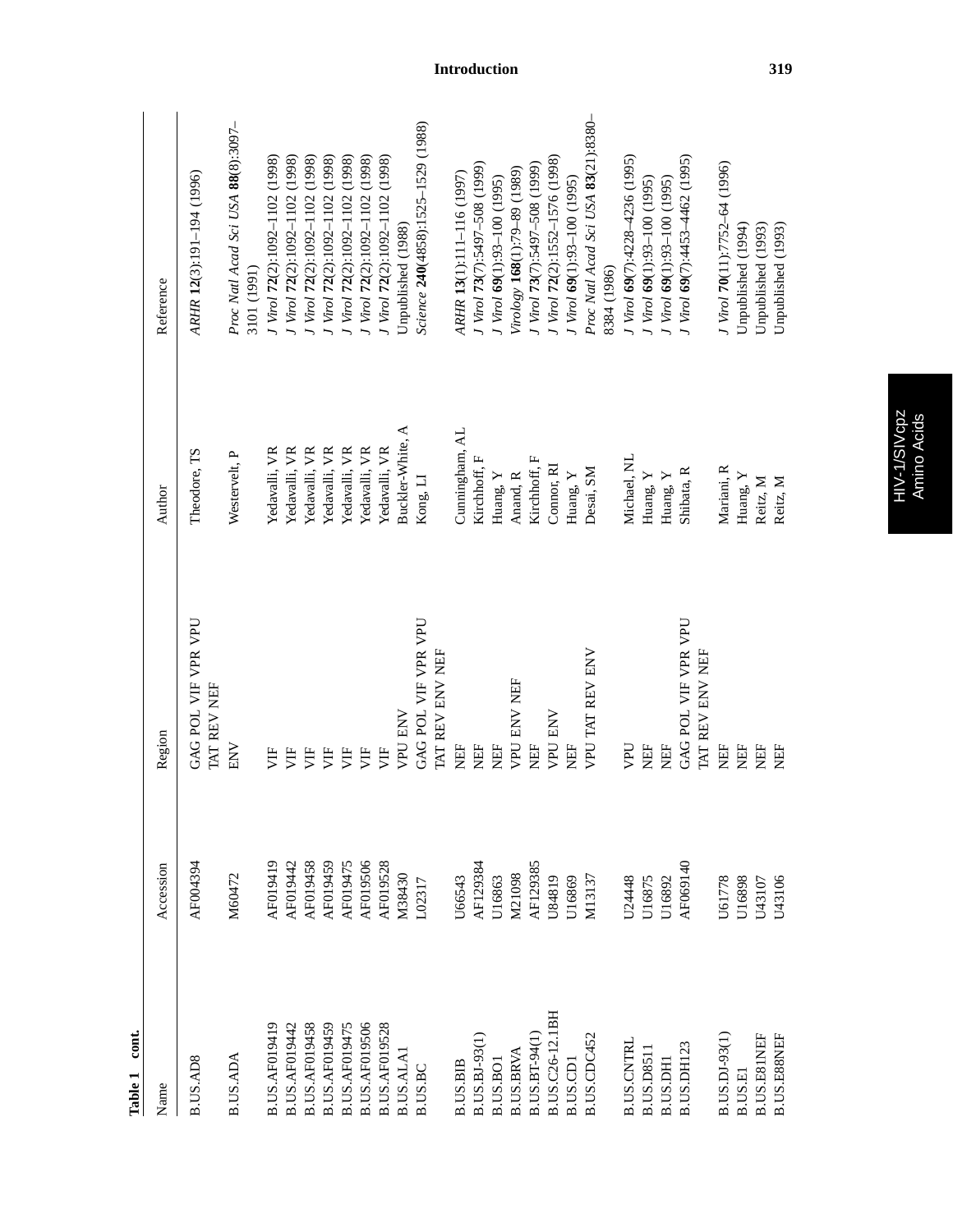| Cſ. |   |
|-----|---|
|     |   |
|     | г |
|     |   |

| ţ |  |
|---|--|
|   |  |
| г |  |
|   |  |
|   |  |

| $\cot$<br>Table 1      |           |           |               |                                     |
|------------------------|-----------|-----------|---------------|-------------------------------------|
| Name                   | Accession | Region    | Author        | Reference                           |
| <b>B.US.ENVUS-R2</b>   | AF128126  | <b>NN</b> | Quinnan, GVJr | ARHR 15(6):561-570 (1999)           |
| B.US.EP-94(1)          | AF129387  | 臣<br>又    | Kirchhoff, F  | I Virol 73(7):5497-508 (1999)       |
| <b>B.US.FA-93(1</b>    | AF129388  | EF        | Kirchhoff, F  | J Virol 73(7):5497-508 (1999)       |
| B.US.HIVIU16893        | U16893    | 臣         | Huang, $Y$    | J Virol 69(1):93-100 (1995)         |
| B.US.HIVIU24455        | U24455    | 日         | Michael, NL   | J Virol 69(7):4228-4236 (1995)      |
| B.US.HIVIU24475        | U24475    | УË        | Michael, NL   | J Virol 69(7):4228-4236 (1995)      |
| B.US.HIVIU24482        | U24482    | DdA       | Michael, NL   | J Virol 69(7):4228-4236 (1995)      |
| B.US.HIVIU26074        | U26074    | EH        | Michael, NL   | J Virol 69(11):6758-6769 (1995)     |
| B.US.HIVIU26098        | U26098    | H<br>以    | Michael, NL   | I Virol 69(11):6758-6769 (1995)     |
| B.US.HIVIU26112        | U26112    | EE        | Michael, NL   | (1995)<br>J Virol 69(11):6758-6769  |
| B.US.HIVIU26119        | U26119    | EF        | Michael, NL   | I Virol 69(11):6758-6769 (1995)     |
| B.US.HIVIU2614         | U26141    | EF        | Michael, NL   | Virol 69(11):6758-6769 (1995)       |
| B.US.HIVIU41056        | U41056    | 月         | Sova, P       | $Virol$ 69(4):2557-2564 (1995)      |
| <b>B.US.HIVIU4118</b>  | U41181    | Ë         | Sova, P       | $Varol$ 69(4):2557-2564 (1995)      |
| B.US.HIVIU42229        | U42229    | 月         | Sova, P       | $Varol$ 69(4):2557-2564 (1995)      |
| B.US.HIVIU42234        | U42234    | 月         | Sova, $P$     | (1995)<br>Virol 69(4):2557-2564     |
| B.US.HIV1U42235        | U42235    | Ë         | Sova, P       | (1995)<br>Virol 69(4):2557-2564     |
| B.US.HIV1U42246        | U42246    | Ë         | Sova, P       | (1995)<br>$Virol$ 69(4):2557-2564   |
| B.US.HIVIU42253        | U42253    | 月         | Sova, P       | (1995)<br>$Virol$ 69(4):2557-2564   |
| B.US.HIVIU42254        | U42254    | 月         | Sova, P       | (1995)<br>Virol 69(4):2557-2564     |
| B.US.HIVIU42267        | U42261    | 月         | Sova, P       | (1995)<br>J Virol 69(4):2557-2564   |
| B.US.HIVIU42262        | U42262    | 月         | Sova, P       | (1995)<br>$Varol$ 69(4):2557-2564   |
| B.US.HIV1U42268        | U42268    | 月         | Sova, P       | (1995)<br>J Virol 69(4):2557-2564   |
| B.US.HIVIU42269        | U42269    | 月         | Sova, P       | (1995)<br>J Virol 69(4):2557-2564   |
| B.US.HIVIU42270        | U42270    | 買         | Sova, P       | (1995)<br>J Virol 69(4):2557-2564   |
| B.US.HIVIU4227         | U42271    | 月         | Sova, P       | (1995)<br>J Virol 69(4):2557-2564   |
| B.US.HIVIU42272        | U42272    | 月         | Sova, P       | (1995)<br>J Virol 69(4):2557-2564   |
| B.US.HIVIU42273        | U42273    | 月         | Sova, P       | (1995)<br>J Virol 69(4):2557-2564   |
| B.US.HIV1U42274        | U42274    | 月         | Sova, P       | (1995)<br>J Virol 69(4):2557-2564   |
| <b>B.US.HIVIU42275</b> | U42275    | 貰         | Sova, P       | (1995)<br>Virol 69(4):2557-2564     |
| B.US.HIV1U42276        | U42276    | 月         | Sova, P       | (1995)<br>J Virol 69(4):2557-2564   |
| B.US.HIVIU42277        | U42277    | Ë         | Sova, P       | (1995)<br>J Virol 69(4):2557-2564   |
| B.US.HIVIU42278        | J42278    | 貰         | Sova, P       | $I$ Virol $69(4)$ :2557–2564 (1995) |

 $\overline{\phantom{a}}$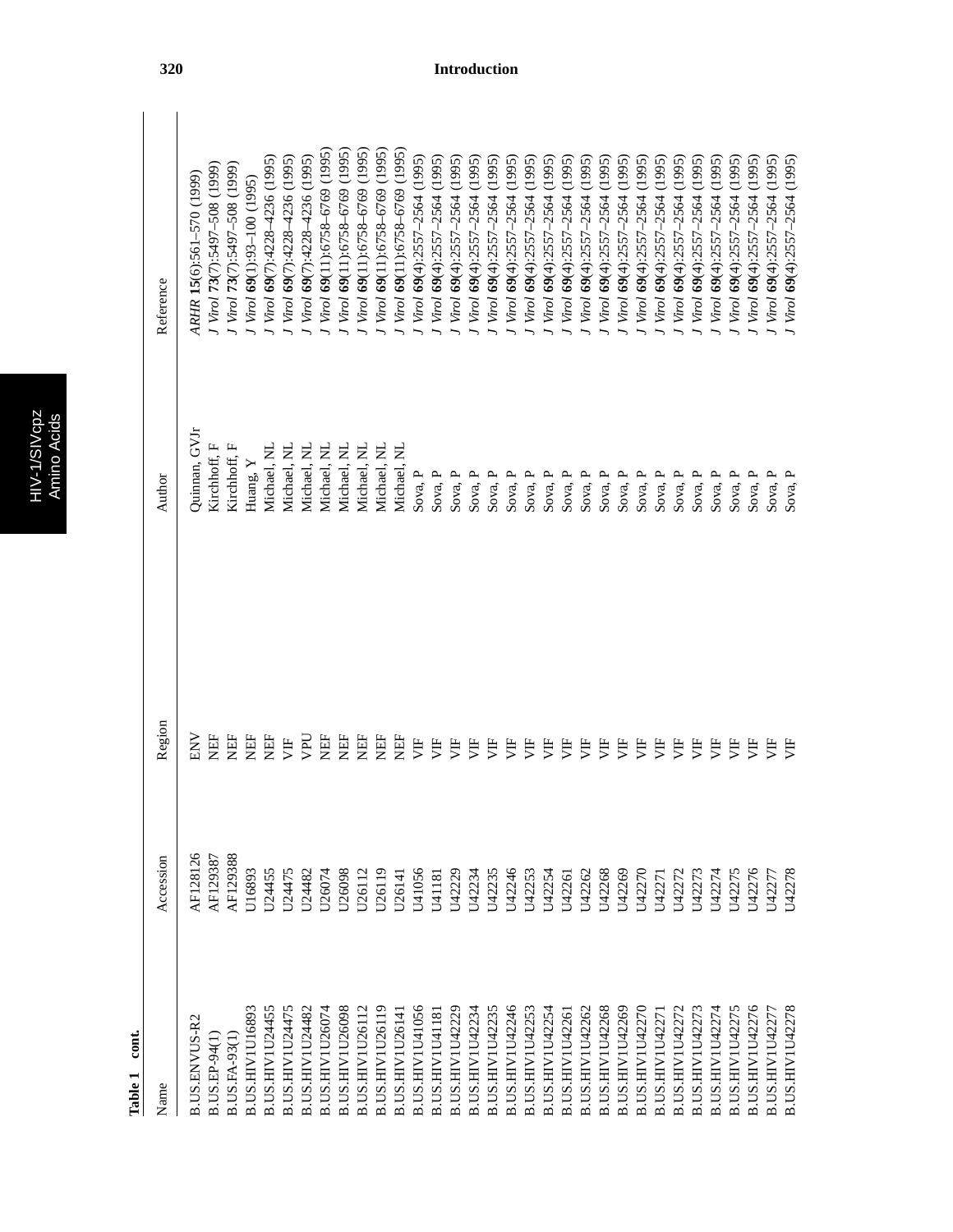| cont.<br>Table 1    |           |                                    |                |                                                    |
|---------------------|-----------|------------------------------------|----------------|----------------------------------------------------|
| Name                | Accession | Region                             | Author         | Reference                                          |
| B.US.HIVIU42279     | U42279    | È                                  | Sova, P        | J Virol 69(4):2557-2564 (1995)                     |
| B.US.HIVIU42280     | U42280    | È                                  | Sova, P        | J Virol 69(4):2557-2564 (1995)                     |
| B.US.HIVIU4228      | U42281    | УË                                 | Sova, P        | J Virol 69(4):2557-2564 (1995)                     |
| B.US.HIVIU42282     | U42282    | 月                                  | Sova, P        | J Virol 69(4):2557-2564 (1995)                     |
| B.US.HIVU44444      | U44444    | EF                                 | Ratner, L      | Virology 223(1):245-250 (1996)                     |
| B.US.HIVU44450      | U44450    | EF                                 | Ratner, L      | Virology 223(1):245-250 (1996)                     |
| B.US.HIVU44456      | U44456    | EF                                 | Ratner, L      | Virology 223(1):245-250 (1996)                     |
| B.US.HIVU44465      | U44465    | EF                                 | Ratner, L      | Virology 223(1):245-250 (1996)                     |
| B.US.HIVU44468      | U44468    | EF                                 | Ratner, L      | Virology 223(1):245-250 (1996)                     |
| B.US.HP87B1         | U61833    | EF                                 | Mariani, R     | J Virol 70(11):7752-64 (1996)                      |
| B.US.HS-93(1)       | AF129390  | EF                                 | Kirchhoff, F   | J Virol 73(7):5497-508(1999)                       |
| <b>B.US.JRCSF</b>   | M38429    | GAG POL VIF VPR VPU                | O'Brien, WA    | Nature 348(6296):69-73 (1990)                      |
|                     |           | TAT REV ENV NEF                    |                |                                                    |
| B.US.JRFL           | U63632    | GAG POL VIF TAT REV<br>ENV NEF     | Clark, GL      | Western J of Med 146(1):68-72 (1987)               |
| B.US.LMI            | U16909    | EF                                 | Huang, Y       | J Virol 69(1):93-100 (1995)                        |
| B.US.LT-87-1(1)     | AF12939   | <b>NEF</b>                         | Kirchhoff, F   | J Virol 73(7):5497-508 (1999)                      |
| B.US.M02-3.SW       | U84854    | <b>ENV</b>                         | Connor, RI     | J Virol 72(2):1552-1576 (1998)                     |
| B.US.MB-94(1)       | AF129392  | GAG POL VIF VPR VPU                | Kirchhoff, F   | J Virol 73(7):5497-508 (1999)                      |
|                     |           | TAT REV NEF                        |                |                                                    |
| B.US.NC7            | AF049495  | GAG VIF VPR VPU TAT<br>REV ENV NEF | Novembre, FJ   | J Virol 71(5):4086-4091 (1997)                     |
| B.US.NC7            | AF049495  | GAG VIF VPR VPU TAI<br>REV ENV NEF | Fultz, PN      | J Virol 61(12):4026-9 (1987)                       |
| B.US.NEF            | X58780    | EF                                 | Ciccarelli, RB | Nucleic Acids Res 19(21):6007-6013<br>(1991)       |
| B.US.NEF164B        | L15483    | EF                                 | Shugars, DC    | J Virol 67(8):4639-4650 (1993)                     |
| <b>B.US.NEF166E</b> | L15492    | EF                                 | Shugars, DC    | J Virol 67(8):4639-4650 (1993)                     |
| B.US.NEF179C        | L15500    | EF                                 | Shugars, DC    | J Virol 67(8):4639-4650 (1993)                     |
| B.US.NEF226B        | L15509    | ËF                                 | Shugars, DC    | J Virol 67(8):4639-4650 (1993)                     |
| B.US.NL43E9         | AF07052   | GAG POL VPR VPU TAT<br>REV ENV     | Fang, H        | J Virol 69(1):75-81 (1995)                         |
| B.US.NY5CG          | M38431    | GAG POL VIF VPR VPU<br>TAT REV ENV | Willey, RL     | Proc Natl Acad Sci USA 83(14):5038-<br>5042 (1986) |
|                     |           |                                    |                |                                                    |

HIV-1/SIVcpz<br>Amino Acids HIV-1/SIVcpz Amino Acids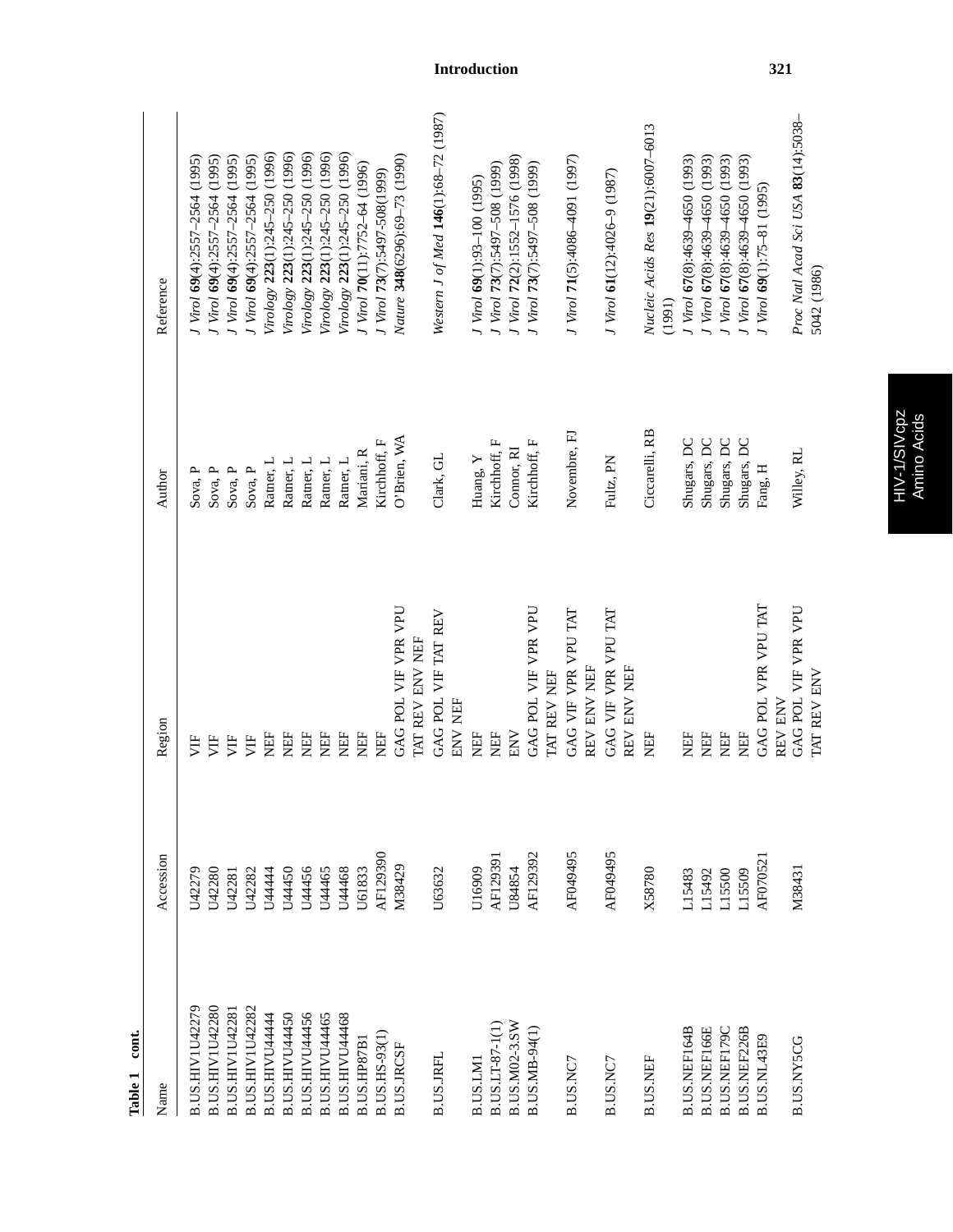|   | ij |
|---|----|
|   |    |
| d |    |
|   |    |
|   | r. |

Σı

| cont.<br>Table 1    |           |                                        |                     |                                  |
|---------------------|-----------|----------------------------------------|---------------------|----------------------------------|
| Name                | Accession | Region                                 | Author              | Reference                        |
| <b>B.US.P102A13</b> | L15476    | EF                                     | Shugars, DC         | J Virol 67(8):4639-4650 (1993)   |
| B.US.P233A17        | L15515    | EF                                     | Shugars, DC         | J Virol 67(8):4639-4650 (1993)   |
| B.US.P248A01        | L15518    | EF                                     | Shugars, DC         | J Virol 67(8):4639-4650 (1993)   |
| <b>B.US.P357A01</b> | L15523    | ËF                                     | Shugars, DC         | J Virol 67(8):4639-4650 (1993)   |
| <b>B.US.P896</b>    | U39362    | GAG POL VIF VPR VPU                    | Collman, R          | J Virol 66(12):7517-7521 (1992)  |
|                     |           | TAT REV ENV NEF                        |                     |                                  |
| B.US.PC-93(1)       | AF129393  | EF                                     | Kirchhoff, F        | J Virol 73(7):5497-508 (1999)    |
| B.US.PRISO(1)       | AF129394  | EF                                     | Kirchhoff, F        | J Virol 73(7):5497-508 (1999)    |
| B.US.RF             | M17451    | GAG POL VIF VPR VPU                    | Starcich, BR        | $Cell$ 45(5):637-648 (1986)      |
|                     |           | TAT REV ENV NEF                        |                     |                                  |
| B.US.RJS4-15        | M37573    | <b>LKI</b> DAN                         | Fisher, AG          | Nature 334(6181):444-447 (1988)  |
| B.US.RP12           | U16921    | EF                                     | Huang, Y            | J Virol 69(1):93-100 (1995)      |
| <b>B.US.RRI</b>     | U16934    | EF                                     | Huang, Y            | J Virol 69(1):93-100 (1995)      |
| B.US.SC             | M17450    | VPR VPU TAT REV ENV                    | Gurgo, C            | Virology 164(2):531-536 (1988)   |
|                     |           | EF                                     |                     |                                  |
| <b>B.US.SC141</b>   | U90932    | ENV                                    | McCutchan, FE       | ARHR 14(4):329-3337 (1998)       |
| B.US.SC14A          | U90933    | VPU                                    | McCutchan, FE       | ARHR 14(4):329-3337 (1998)       |
| B.US.SC14B          | U90934    | UHV                                    | McCutchan, FE       | ARHR 14(4):329-3337 (1998)       |
| B.US.SC14C          | U90935    | ENV                                    | McCutchan, FE       | ARHR 14(4):329-3337 (1998)       |
| B.US.SF128A         | M95292    | ENV                                    | Liu, ZQ             | J Virol 64(12):6148-6153 (1990)  |
| B.US.SF2            | K02007    | GAG POL VIF VPR VPU<br>TAT REV ENV NEF | Sanchez-Pescador, R | Science 227(4686):484–492 (1985) |
|                     |           |                                        |                     |                                  |
| <b>B.US.SFMHS</b>   | AF025749  | ENV                                    | McCutchan, FE       | (1998)<br>ARHR 14(4):329-3337    |
| <b>B.US.SFMHS1</b>  | AF025758  | ENV                                    | McCutchan, FE       | (1998)<br>ARHR 14(4):329-3337    |
| B.US.SFMHS16        | AF025759  | ENV                                    | McCutchan, FE       | (1998)<br>ARHR 14(4):329-3337    |
| B.US.SFMHS17        | AF025760  | ENV                                    | McCutchan, FE       | (1998)<br>ARHR 14(4):329-3337    |
| <b>B.US.SFMHS18</b> | AF02576   | ENV                                    | McCutchan, FE       | (1998)<br>ARHR 14(4):329-3337    |
| B.US.SFMHS19        | AF025762  | $\ensuremath{\mathrm{ENV}}$            | McCutchan, FE       | (1998)<br>ARHR 14(4):329-3337    |
| B.US.SFMHS2         | AF025750  | ENV                                    | McCutchan, FE       | (1998)<br>ARHR 14(4):329-3337    |
| <b>B.US.SFMHS20</b> | AF025763  | $\ensuremath{\mathrm{ENV}}$            | McCutchan, FE       | (1998)<br>ARHR 14(4):329-3337    |
| B.US.SFMHS2         | AF025764  | ENV                                    | McCutchan, FE       | (1998)<br>ARHR 14(4):329-3337    |
| <b>B.US.SFMHS3</b>  | AF02575   | ENV                                    | McCutchan, FE       | (1998)<br>ARHR 14(4):329-3337    |
| B.US.SFMHS4         | AF025752  | <b>NN</b>                              | McCutchan, FE       | ARHR 14(4):329-3337 (1998)       |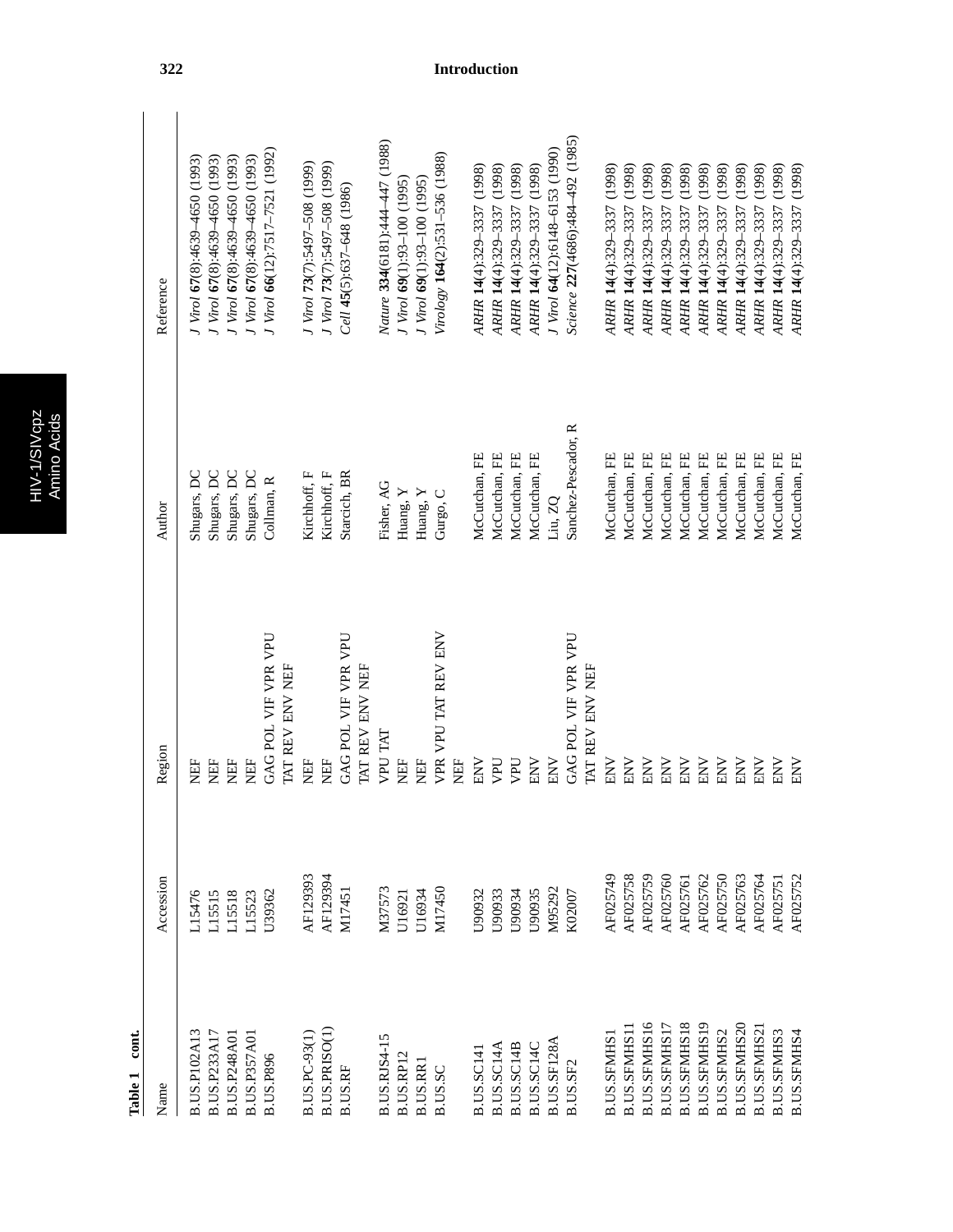| cont.<br>Table 1   |           |                                        |               |                                    |
|--------------------|-----------|----------------------------------------|---------------|------------------------------------|
| Name               | Accession | Region                                 | Author        | Reference                          |
| <b>B.US.SFMHS5</b> | AF025753  | <b>NNE</b>                             | McCutchan, FE | ARHR 14(4):329-3337 (1998)         |
| <b>B.US.SFMHS6</b> | AF025754  | ENV                                    | McCutchan, FE | ARHR 14(4):329-3337 (1998)         |
| B.US.SFMHS7        | AF025755  | ENV                                    | McCutchan, FE | ARHR 14(4):329-3337 (1998)         |
| <b>B.US.SFMHS8</b> | AF025756  | <b>ENV</b>                             | McCutchan, FE | ARHR 14(4):329-3337 (1998)         |
| B.US.SFMHS9        | AF025757  | <b>ENV</b>                             | McCutchan, FE | ARHR 14(4):329-3337 (1998)         |
| B.US.U16917        | U16917    | EF                                     | Huang, Y      | J Virol 69(1):93-100 (1995)        |
| B.US.US            | L14573    | <b>VPU ENV</b>                         | Mascola, JJ   | J Infect Dis 169(1):48-54 (1993)   |
| B.US.US2           | L14574    | <b>VPU ENV</b>                         | Mascola, JJ   | I Infect Dis 169(1):48-54 (1993)   |
| B.US.US3           | 14575     | <b>VPU ENV</b>                         | Mascola, JJ   | I Infect Dis 169(1):48-54 (1993)   |
| B.US.US4           | $-14576$  | <b>VPU ENV</b>                         | Mascola, JJ   | I Infect Dis 169(1):48-54 (1993)   |
| B.US.WC001         | AF003887  | GAG VIF VPR VPU TAT                    | Fang, G       | Unpublished                        |
|                    |           | REV ENV                                |               |                                    |
| B.US.WEAU160       | U21135    | GAG POL VIF VPR VPU                    | Ghosh, SK     | Unpublished (1995)                 |
|                    |           | TAT REV ENV NEF                        |               |                                    |
| B.US.WMJ22         | M12507    | ENV                                    | Hahn, BH      | Science 232(4757):1548-1553 (1986) |
| B.US.WR27          | U26546    | GAG POL VIF VPR VPU                    | Redfield, RR  | N Engl J Med 314(2):131-2 (1986)   |
|                    |           | TAT REV ENV NEF                        |               |                                    |
| B.US.YU2           | M93258    | GAG POL VIF VPR VPU                    | Li, Y         | J Virol 65(8):3973-3985 (1991)     |
|                    |           | TAT REV ENV NEF                        |               |                                    |
| BF.BR.93BR029.4    | AF005495  | GAG POL VIF VPR VPU                    | Gao, F        | J Virol 72(7):5680-98 (1998)       |
|                    |           | <b>TAT REV ENV NEF</b>                 |               |                                    |
| C.BI.BU910112      | U39233    | <b>ENV</b>                             | Penny, MA     | ARHR 12(8):741-747 (1996)          |
| C.BI.BU910213      | U39237    | ENV                                    | Penny, MA     | ARHR 12(8):741-747 (1996)          |
| C.BI.BU910316      | U39239    | ENV                                    | Penny, MA     | ARHR 12(8):741-747 (1996)          |
| C.BI.BU910423      | U39243    | ENV                                    | Penny, MA     | ARHR 12(8):741-747 (1996)          |
| C.BI.BU910518      | U39240    | ENV                                    | Penny, MA     | ARHR 12(8):741-747 (1996)          |
| C.BI.BU910611      | U39246    | ENV                                    | Penny, MA     | ARHR 12(8):741-747 (1996)          |
| C.BI.BU910717      | U39245    | ENV                                    | Penny, MA     | ARHR 12(8):741-747 (1996)          |
| C.BI.BU910812      | U39251    | ENV                                    | Penny, MA     | ARHR 12(8):741-747 (1996)          |
| C.BR.92BR025       | U52953    | GAG POL VIF VPR VPU<br>TAT REV ENV NEF | Gao, F        | J Virol 70(3):1651-1667 (1996)     |
| C.BW.96BW01B03     | AF110959  | POL ENV                                | Novitsky, VA  | J Virol 73(5):4427-32 (1999)       |
|                    |           |                                        |               |                                    |

**Introduction 323**

HIV-1/SIVcpz<br>Amino Acids HIV-1/SIVcpz Amino Acids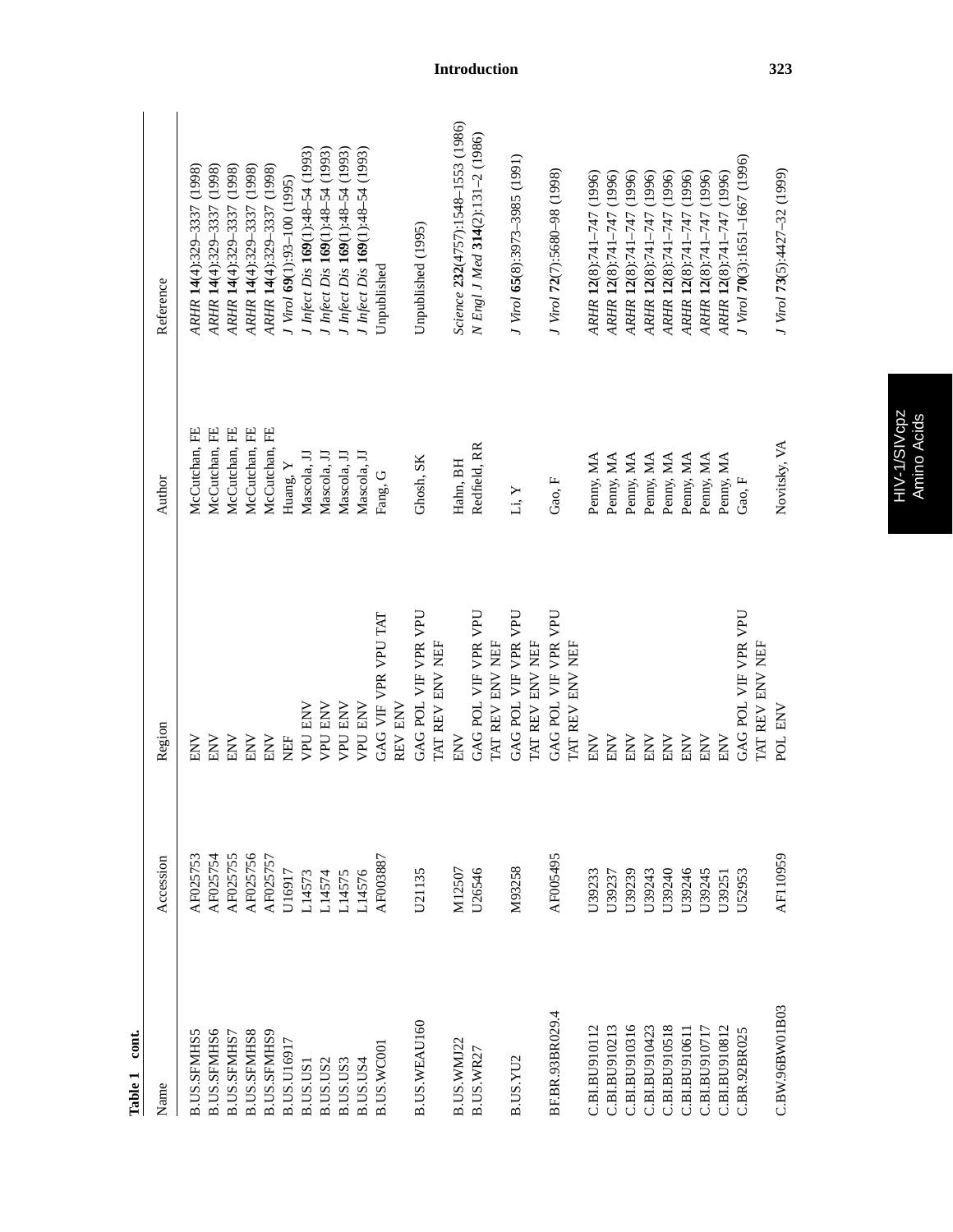| г | л<br>٠ |
|---|--------|
| σ | ٥<br>۳ |
|   |        |
|   | r.     |
|   |        |

| ŗ |  |
|---|--|
|   |  |
| c |  |
|   |  |
| ٦ |  |
|   |  |

| cont.<br>Table 1 |                 |                                        |                  |                              |
|------------------|-----------------|----------------------------------------|------------------|------------------------------|
| Name             | Accession       | Region                                 | Author           | Reference                    |
| C.BW.96BWO1B21   | AF110960        | VIF VPR VPU TAT REV<br><b>NEF</b>      | Novitsky, VA     | J Virol 73(5):4427-32 (1999) |
| C.BW.96BW0402    | AF110962        | GAG POL VIF VPR VPU<br>TAT REV ENV NEF | Novitsky, VA     | J Virol 73(5):4427-32 (1999) |
| C.BW.96BW0502    | AF110967        | GAG POL ENV NEF                        | Novitsky, VA     | J Virol 73(5):4427-32 (1999) |
| C.BW.96BW0504    | AF110968        | VIF VPR VPU TAT REV                    | Novitsky, VA     | J Virol 73(5):4427-32 (1999) |
| C.BW.96BW0504    | AF110968        | VIF VPR VPU TAT REV                    | Montano, MA      | Unpublished (1998)           |
| C.BW.96BW1104    | AF110969        | GAG POL VIF VPR VPU<br>TAT REV NEF     | Novitsky, VA     | J Virol 73(5):4427-32 (1999) |
| C.BW.96BW11B01   | <b>AF110971</b> | ENV                                    | Novitsky, VA     | J Virol 73(5):4427-32 (1999) |
| C.BW.96BW1210    | AF110972        | GAG POL VIF VPR VPU<br>TAT REV ENV NEF | Novitsky, VA     | J Virol 73(5):4427-32 (1999) |
| C.BW.96BW15B03   | AF110973        | GAG POL VIF VPR VPU<br>TAT REV ENV NEF | Novitsky, VA     | J Virol 73(5):4427-32 (1999) |
| C.BW.96BW15B03   | AF110973        | GAG POL VIF VPR VPU<br>TAT REV ENV NEF | Montano, MA      | Unpublished (1998)           |
| C.BW.96BW1626    | AF110978        | <b>GAG POL</b>                         | Novitsky, VA     | J Virol 73(5):4427-32 (1999) |
| C.BW.96BW16B01   | AF110976        | VIF VPR VPU TAT REV<br>ENV NEF         | Novitsky, VA     | J Virol 73(5):4427-32 (1999) |
| C.BW.96BW17A09   | AF110979        | GAG POL VIF VPR TAT<br>REV NEF         | Novitsky, VA     | J Virol 73(5):4427-32 (1999) |
| C.BW.96BW17B05   | <b>AF110981</b> | <b>VPU ENV</b>                         | Novitsky, VA     | J Virol 73(5):4427-32 (1999) |
| C.DJ.DJ259A      | L22940          | VPU TAT REV ENV                        | Louwagie, J      | J Virol 69(1):263-271 (1995) |
| C.DJ.DJ373A      | L23065          | VPU TAT REV ENV                        | Louwagie, J      | J Virol 69(1):263-271 (1995) |
| C.ET.ETH2220     | U46016          | GAG POL VIF VPR VPU<br>TAT REV ENV NEF | Alaeus, A        | ARHR 12(14):1329-1339 (1996) |
| C.FR.HIV232966   | AJ232966        | NEF                                    | Jubier-Maurin, V | ARHR 15(1):23-32 (1999)      |
| C.FR.HIV232967   | AJ232967        | <b>NEF</b>                             | Jubier-Maurin, V | ARHR 15(1):23-32 (1999)      |
| C.FR.HIV232968   | AJ232968        | EF                                     | Jubier-Maurin, V | ARHR 15(1):23-32 (1999)      |
| C.FR.HIV232969   | AJ232969        | EF                                     | Jubier-Maurin, V | ARHR 15(1):23-32 (1999)      |
| C.FR.HIV232970   | AJ232970        | EE                                     | Jubier-Maurin, V | ARHR 15(1):23-32 (1999)      |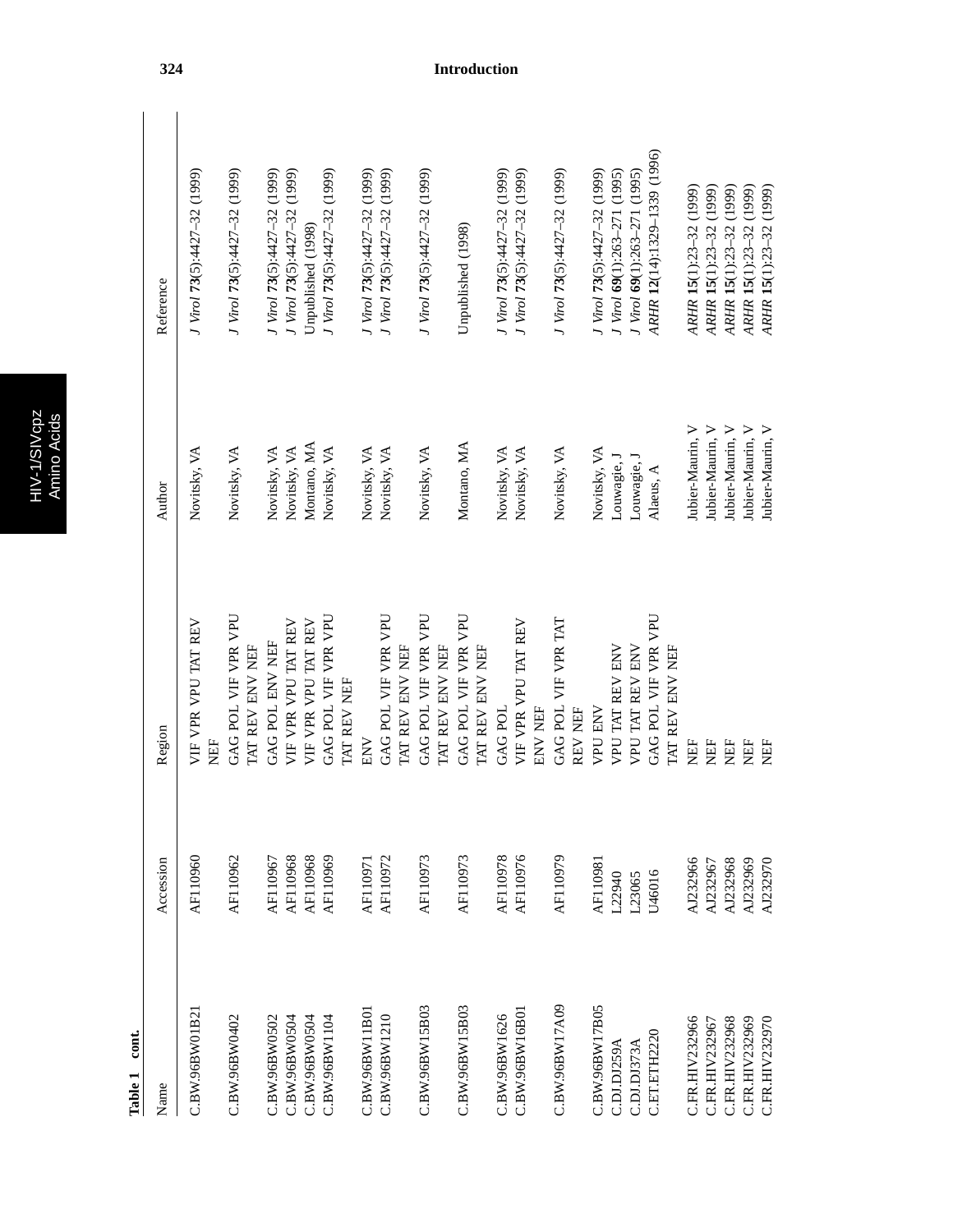| cont.<br>Table 1 |           |                                                  |                       |                                 |
|------------------|-----------|--------------------------------------------------|-----------------------|---------------------------------|
| Name             | Accession | Region                                           | Author                | Reference                       |
| C.FR.HIV23297    | AJ232971  | EF                                               | Jubier-Maurin, V      | ARHR 15(1):23-32 (1999)         |
| C.FR.HIV232972   | AJ232972  | EF                                               | Jubier-Maurin, V      | ARHR 15(1):23-32 (1999)         |
| C.FR.HIV232973   | AJ232973  | EF                                               | Jubier-Maurin, V      | ARHR 15(1):23-32 (1999)         |
| C.FR.HIV232976   | AJ232976  | EF                                               | Jubier-Maurin, V      | ARHR 15(1):23-32 (1999)         |
| C.FR.HIV232977   | AJ232977  | EF                                               | Jubier-Maurin, V      | ARHR 15(1):23-32 (1999)         |
| C.FR.HIV232978   | AJ232978  | EF                                               | Jubier-Maurin, V      | ARHR 15(1):23-32 (1999)         |
| C.FR.HIV232979   | AJ232979  | EF                                               | Jubier-Maurin, V      | ARHR 15(1):23-32 (1999)         |
| C.FR.HIV232980   | AJ232980  | EF                                               | Jubier-Maurin, V      | ARHR 15(1):23-32 (1999)         |
| C.FR.HIV232996   | AJ232996  | EF                                               | Jubier-Maurin, V      | ARHR 15(1):23-32 (1999)         |
| C.IN.21068       | AF067155  | GAG POL VIF VPR VPU                              | Lole, KS              | J Virol 73(1):152-160 (1999)    |
|                  |           | <b>IAT REV ENV NEF</b>                           |                       |                                 |
| C.IN.301904      | AF067157  | <b>UHA</b><br>GAG POL VIF VPR<br>TAT REV ENV NEF | Lole, KS              | J Virol 73(1):152-160 (1999)    |
| C.IN.301905      | AF067158  | GAG POL VPR VPU TAT                              | Lole, KS              | J Virol 73(1):152-160 (1999)    |
|                  |           | REV ENV                                          |                       |                                 |
| C.IN.301999      | AF067154  | GAG POL VIF VPR VPU<br>TAT REV ENV NEF           | Lole, KS              | J Virol 73(1):152-160 (1999)    |
|                  |           |                                                  |                       |                                 |
| C.IN.94IN11246   | AF067159  | GAG POL VIF VPR VPU<br><b>IAT REV ENV NEF</b>    | Lole, KS              | J Virol 73(1):152-160 (1999)    |
| C.IN.HIVY15117   | Y15117    | EF                                               | Ahmad, K              | ARHR 14(16):1491-1493 (1998)    |
| C.IN.HIVY17884   | Y17884    | EF                                               | Ahmad, KM             | ARHR 14(16):1491-1493 (1998)    |
| C.IN.HIVY17891   | Y17890    | EF                                               | Ahmad, KM             | ARHR 14(16):1491-1493 (1998)    |
| C.IN.HIVY17892   | Y17892    | ËF                                               | Ahmad, KM             | ARHR 14(16):1491-1493 (1998)    |
| C.SN.SE364A      | L22944    | VPU ENV                                          | Louwagie, J           | J Virol $69(1):263-271$ (1995)  |
| C.SO.SM145A      | L22946    | <b>VPU REV ENV</b>                               | Louwagie, l           | J Virol 69(1):263-271 (1995)    |
| C.UG.UG268A2     | L22948    | <b>VPU REV ENV</b>                               | Louwagie, J           | J Virol 69(1):263-271 (1995)    |
| CD.BI.BU910905   | U39253    | ENV                                              | Penny, MA             | ARHR 12(8):741-747 (1996)       |
| CPZ.CD.CPZANT    | U42720    | GAG POL VIF VPR VPU<br><b>IAT REV ENV</b>        | Vanden Haesevelde, MM | Virology 221(2):346-350 (1996)  |
| CPZ.GA.CPZGAB    | X52154    | GAG POL VIF VPR VPU<br><b>I'MT REV ENV NEF</b>   | Huet, T               | Nature 345(6273):356-359 (1990) |
| CPZ.US.CPZUS     | AF103818  | GAG POL VIF VPR VPU<br><b>IAT REV ENV NEF</b>    | Gao, F                | Nature 397(6718):436-441 (1999) |
|                  |           |                                                  |                       |                                 |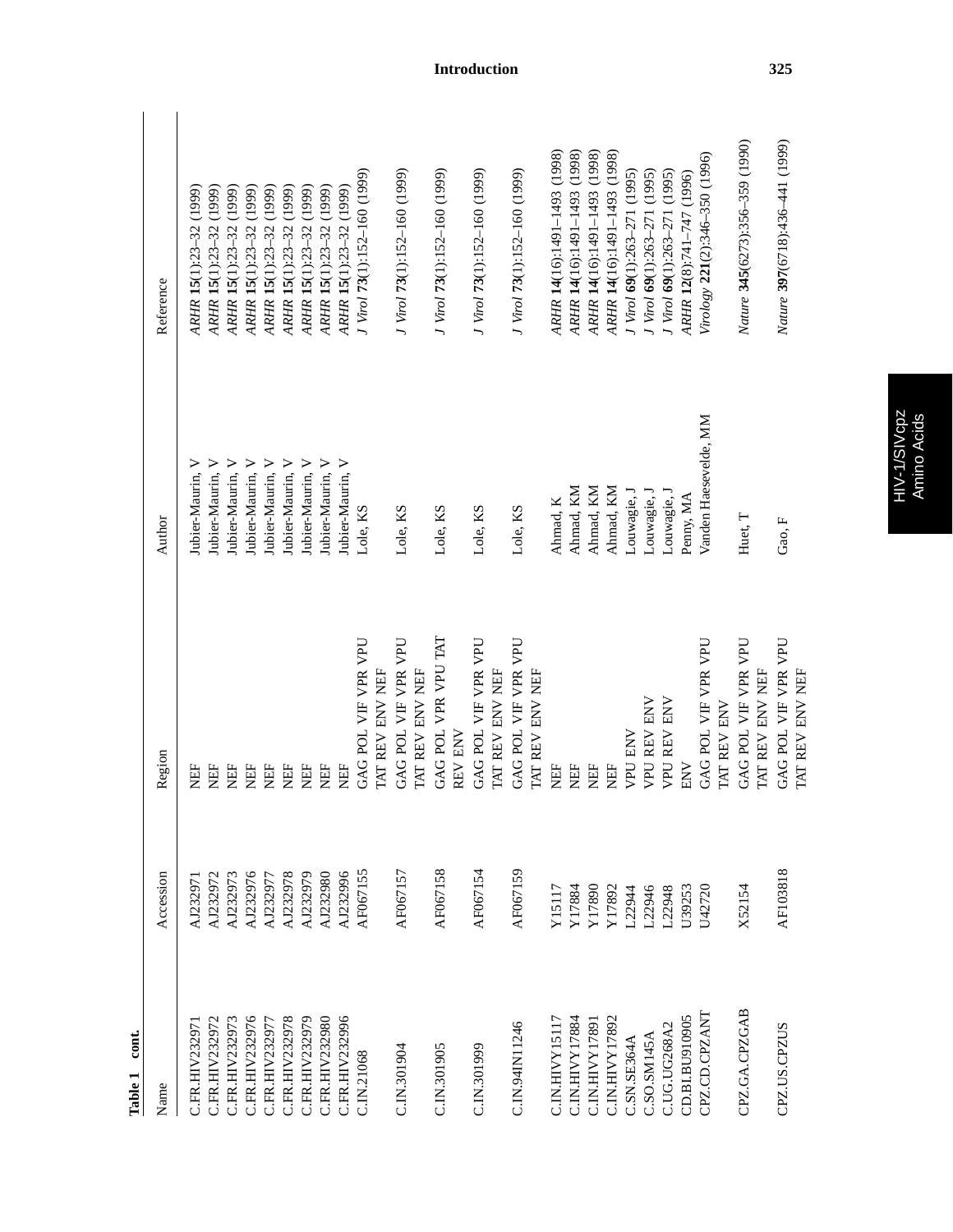HIV-1/SIVcpz<br>Amino Acids HIV-1/SIVcpz Amino Acids

| Name                       | Accession     | Region                                  | Author           | Reference                        |
|----------------------------|---------------|-----------------------------------------|------------------|----------------------------------|
| CRF01 AE.CF.90CF402        | U51188        | GAG POL VIF VPR VPU<br>I'AT REV ENV NEF | Gao, F           | J Virol 70(10):7013-7029 (1996)  |
| CRF01_AE.FR.HIV232982      | AJ232982      | 臣                                       | Jubier-Maurin, V | ARHR 15(1):23-32 (1999)          |
| CRF01_AE.FR.HIV232983      | AJ232983      | Ë                                       | Jubier-Maurin, V | ARHR 15(1):23-32 (1999)          |
| CRF01_AE.FR.HIV232984      | AJ232984      | EF                                      | Jubier-Maurin, V | ARHR 15(1):23-32 (1999)          |
| $CRFO1\_AE.TH.1-2$         | U48897        | EH                                      | Artenstein, AW   | ARHR 12(6):557-560 (1996)        |
| $CRFO1\_AE.TH.1-3$         | U48898        | EF                                      | Artenstein, AW   | ARHR 12(6):557-560 (1996)        |
| CRF01_AE.TH.11-2           | U48899        | EF                                      | Artenstein, AW   | ARHR 12(6):557-560 (1996)        |
| CRF01_AE.TH.11-3           | U48900        | EF                                      | Artenstein, AW   | ARHR 12(6):557-560 (1996)        |
| CRF01_AE.TH.122-2          | U48902        | EF                                      | Artenstein, AW   | ARHR 12(6):557-560 (1996)        |
| $CRFO1\_AE.TH.18-47$       | U48906        | EF                                      | Artenstein, AW   | ARHR 12(6):557-560 (1996)        |
| CRF01_AE.TH.235-3          | U48908        | NEF                                     | Artenstein, AW   | ARHR 12(6):557-560 (1996)        |
| CRF01_AE.TH.235-32         | U48907        | EF                                      | Artenstein, AW   | ARHR 12(6):557-560 (1996)        |
| CRF01_AE.TH.24-54          | U48910        | EF                                      | Artenstein, AW   | ARHR 12(6):557-560 (1996)        |
| CRF01_AE.TH.240-12         | U48911        | EF                                      | Artenstein, AW   | ARHR 12(6):557-560 (1996)        |
| CRF01_AE.TH.26-3           | U48914        | EF                                      | Artenstein, AW   | ARHR 12(6):557-560 (1996)        |
| $CRFO1\_AE.TH.35-6$        | U48920        | EF                                      | Artenstein, AW   | ARHR 12(6):557-560 (1996)        |
| $CRFO1\_AE.TH.6-9$         | U48922        | EF                                      | Artenstein, AW   | ARHR 12(6):557-560 (1996)        |
| CRF01_AE.TH.73-44          | U48926        | EF                                      | Artenstein, AW   | ARHR 12(6):557-560 (1996)        |
| CRF01_AE.TH.74-26          | U48928        | EF                                      | Artenstein, AW   | ARHR 12(6):557-560 (1996)        |
| CRF01_AE.TH.89-30          | U48929        | EF                                      | Artenstein, AW   | ARHR 12(6):557-560 (1996)        |
| $CRFO1$ $AE$ TH $9-3$      | U48931        | EF                                      | Artenstein, AW   | ARHR 12(6):557-560 (1996)        |
| CRF01 AE.TH.984            | U48934        | EF                                      | Artenstein, AW   | ARHR 12(6):557-560 (1996)        |
| CRF01_AE.TH.93TH253        | <b>J51189</b> | GAG POL VIF VPR VPU                     | Gao, F           | J Virol 70(10):7013-7029 (1996)  |
|                            |               | <b>I'AT REV ENV NEF</b>                 |                  |                                  |
| $CRFO1\_AE.TH.A01021.A8-1$ | AF015916      | ENV                                     | Yu, XF           | ARHR 13(16):1439-41 (1997)       |
| CRF01_AE.TH.AF070703       | AF070703      | ENV                                     | McCutchan, F     | Unpublished                      |
| $CRFO1\_AE.TH.AF070704$    | AF070704      | <b>NN</b>                               | McCutchan, F     | <b><i><u>Jnpublished</u></i></b> |
| CRF01_AE.TH.AF070705       | AF070705      | ENV                                     | McCutchan, F     | Unpublished                      |
| $CRFO1\_AE.TH.AF070707$    | AF070707      | ENV                                     | McCutchan, F     | Unpublished                      |
| CRF01_AE.TH.AF070708       | AF070708      | ENV                                     | McCutchan, F     | Unpublished                      |
| CRF01_AE.TH.AF070709       | AF070709      | ENV                                     | McCutchan, F     | <b><i><u>Inpublished</u></i></b> |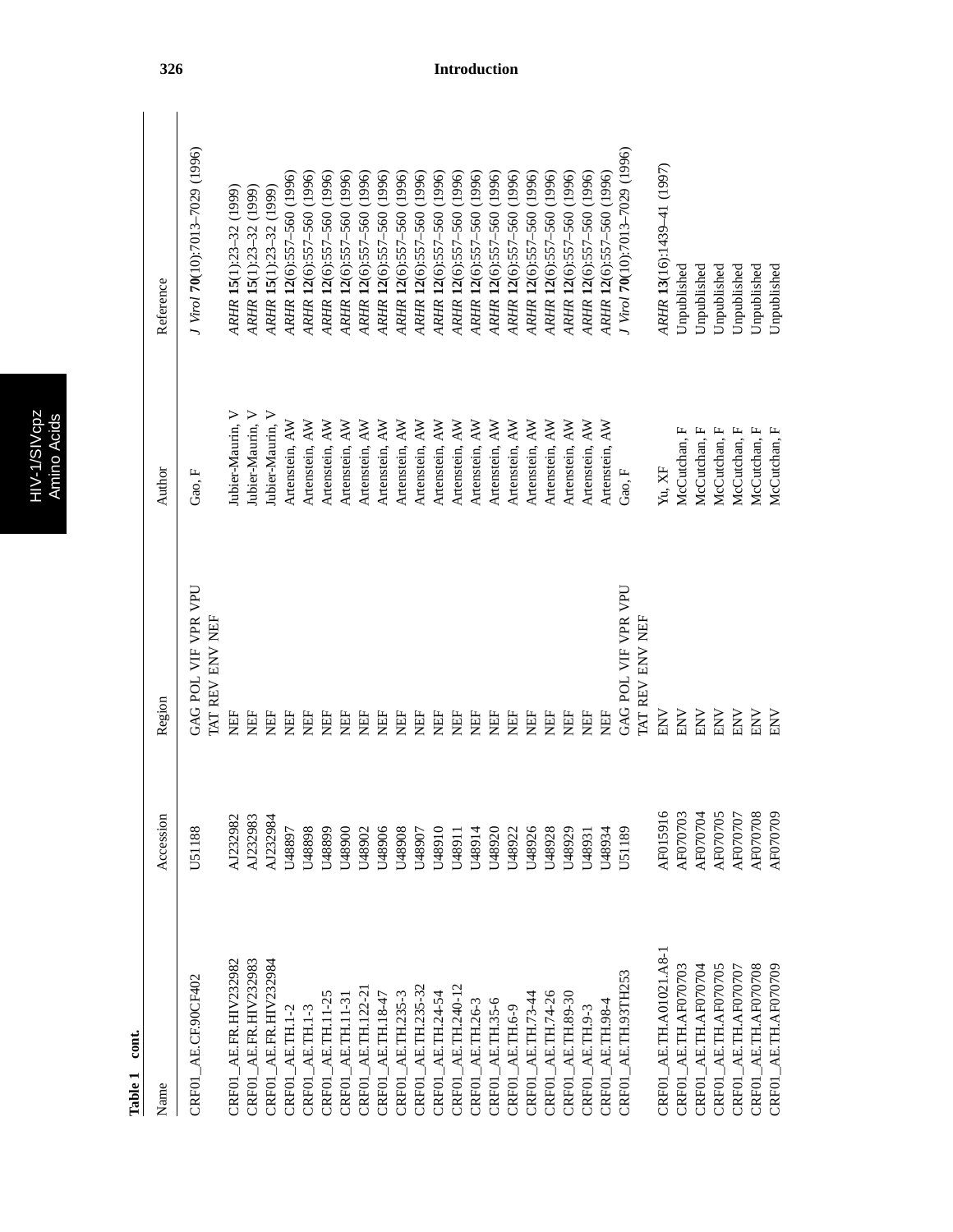| Name                           | Accession | Region                                 | Author        | Reference                         |
|--------------------------------|-----------|----------------------------------------|---------------|-----------------------------------|
| AE.TH.AF070710<br><b>CRF01</b> | AF070710  | ENV                                    | McCutchan, F  | Unpublished                       |
| CRF01_AE.TH.AF070711           | AF070711  | ENV                                    | McCutchan, F  | Unpublished                       |
| CRF01_AE.TH.AF070713           | AF070713  | ENV                                    | McCutchan, F  | Unpublished                       |
| CRF01_AE.TH.CM240              | U54771    | GAG POL VIF VPR VPU                    | Carr, JK      | I Virol 70(9):5935-5943 (1996)    |
|                                |           | TAT REV ENV NEF                        |               |                                   |
| CRF01_AE.TH.E11429.A3-1        | AF015919  | ENV                                    | Yu, XF        | ARHR 13(16):1439-41 (1997)        |
| CRF01_AE.TH.KH03               | U48264    | ENV                                    | McCutchan, FE | J Virol 70(6):3331-3338 (1996)    |
| CRF01_AE.TH.KH08               | U48266    | ENV                                    | McCutchan, FE | J Virol 70(6):3331-3338 (1996)    |
| CRF01_AE.TH.PAT-SC             | AF128997  | <b>POL</b>                             | Oelrichs, RB  | Unpublished                       |
| CRF01_AE.TH.TH022              | AB032740  | GAG POL VIF VPR VPU                    | Auwanit, W    | Unpublished (1999)                |
|                                |           | TAT REV ENV NEF                        |               |                                   |
| CRF01_AE.TH.TH047              | AB032741  | GAG POL VIF VPR VPU                    | Auwanit, W    | Unpublished (1999)                |
|                                |           | TAT REV ENV NEF                        |               |                                   |
| CRF01_AE.TH.TH920149           | U39260    | ENV                                    | Penny, MA     | ARHR 12(8):741-747 (1996)         |
| $CRF01\_AE.TH.TH921110$        | U39261    | ENV                                    | Penny, MA     | ARHR 12(8):741-747 (1996)         |
| CRF02_AG.DJ.DJ258A             | L22939    | <b>VPU ENV</b>                         | Louwagie, J   | J Virol 69(1):263-271 (1995)      |
| CRF02_AG.DJ.DJ258A             | L22939    | <b>VPU ENV</b>                         | Trkola, A     | J Virol 72(1):396-40 (1998)       |
| CRF02_AG.FR.DJ263              | AF063223  | GAG POL VIF VPR VPU                    | Carr, JK      | Virology 247(1):22-31 (1998)      |
|                                |           | TAT REV ENV NEF                        |               |                                   |
| CRF02_AG.FR.DJ264              | AF063224  | GAG POL VIF VPR VPU                    | Carr, JK      | Virology 247(1):22-31 (1998)      |
|                                |           | TAT REV ENV NEF                        |               |                                   |
| CRF02_AG.NG.IBNG               | L39106    | GAG POL VIF VPR VPU<br>TAT REV ENV NEF | Carr, JK      | Virology 247(1):22-31 (1998)      |
| CRF02_AG.NG.NG1921             | AF069941  | ENV                                    | McCutchan, FE | Virology 254(2):226-234 (1999)    |
| CRF02_AG.NG.NG3675             | AF069933  | ENV                                    | McCutchan, FE | Virology 254(2):226-234 (1999)    |
| CRF03_AB.RU.KAL1532            | AF193276  | GAG POL VIF VPR VPU                    | Litsola, K    | AIDS 12(14):1907-1919 (1998)      |
|                                |           | TAT REV ENV NEF                        |               |                                   |
| CRF03_AB.RU.KAL681             | AF082485  | <b>VPU REV ENV</b>                     | Litsola, K    | AIDS 12(14):1907-1919 (1998)      |
| CRF03_AB.UA.UKR970063          | AF082486  | <b>VPU REV ENV</b>                     | Litsola, K    | AIDS 12(14):1907-1919 (1998)      |
| CRF04_cpx.CY.94CY032-3         | AF049337  | ENV                                    | Gao, F        | J Virol 72(12):10234-10241 (1998) |
| CRF04_cpx.GR.97PVCH            | AF119820  | GAG POL VIF VPR VPU                    | Nasioulas, G  | ARHR 15(8):745-758 (1999)         |
|                                |           | TAT REV ENV NEF                        |               |                                   |
| CRF04_cpx.GR.97PVMY            | AF119819  | GAG POL VIF VPR VPU                    | Nasioulas, G  | ARHR 15(8):745-758 (1999)         |
|                                |           | TAT REV ENV NEF                        |               |                                   |

Table 1 cont. **Table 1 cont.**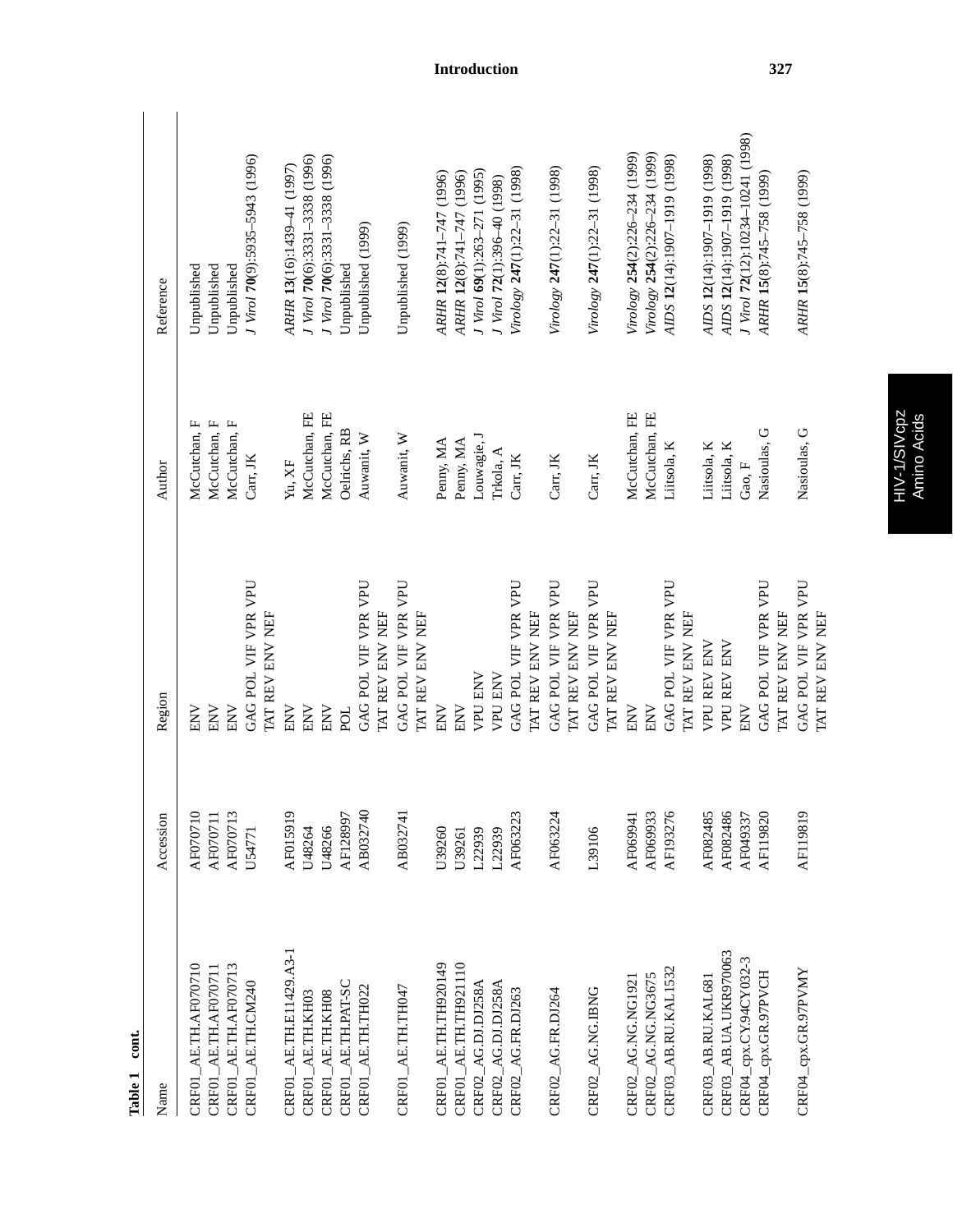|   | г |
|---|---|
| Ó |   |
|   |   |
|   | ٠ |
|   |   |

Ņ

| Name          | Accession        | Region                                    | Author               | Reference                           |
|---------------|------------------|-------------------------------------------|----------------------|-------------------------------------|
| D.CD.84ZR085  | U88822           | GAG POL VIF VPR VPU<br>TAT REV ENV NEF    | Gao, F               | J Virol 72(7):5680-98 (1998)        |
| D.CD.ELI      | K03454           | GAG POL VIF VPR VPU<br>TAT REV ENV NEF    | Alizon, M            | Cell $46(1):63-74(1986)$            |
| D.CD.JYI      | J03653           | GAG POL VIF VPR VPU<br>TAT REV ENV NEF    | Yourno, J            | ARHR 4, 165-173 (1988)              |
| D.CD.NDK      | M27323           | GAG POL VIF VPR VPU<br>TAT REV ENV NEF    | Spire, B             | Gene 81, 275-284 (1989)             |
| D.CD.Z2Z6     | M22639           | GAG POL VIF VPR VPU<br><b>IAT REV ENV</b> | Srinivasan, A        | Gene 52, 71-82 (1987)               |
| D.SN.SE365A2  | L22945           | <b>VPU TAT REV ENV</b>                    | Louwagie, J          | $J$ Virol $69(1):263-271(1995)$     |
| D.TZ.87TZ4622 | U65075           | <b>NN</b>                                 | Robbins, KE          | ARHR 12(14):1389-1391 (1996)        |
| D.TZ.TZ005    | U12406           | UHV                                       | Siwka, W             | ARHR 10(12):1753-1754 (1994)        |
| DTZ.TZ012     | U12407           | DdA                                       | Siwka, W             | ARHR 10(12):1753-1754 (1994)        |
| D.TZ.TZ023    | U12410           | DdA                                       | Siwka, W             | ARHR 10(12):1753-1754 (1994)        |
| D.TZ.TZ030    | U12411           | UAN                                       | Siwka, W             | ARHR 10(12):1753-1754 (1994)        |
| D.TZ.TZ053    | U12412<br>U12413 | DdA                                       | Siwka, W             | ARHR 10(12):1753-1754 (1994)        |
| D.TZ.TZ064    |                  | <b>UdA</b>                                | Siwka, W             | ARHR 10(12):1753-1754 (1994)        |
| D.TZ.TZ112    | U12415           | <b>UdA</b>                                | Siwka, W             | ARHR 10(12):1753-1754 (1994)        |
| D.UG.92UG024D | U08805           | ENV                                       | WHO Global Programme | ARHR 10(11):1327-1343 (1994)        |
| D.UG.94UG114  | U88824           | GAG POL VIF VPR VPU<br>TAT REV ENV NEF    | Gao, F               | J Virol 72(7):5680-98 (1998)        |
|               |                  |                                           |                      |                                     |
| D.UG.C971-412 | U36871           | ENV                                       | Douglas, NW          | AIDS 10(1):39-46 (1996)             |
| D.UG.U18-0    | X91355           | È                                         | Wieland, U           | J Gen Virol 78(pt 2):393-400 (1997) |
| D.UG.U25-6    | X91361           | 月                                         | Wieland, U           | J Gen Virol 78(pt 2):393-400 (1997) |
| D.UG.U36-0    | X91363           | УF                                        | Wieland, U           | Gen Virol 78(pt 2):393-400 (1997)   |
| D.UG.U45-0    | X91369           | УF                                        | Wieland, U           | Gen Virol 78(pt 2):393-400 (1997)   |
| D.UG.U46-0    | X91371           | УF                                        | Wieland, U           | Gen Virol 78(pt 2):393-400 (1997)   |
| D.UG.U7-0     | X91381           | È                                         | Wieland, U           | Gen Virol 78(pt 2):393-400 (1997)   |
| D.UG.U8-0     | X91384           | Ë                                         | Wieland, U           | Gen Virol 78(pt 2):393-400 (1997)   |
| D.UG.U8-0     | X91384           | 灯                                         | Wieland, U           | Gen Virol 78(pt 2):393-400 (1997)   |
| D.UG.UG266A2  | L22947           | <b>VPU ENV</b>                            | Louwagie, l          | J Virol 69(1):263-271 (1995)        |
| D.UG.UG269A   | L22949           | <b>VPU REV ENV</b>                        | Louwagie, l          | J Virol 69(1):263-271 (1995)        |
|               |                  |                                           |                      |                                     |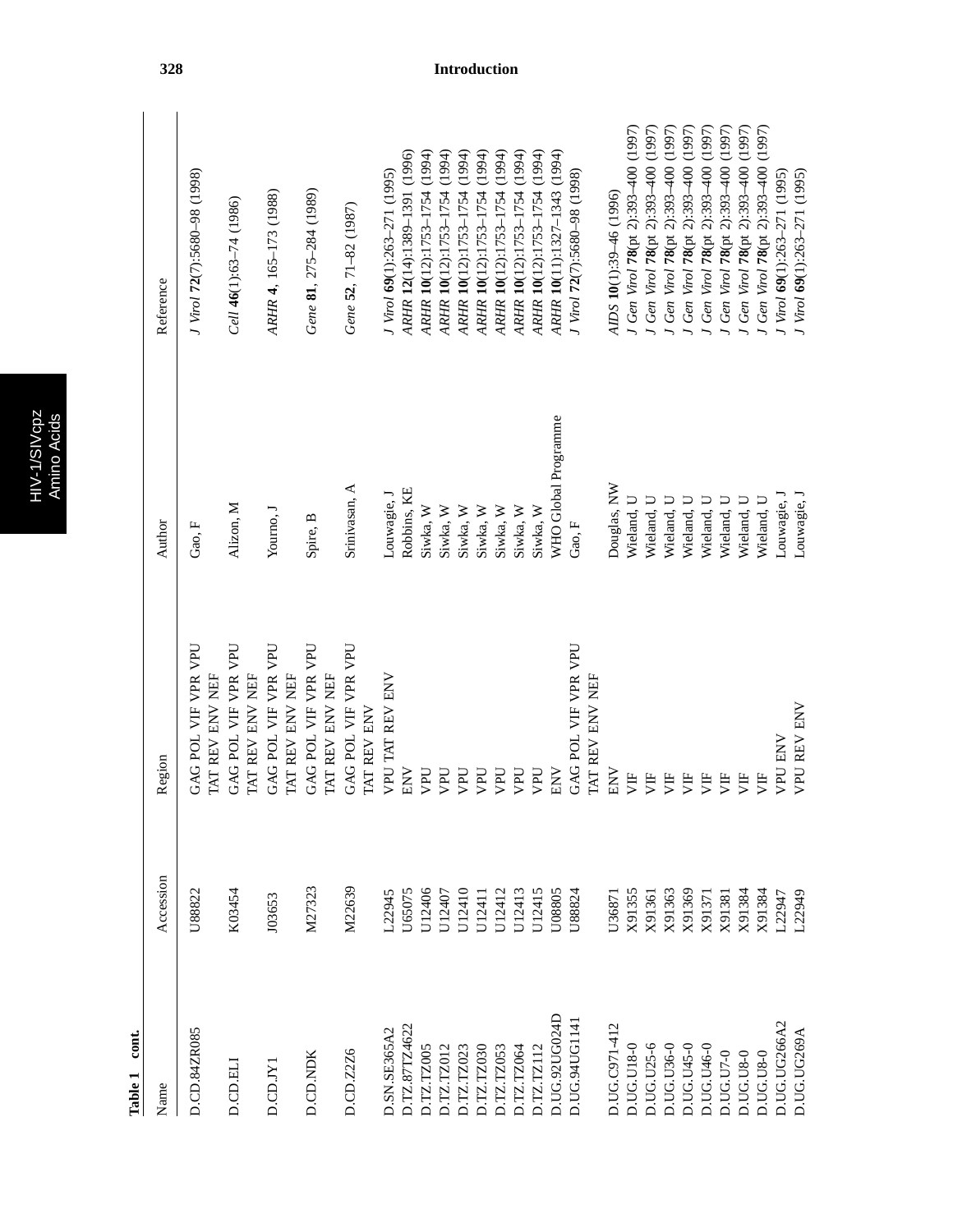| $\cot$<br>Table 1 |           |                                        |                  |                              |
|-------------------|-----------|----------------------------------------|------------------|------------------------------|
| Name              | Accession | Region                                 | Author           | Reference                    |
| D.UG.UG274A2      | $-22950$  | VPU TAT REV ENV                        | Louwagie, J      | J Virol 69(1):263-271 (1995) |
| D.UG.WHO15-474    | U36886    | ENV                                    | Douglas, NW      | AIDS 10(1):39-46 (1996)      |
| DF.BE.VI961       | AF076998  | GAG POL VIF VPR VPU                    | Carr, JK         | Unpublished (1998)           |
|                   |           | TAT REV ENV NEF                        |                  |                              |
| F.BR.BZ126A       | L22082    | VPU TAT REV ENV                        | Louwagie, J      | ARHR 10(5):561-567 (1994)    |
| F.BR.BZ162        | L11751    | GAG                                    | Louwagie, J      | AIDS 7(6):769-780 (1993)     |
| F.BR.BZ163A       | L22085    | VPU TAT REV                            | Louwagie, J      | ARHR 10(5):561-567 (1994)    |
| F.CD.VII74        | L11782    | GAG                                    | Louwagie, J      | AIDS 7(6):769-780 (1993)     |
| F.CM.HIV232985    | AJ232985  | <b>NEF</b>                             | Jubier-Maurin, V | ARHR 15(1):23-32 (1999)      |
| F.CM.HIV232986    | AJ232986  | ËF                                     | Jubier-Maurin, V | ARHR 15(1):23-32 (1999)      |
| F.FR.HIV232987    | AJ232987  | ËF                                     | Jubier-Maurin, V | ARHR 15(1):23-32 (1999)      |
| FRW.VI69          | L11796    | GAG                                    | Louwagie, J      | AIDS 7(6):769-780 (1993)     |
| F1.BE.VI850       | AF077336  | GAG POL VIF VPR VPU                    | Carr, JK         | Unpublished                  |
|                   |           | TAT REV ENV NEF                        |                  |                              |
| F1.BR.93BR020.1   | AF005494  | GAG POL VIF VPR VPU<br>TAT REV ENV NEF | Gao, F           | J Virol 72(7):5680-98 (1998) |
| F1.FI.FIN9363     | AF075703  | GAG POL VIF VPR VPU<br>TAT REV ENV NEF | Laukkanen, T     | Unpublished                  |
| F1.FR.MP411       | AJ249238  | GAG POL VIF VPR VPU<br>TAT REV ENV NEF | Triques, K       | ARHR 16(2):139-151 (2000)    |
|                   |           |                                        |                  |                              |
| F2.CM.MP255       | AJ249236  | GAG POL VIF VPR VPU<br>TAT REV ENV NEF | Triques, K       | ARHR 16(2):139-151 (2000)    |
| F2.CM.MP257       | AJ249237  | GAG POL VIF VPR VPU<br>TAT REV ENV NEF | Triques, K       | ARHR 16(2):139-151 (2000)    |
| <b>G.BE.DRCBL</b> | AF084936  | GAG POL VIF VPR VPU<br>TAT REV ENV NEF | Debyser, Z       | ARHR 14(5):453-459 (1998)    |
| G.CG.CNG30.5      | AF056186  | VIF VPR VPU                            | Moriyama, H      | Unpublished                  |
| G.FI.HH8793       | AF061640  | VIF VPR GAG POL NEF                    | Salminen, MO     | ARHR 8(9):1733-1742 (1992)   |
| G.FI.HH8793       | AF061641  | VPU TAT REV ENV                        | Salminen, MO     | ARHR 8(9):1733-1742 (1992)   |
| G.GA.LBV217       | U09664    | ENV                                    | Janssens, W      | ARHR 10, 877-879 (1994)      |
| G.ML.HIV232990    | AJ232990  | EF                                     | Jubier-Maurin, V | ARHR 15(1):23-32 (1999)      |
| G.NG.92NG083      | U88826    | GAG POL VIF VPR VPU<br>TAT REV ENV NEF | Gao, F           | J Virol 72(7):5680-98 (1998) |
|                   |           |                                        |                  |                              |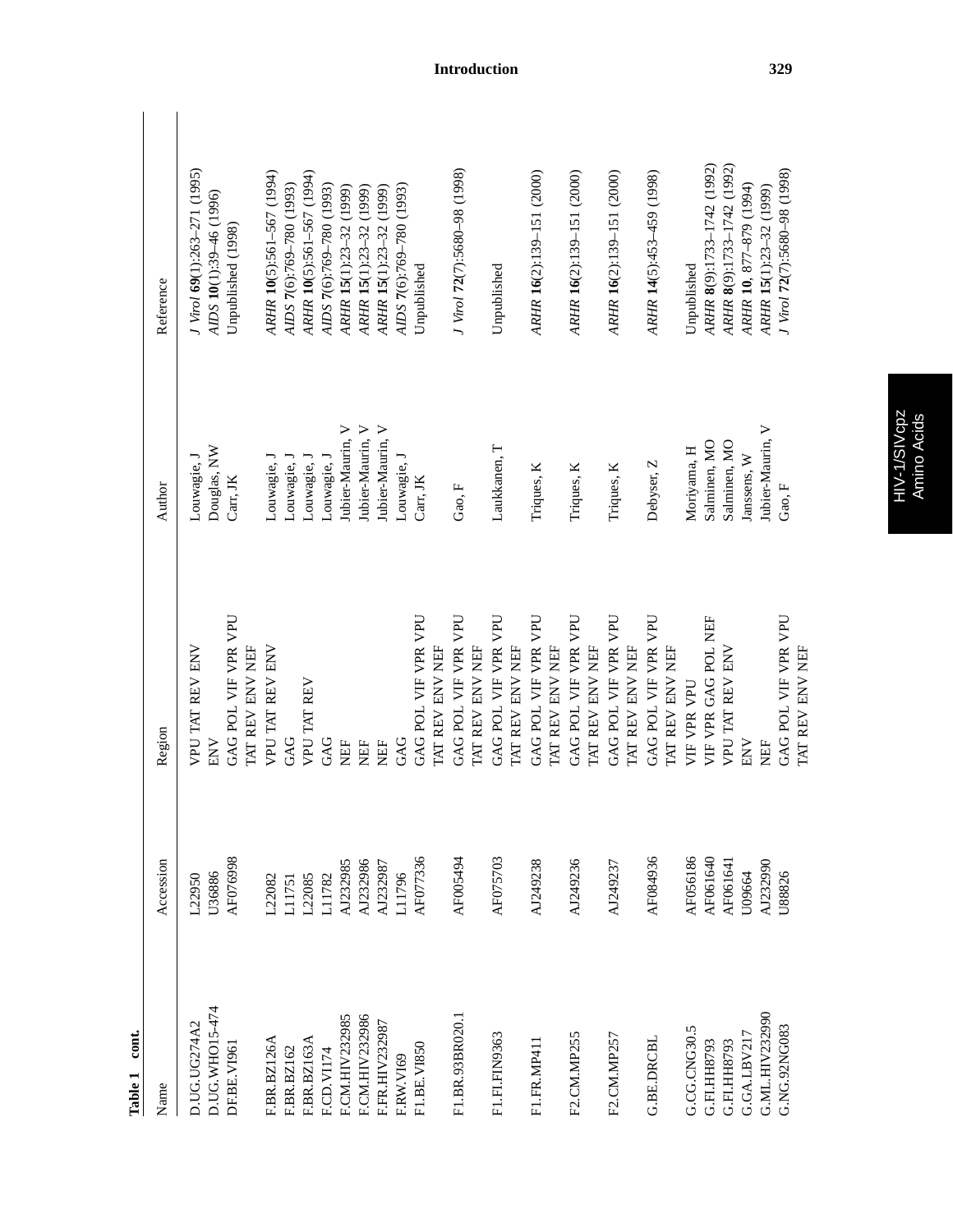|   | n<br>O) |
|---|---------|
|   | г       |
| Ø |         |
|   |         |
|   | ٥       |

| Name                  | Accession | Region                                         | Author               | Reference                        |
|-----------------------|-----------|------------------------------------------------|----------------------|----------------------------------|
| G.NG.HIV23299         | AJ232991  | <b>NEF</b>                                     | Jubier-Maurin, V     | ARHR 15(1):23-32 (1999)          |
| G.NG.HIV232992        | AJ232992  | NEF                                            | Jubier-Maurin, V     | ARHR 15(1):23-32 (1999)          |
| G.NG.NG1928           | AF069947  | <b>ENV</b>                                     | McCutchan, FE        | Virology 254(2):226-234 (1999)   |
| G.NG.NG1929           | AF069943  | <b>ENV</b>                                     | McCutchan, FE        | Virology 254(2):226-234 (1999)   |
| G.NG.NG1937           | AF069937  | ENV                                            | McCutchan, FE        | Virology 254(2):226-234 (1999)   |
| G.NG.NG1939           | AF069935  | $\mathop{\rm ENV}\nolimits$                    | McCutchan, FE        | Virology 254(2):226-234 (1999)   |
| G.SE.SE6165           | AF061642  | GAG POL VIF VPR VPU                            | Carr, JK             | Virology 247(1):22-31 (1998)     |
|                       |           | TAT REV ENV NEF                                |                      |                                  |
| GH.GA.HIV232993       | AJ232993  | <b>NEF</b>                                     | Jubier-Maurin, V     | ARHR 15(1):23-32 (1999)          |
| GH.GA.VI525           | L22953    | $\ensuremath{\text{ENV}}$                      | Janssens, W          | ARHR 10(7):877-879 (1994)        |
| GU.FR.HIV232974       | AJ232974  | <b>NEF</b>                                     | Jubier-Maurin, V     | ARHR 15(1):23-32 (1999)          |
| GU.NG.NG3670          | AF069945  | ENV                                            | McCutchan, FE        | Virology 254(2):226-234 (1999)   |
| H.BE.VI991            | AF190127  | GAG POL VIF VPR VPU                            | Laukkanen, T         | Unpublished                      |
|                       |           | TAT REV ENV NEF                                |                      |                                  |
| H.BE.VI997            | AF190128  | GAG POL VIF VPR VPU                            | Laukkanen, T         | Unpublished                      |
|                       |           | TAT REV ENV NEF                                |                      |                                  |
| H.CD.HIV232994        | AJ232994  | <b>NEF</b>                                     | Jubier-Maurin, V     | ARHR 15(1):23-32 (1999)          |
| <b>H.CD.HIV232995</b> | AJ232995  | <b>NEF</b>                                     | Jubier-Maurin, V     | ARHR 15(1):23-32 (1999)          |
| H.CF.90CF056          | AF005496  | GAG POL VIF VPR VPU                            | Murphy, E            | ARHR 9(10):997-1006 (1993)       |
|                       |           | TAT REV ENV NEF                                |                      |                                  |
| J.SE.SE9173           | AF082395  | GAG POL VIF VPR VPU<br>TAT REV ENV NEF         | Laukkanen, T         | ARHR 15(3):293-297 (1999)        |
| J.SE.SE9280           | AF082394  | GAG POL VIF VPR VPU<br>TAT REV ENV NEF         | Laukkanen, T         | ARHR 15(3):293-297 (1999)        |
| K.BE.VI325            | L11789    | GAG                                            | Louwagie, JJ         | AIDS 7(6):769-780 (1993)         |
| K.CD.EQTB11C          | AJ249235  | GAG POL VIF VPR VPU                            | Triques, K           | ARHR 16(2):139-151 (2000)        |
|                       |           | TAT REV ENV NEF                                |                      |                                  |
| K.CM.MP535            | AJ249239  | GAG POL VIF VPR VPU                            | Triques, K           | ARHR 16(2):139-151 (2000)        |
|                       |           | TAT REV ENV NEF                                |                      |                                  |
| N.CM.YBF30            | AJ006022  | GAG POL VIF VPR VPU<br><b>I'MT REV ENV NEF</b> | Simon, F             | Nature Med 4(9):1032-1037 (1998) |
| O.CM.ANT70C           | L20587    | GAG POL VIF VPR VPU                            | Vanden Haesevelde, M | J Virol 68(3):1586-1596 (1994)   |
|                       |           | TAT REV ENV NEF                                |                      |                                  |